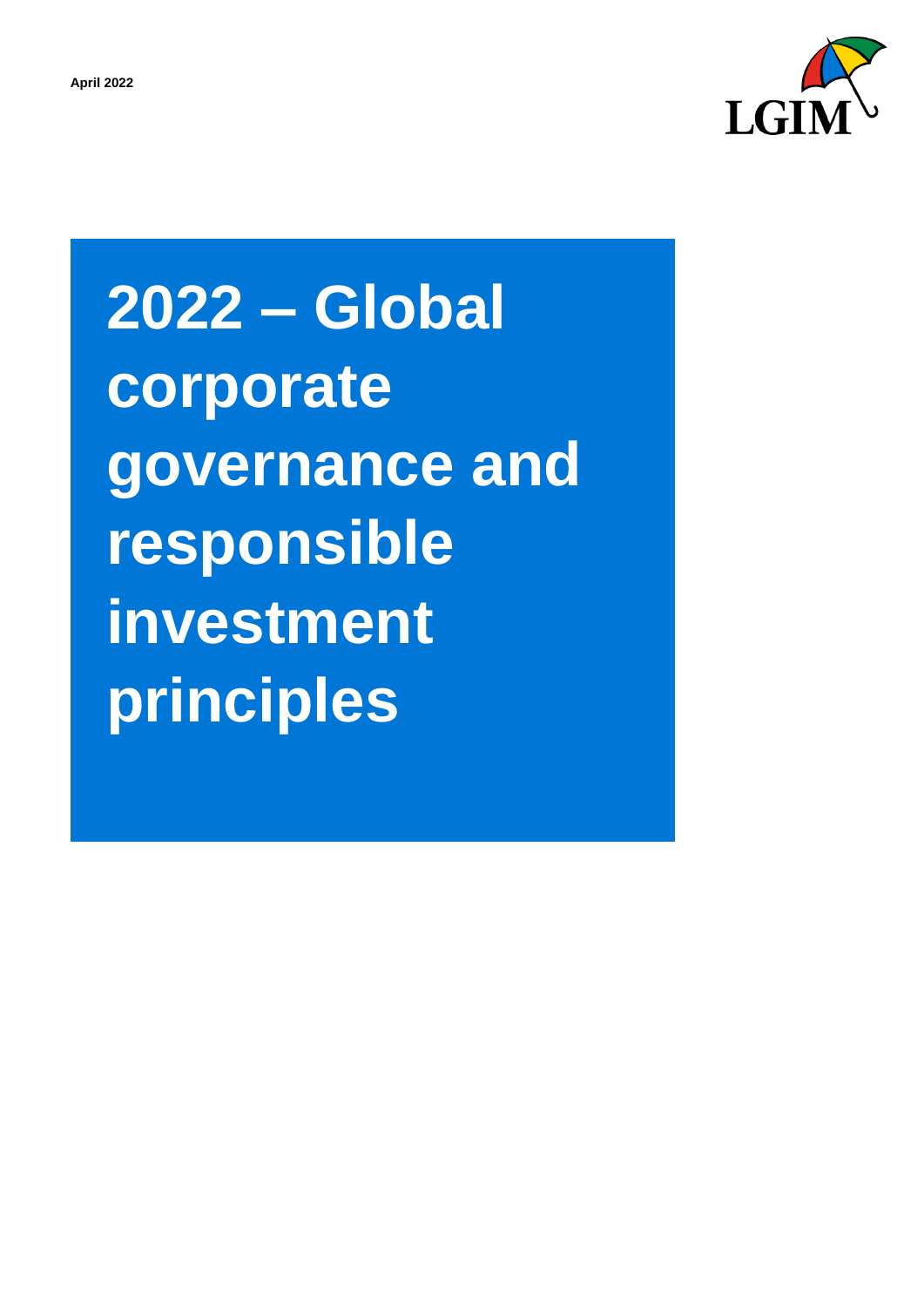# **Contents**

| <b>Introduction</b>                                   | 5               |
|-------------------------------------------------------|-----------------|
| <b>Company board</b>                                  | 6               |
| <b>Board leadership</b>                               | 6               |
| The board chair and the chief executive officer (CEO) | 6               |
| The case of the combined chair and CEO                | $\overline{7}$  |
| Senior or lead independent director                   | 7               |
| Non-executive directors/Outside directors             | 8               |
| <b>Structure and operation</b>                        | 9               |
| Independence                                          | 9               |
| <b>Diversity</b>                                      | 9               |
| Succession planning                                   | 11              |
| Re-election of directors                              | 11              |
| <b>Board effectiveness</b>                            | 12              |
| Board tenure                                          | 12 <sup>2</sup> |
| <b>Board mandates</b>                                 | 12 <sup>2</sup> |
| Board meetings and attendance                         | 13              |
| Board size                                            | 13              |
| Board effectiveness reviews - internal and external   | 13              |
| Non-executive director induction                      | 14              |
| Stakeholder engagement                                | 14              |
| Employee voice                                        | 14              |
| Investor dialogue                                     | 15              |
| Culture                                               | 15              |
| <b>Board committees</b>                               | 15              |
| Audit committee                                       | 15              |
| Nomination and succession committee                   | 16              |
| Remuneration committee                                | 16              |
| Additional board committees                           | 17              |
| Advisory committees                                   | 17              |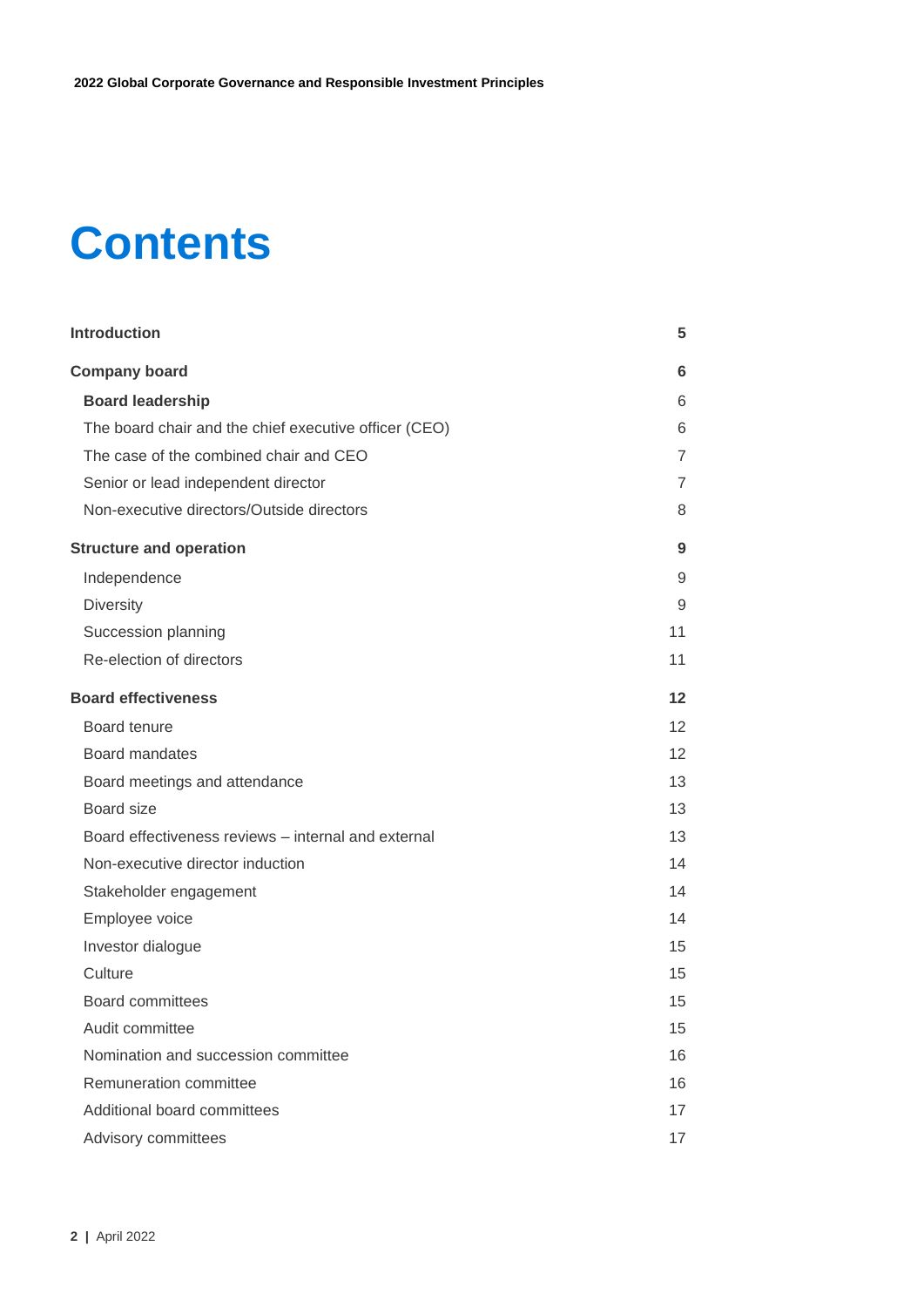| Board responsiveness                       | 17 |
|--------------------------------------------|----|
| Audit risk and internal control            | 18 |
| Compliance with regulations                | 18 |
| <b>External audit</b>                      | 18 |
| Internal audit                             | 19 |
| Whistleblowing                             | 19 |
| Cybersecurity                              | 19 |
| <b>Remuneration</b>                        | 20 |
| Key principles                             | 21 |
| <b>Fixed remuneration</b>                  | 21 |
| Incentive arrangements                     | 21 |
| Annual incentive                           | 21 |
| Long-term incentives plan (LTIP)           | 22 |
| Holding periods                            | 23 |
| Malus and clawback                         | 23 |
| Equity dilution                            | 23 |
| Shareholding guidelines                    | 23 |
| Service contracts and termination payments | 24 |
| New joiners                                | 24 |
| Departing directors                        | 24 |
| Benchmarking                               | 25 |
| <b>Discretion</b>                          | 25 |
| Non-executive directors' fees              | 25 |
| Shareholder and bondholder rights          | 26 |
| Voting rights and share class structures   | 26 |
| Amendments to the company's constitution   | 26 |
| Executive forum provision                  | 26 |
| Virtual/electronic general meetings        | 26 |
| Capital management                         | 27 |
| Share issuance                             | 27 |
| Share repurchases or buybacks              | 28 |
| Debt issuance                              | 28 |
| Mergers and acquisitions (M&A)             | 28 |
| Takeover defence plans - poison pills      | 29 |
| Related party transactions                 | 29 |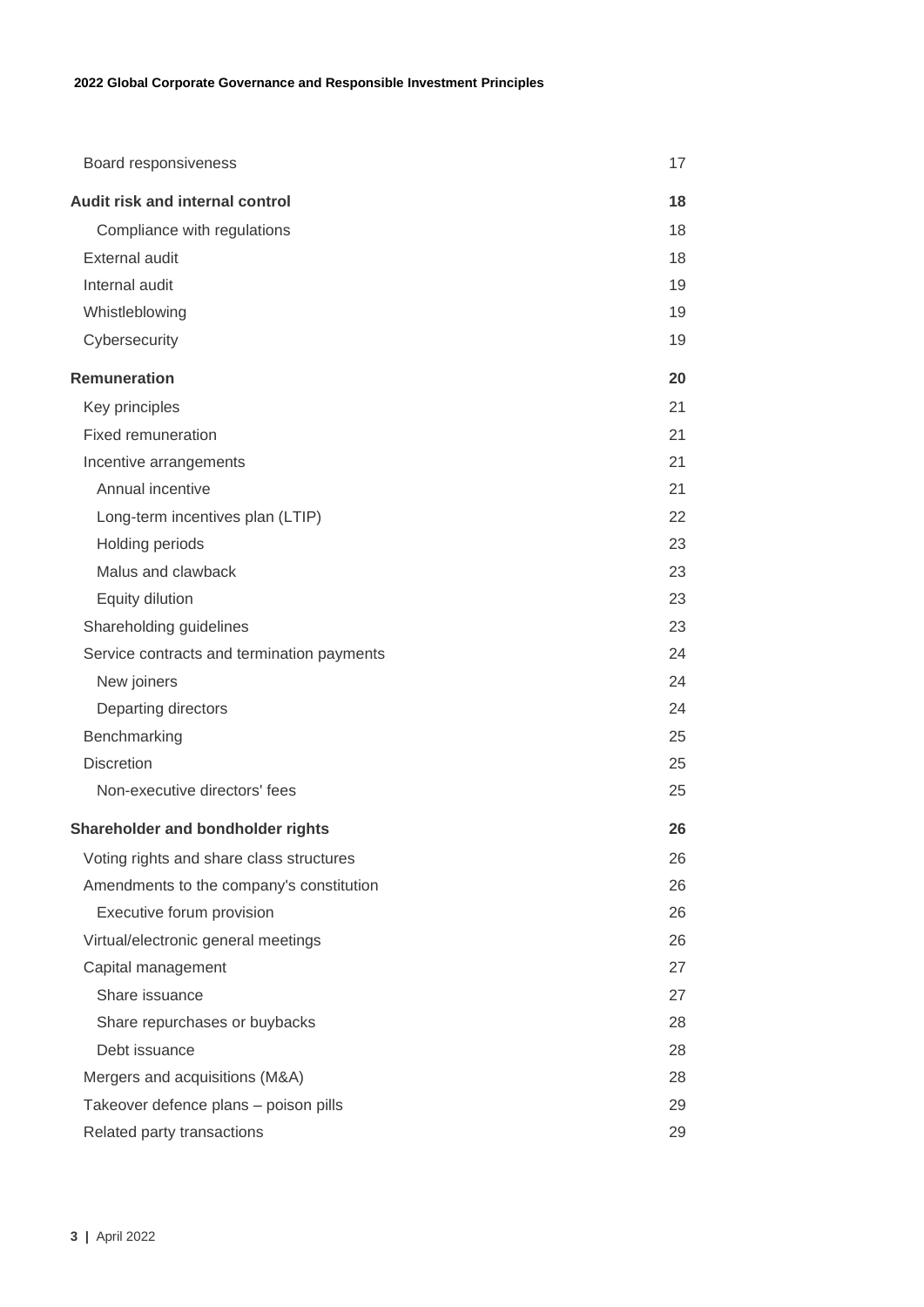| Shareholder proposals                                   | 30 |
|---------------------------------------------------------|----|
| Political donations                                     | 30 |
| <b>Sustainability</b>                                   | 31 |
| Sustainability governance, process and operations       | 31 |
| Risk identification and management                      | 31 |
| Governance and accountability                           | 31 |
| Sustainability strategies                               | 32 |
| Reporting and disclosure                                | 32 |
| Lobbying transparency                                   | 33 |
| Sustainability themes                                   | 34 |
| Climate change                                          | 34 |
| <b>Biodiversity</b>                                     | 35 |
| Deforestation                                           | 35 |
| Human capital management                                | 35 |
| Why adherence to these principles is important for LGIM | 36 |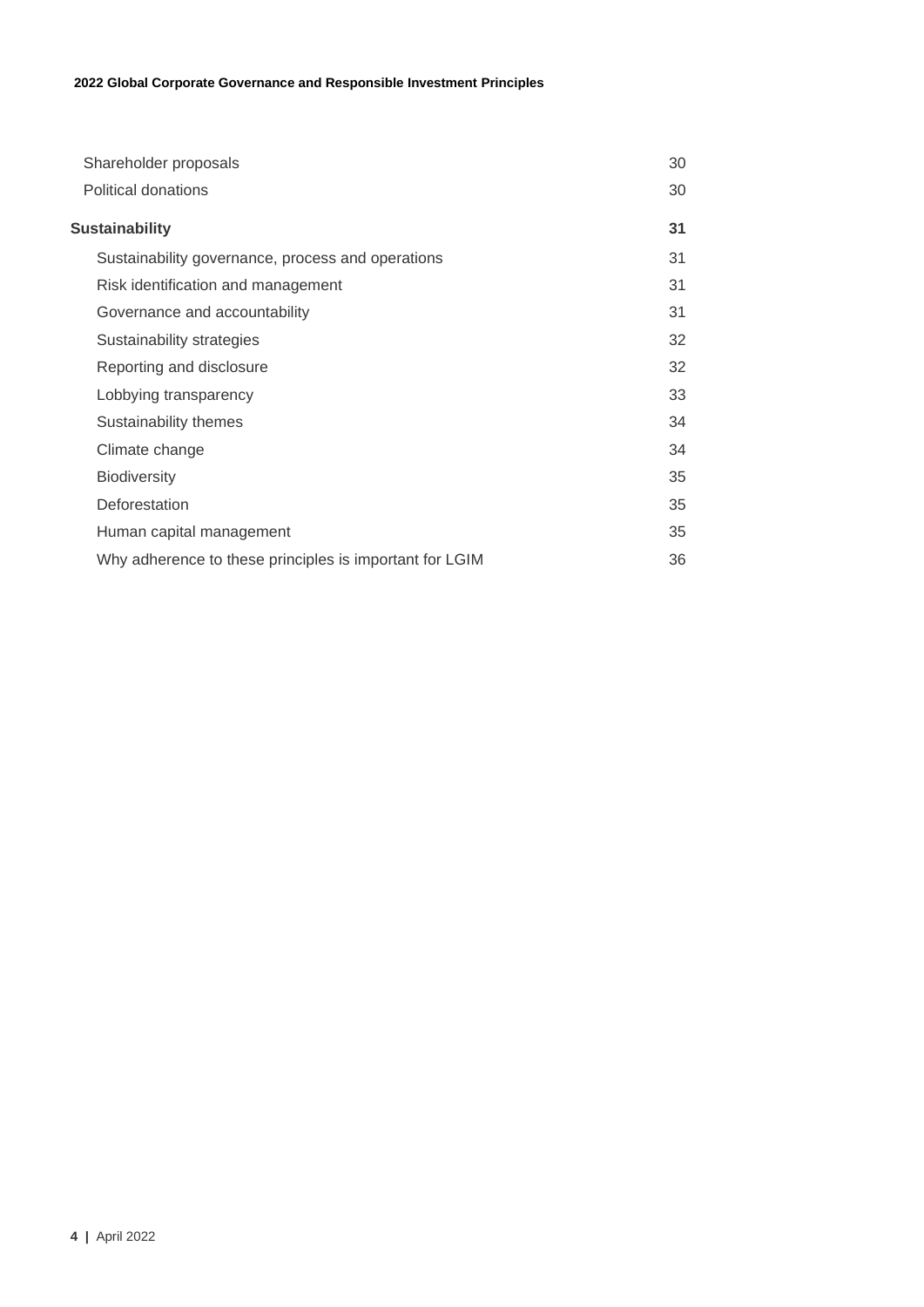## <span id="page-4-0"></span>**Introduction**

This document sets out our approach and expectations with respect to topics we believe are essential for an efficient governance framework, and for building a sustainable business model.

We expect all companies in which we invest on a global scale to closely align with our principles, which set out the fundamentals of corporate governance. When developing our policies, we not only look at local market and regulatory expectations, but also broader global guidelines and principles such as those provided by the United Nations Global Compact, OECD guidelines and ILO conventions and recommendations. The extent to which we apply these policies takes into account the governance landscape of each market, allowing some leeway for those markets that are still developing their governance policies.

Most companies have now adapted their business models and policies to deal with the ongoing impacts of the pandemic such as labour and other supply chain shortages. Companies have demonstrated their resilience by balancing their capital allocations, supporting their employees and supply chains. We continue to ask boards to demonstrate restraint and discretion on executive pay, especially if they continue to be severely impacted over the previous financial year. We will continue to monitor and take this into account in our voting decisions during 2022.

We publicly disclose our voting decisions, including the rationale for votes against management. This data is now accessible one day after the shareholder meeting [here.](https://vds.issgovernance.com/vds/#/MjU2NQ==/)

Although there is no 'one-size-fits-all' solution to building a sustainable business model, we look for companies we invest in to demonstrate that sustainability is effectively integrated into their long-term strategy and their daily operations. Companies should aim to minimise any negative impact their businesses have on the environment, while innovating to find better solutions. Strategy should include ways to make a positive impact on society, embrace the value of their workforce and supply chains, while delivering positive long-term returns to shareholders.

We have also developed other region-specific policies for the UK, North American and Japanese markets. They are publicly available on our website [here.](https://www.lgim.com/uk/en/capabilities/investment-stewardship/)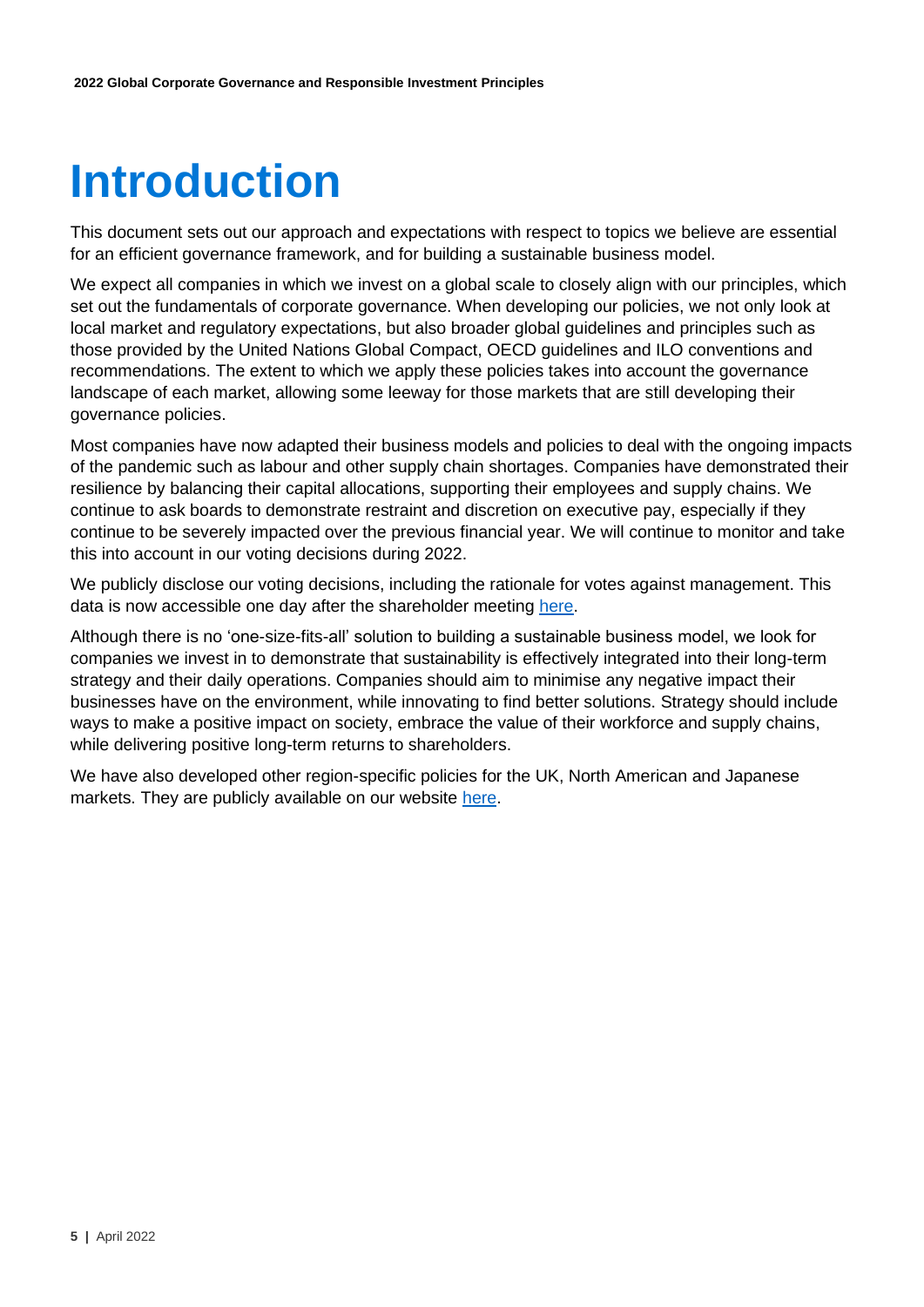## <span id="page-5-0"></span>**Company board**

The board of directors is responsible for the management and long-term success of the company, taking into account the best interests of the company and its stakeholders. It should act as a steward of stakeholders' interests, which is the role that is delegated to it by its shareholders.

The board has the important task of setting the strategy and direction of the business, while ensuring that the necessary resources are available to enable its implementation, and that appropriate risk management and internal controls are in place. It establishes the philosophy for the company, ensuring that stakeholder views are considered and embedded in its culture. The board is expected to take into account environmental, social and governance (ESG) considerations, and to report on company performance in these areas. It is also responsible for ensuring the integrity of the company's accounting and reporting, and the effectiveness of internal control systems. Lastly, the board is ultimately accountable to investors and other stakeholders and should make sure board decisions are effectively communicated to them.

We acknowledge that the structure of the board may vary between companies and countries. However, we believe that the key elements of an effective board are universal.

### <span id="page-5-1"></span>**Board leadership**

We believe that having the right composition at the top of a company is an essential element of its success. We expect each director on the board to fully exercise their duties and promote the long-term success of the company.

#### <span id="page-5-2"></span>**The board chair and the chief executive officer (CEO)**

The responsibilities of the chair include leading the board, setting the agenda for board meetings, and ensuring directors receive accurate and timely meeting information. Under his or her direction, there should be a good flow of information between the board and the board committees. The chair is also responsible for leading the appointment process of the CEO.

The chair should be able to challenge the executive directors and encourage the non-executive directors to actively participate in board discussions. It is the chair's role to regularly assess whether board members have the adequate skills, commitment and are sufficiently diverse to make a positive contribution.

By contrast, the CEO has the responsibility of executing the strategy agreed by the board and of leading the business.

Given the importance of the role, we expect the chair to be independent at the time of their appointment and to continue to be so during their time in this post.

We would therefore not expect a retiring CEO to take on the role of chair. As these two roles involve different responsibilities and a different approach to board relations and the company, we have concerns that a hands-on CEO may find it difficult to become a hands-off chair. Where a company would find the presence of the former CEO on the board beneficial in times of transition, we encourage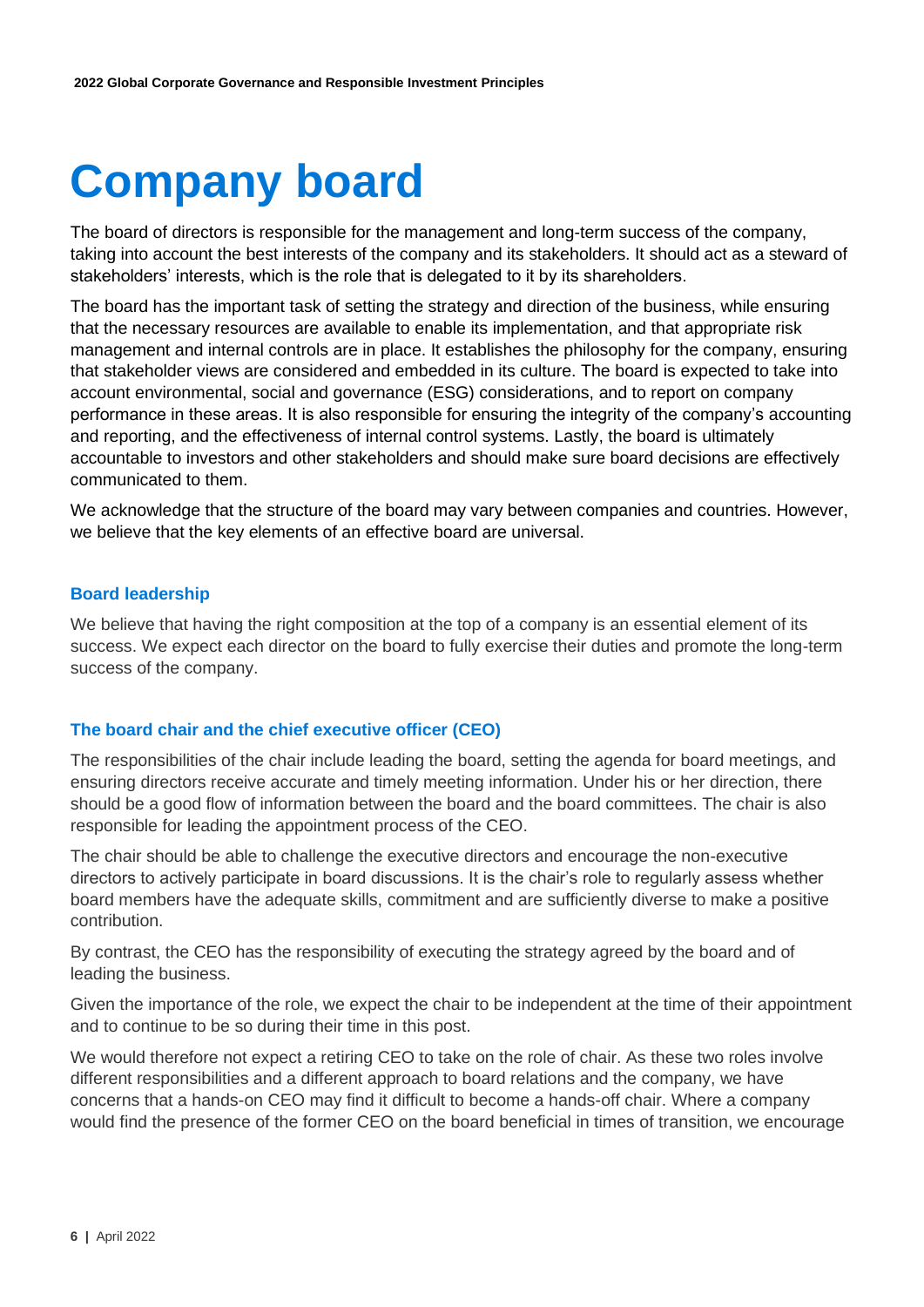the company to allow the former CEO to be consulted by the board, but not to be a formal board member, and we would stipulate for this to be for a maximum period of one year.

There are also some instances where a company may, for a short period, be governed by an executive chair. This tends to be when the company is undergoing a shift in its structure or management or is under severe stress. In such circumstances, we would expect companies to commit to re-split the roles within a short, pre-set timetable.

In addition, we expect that a deputy chair be appointed to ensure that no person has unfettered powers of decision-making.

For more details, please refer to our board guide on the nomination of the board chair, available [here.](https://www.lgim.com/landg-assets/lgim/_document-library/capabilities/a-guide-to-the-nomination-of-board-chairs.pdf)

## <span id="page-6-0"></span>**The case of the combined chair and CEO**

The roles of chair and CEO are substantially different, requiring distinctly different skills and experience. Therefore, we expect the two roles to be separated. This division of responsibilities ensures that a single individual does not have unfettered powers of decision-making at the head of the company, thereby securing a proper balance of authority and responsibility on the board.

Since 2020, we have been taking a stronger stance on combined roles and now vote against the election or re-election of any individual holding such a combined role. We believe that a separation of the roles of board chair and CEO is positive for culture, board discussions, remuneration policy and shareholder rights.

Where a company currently separates the roles of chair and CEO, we strongly discourage the company from re-combining the two roles. This decision should also be put to a shareholder vote for approval, given that these are key board risk functions.

We expect companies that decide to maintain a combined role structure to appoint a strong senior or lead independent director, or deputy chair as well as provide a meaningful explanation and justification in their annual disclosures.

For more details, please refer to our board guide on the topic, available [here.](https://www.lgim.com/landg-assets/lgim/_document-library/capabilities/separating-the-roles-of-ceo-and-board-chair.pdf)

## <span id="page-6-1"></span>**Senior or lead independent director**

We believe that the presence of a senior or lead independent director (LID) should not be limited to cases where there is a combined chair and CEO on the board.

The lead independent director plays an essential role on the board and should lead the succession process of the chair and appraise the chair's performance. Additionally, they should meet investors regularly in order to stay well informed of key concerns.

They can also be a key contact for investors, especially when the normal channels of the chair, CEO or chief financial officer have failed to address concerns or are not the appropriate avenues.

We expect the senior or lead independent director to be a fully independent non-executive director. This is of extra importance for those companies that have chosen to maintain a combined chair and CEO.

Our thought piece on the role of the lead independent director is available [here.](https://www.lgim.com/landg-assets/lgim/_document-library/capabilities/the-role-of-the-lead-independent-director.pdf)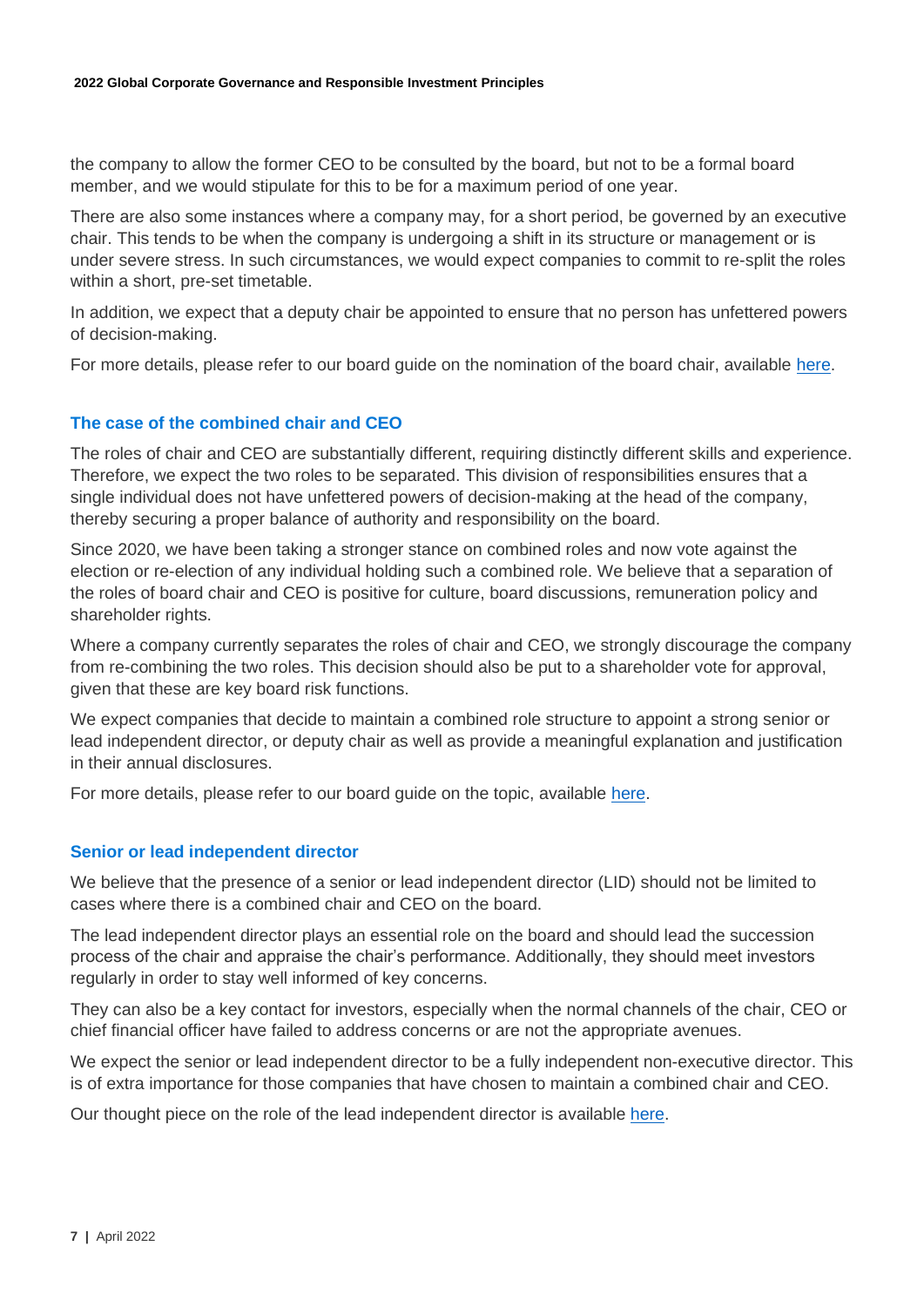#### <span id="page-7-0"></span>**Non-executive directors/Outside directors**

We expect non-executive directors to use their skills and experience to constructively contribute to board discussions and help develop proposals on strategy. They are expected to oversee management performance and challenge the executive directors.

Given the responsibility the role involves, non-executive directors must make sure they have sufficient time to perform their duties. We expect non-executive directors to take this into account when they take on any additional board roles.

In their role, non-executive directors should continually update their skills and knowledge and agree on their specific training and developmental needs, which should include all aspects of social, environmental, ethical and reputational risks faced by the business.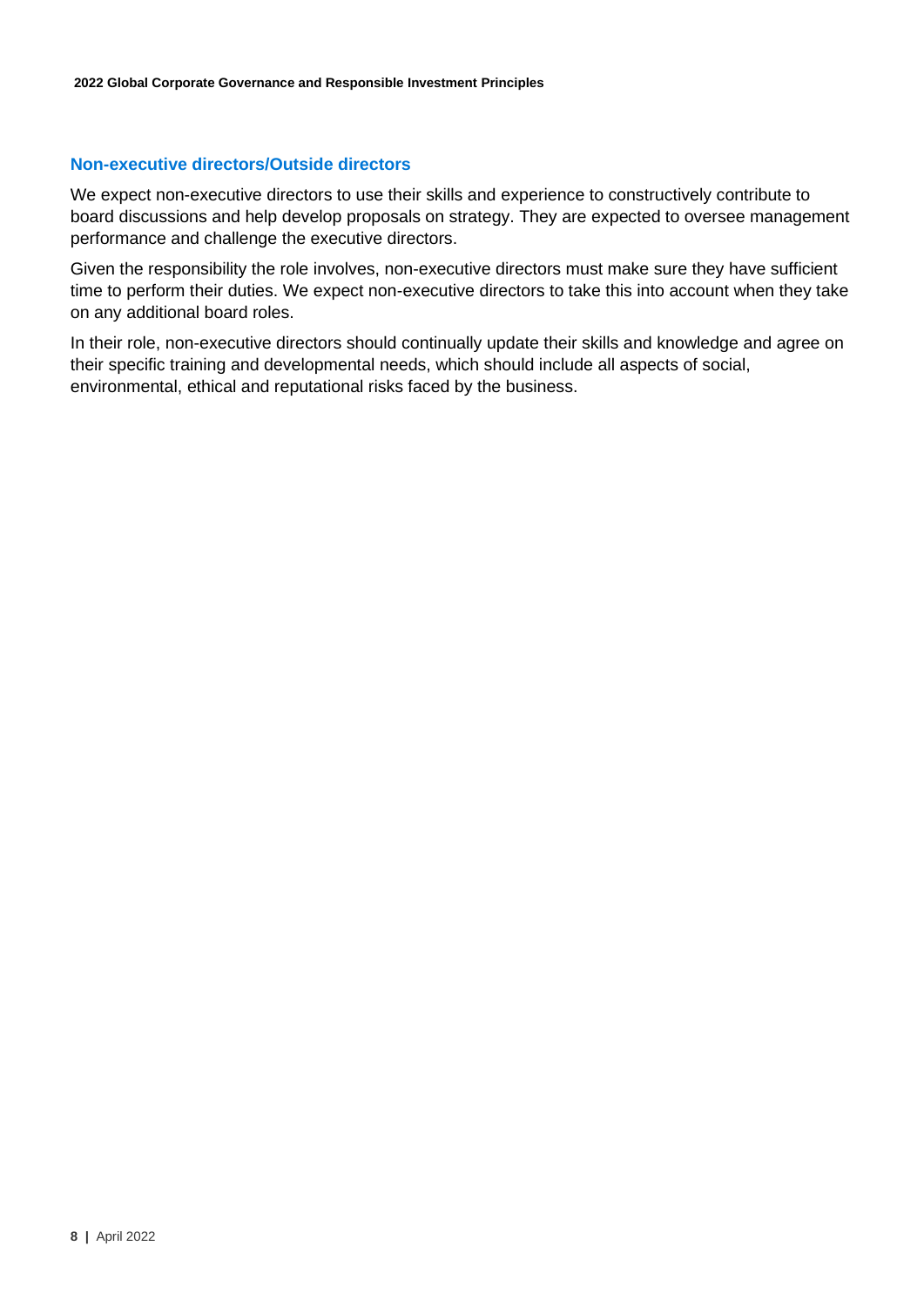## <span id="page-8-0"></span>**Structure and operation**

#### <span id="page-8-1"></span>**Independence**

An independent board is essential in ensuring the board exercises oversight and consistently acts in the best interests of the company and its stakeholders. Its importance for the performance of a company has been shown in several academic studies. Therefore, as a minimum standard, we expect the board of directors of all companies in which we invest to include at least 30% independent directors. Well governed companies should have boards with at least 50% independent directors unless employees comprise 50% of the board; in which case, we would expect the level of independence to be at least one third. In controlled companies (where at least 50% of the economic control is held by one person/entity or a group who are acting together), we expect the level of independence to be at least one third.

We would consider a director to be non-independent if they:

- Have been an employee of the company or group within the past five years
- Have, or had within the past three years, a material business relationship with the company either directly, or as a partner, shareholder, director or senior employee of a body that has such a relationship with the company
- Have received or receives additional remuneration from the company, apart from a director's fee, such as the company's share option, performance-related pay or pension scheme
- Have close family ties with any of the company's advisers, directors or senior employees
- Holds cross-directorships or has significant links with other directors through involvement in other companies or bodies
- Have served on the board for more than 12 years from the date of first election
- Represents a significant shareholder

However, note that our regional policies take into account local best practice, and therefore we have set stricter criteria and targets in some regions. Please refer to our regional policies available on our website for more details.

We also recognise that non-independent, non-executive directors can offer significant skills and sector knowledge. This can help a company to perform at its best and to maximise value if the board remains balanced. In this instance, we expect the company to fully explain how the non-independent director provides valuable input to the business.

#### <span id="page-8-2"></span>**Diversity**

We believe a suitably diverse mix of skills, experience and perspectives is essential for a board to function and perform optimally. Several studies have demonstrated that a good level of diversity can improve business decision-making, minimise business risk, improve the sustainability of profits growth and consequently maximise long-term returns for investors.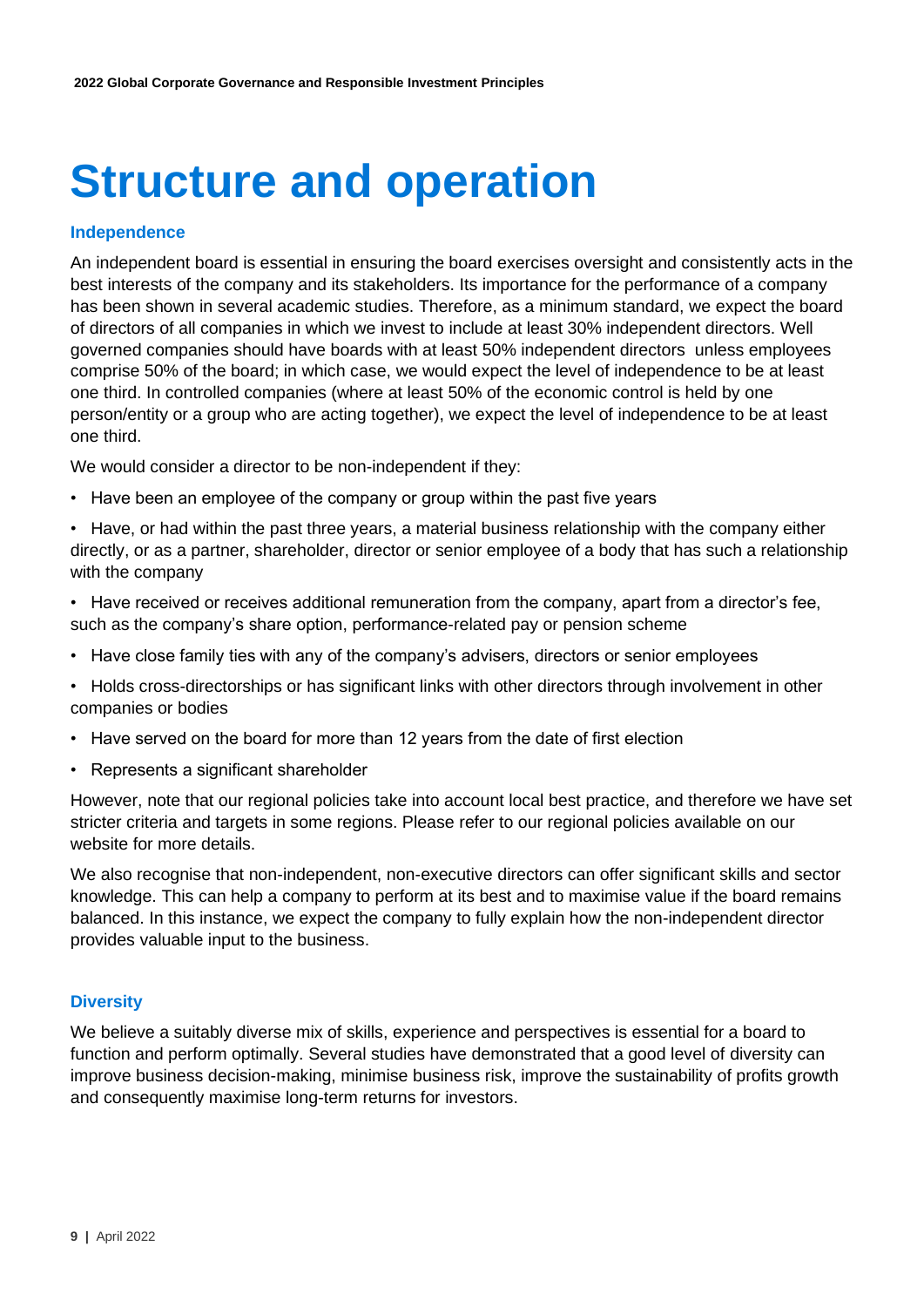Therefore, when recruiting members, a board should be looking at diversity in a holistic way and considering the intersectionalities across diversity characteristics. A board should be cognisant of all aspects of diversity that appropriately represent a company's operations, including, for instance, gender, age, nationality, ethnicity, sexual orientation, disability, neuro-diversity, socio economic background as well as general background and experience. Consideration should also be given to the geographies in which the business operates, its future strategic international expansion plans and its consumer base. We would expect a company's diversity and inclusion policy to reflect this information at a minimum for both the board and senior management as well as a broad focus on an inclusive culture, which is a key enabler for greater diversity.

To provide investors with a comprehensive understanding of their diversity strategy, we expect companies to be transparent regarding the procedures used to find new members for the board and at senior management level, and how that process ensures a diverse board and senior executive pipeline. We expect all companies to disclose a breakdown of board directors, executive directors, managers and employees, at a minimum, by geography, main skill set, gender and ethnicity, along with the information on its gender pay gap, and the initiatives in place and action the company is taking to close any stated gap.

Companies should ensure that candidates with appropriate skills and qualities are sought through the widest possible channels, such as the use of recruitment consultants, public advertisements and the leverage of other relationships in the industry. Companies should also be prepared to look outside the usual pool of candidates to include those from less traditional 'corporate board' backgrounds. They should also be willing to recruit those without previous board experience as incumbent board members will have sufficient previous board experience in aggregation to support less experienced members, and this approach will over time help to expand the candidate pool as well as be beneficial for the board's cognitive diversity.

As a minimum we expect all companies in which we invest globally to have at least one woman on the board with the expectation that at least one-third of it will be made up by women over time

Taking into account market specificities, in 2020 we set stronger expectations for companies in wellgoverned markets to make sure that women make up at least one third of their board members. We also expect companies to seek to promote and improve diversity below board level, at executive committee, senior management and workforce level.

In the autumn of 2020, we extended our diversity campaign to require ethnic representation at board level in developed markets, starting with the US and the UK. We ask the largest companies in these two markets to have at least one board member from an ethnic minority background and this will now result in voting sanctions for those boards that do not have this minimum requirement. While not part of our voting policy at this point for companies in other geographic regions, such companies should also consider their ethnic diversity policies and aspirations during the recruitment processes.

For more details on our position, please refer to our publications on the topic, available [here.](https://www.lgim.com/uk/en/capabilities/investment-stewardship/influencing-the-debate/)

.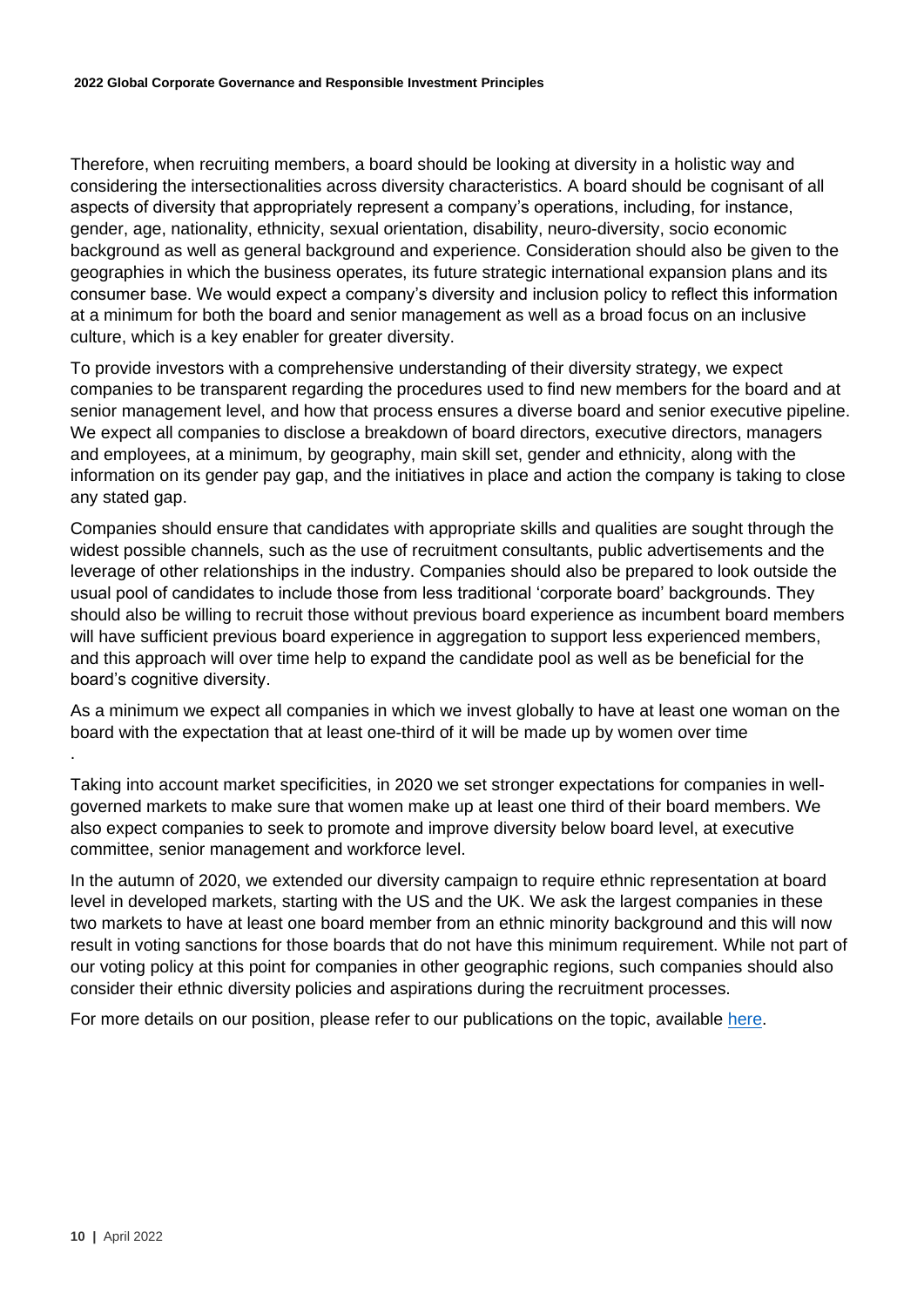## <span id="page-10-0"></span>**Succession planning**

Succession planning is a vital component of an efficient board. It ensures board continuity, and that individuals with the right sets of skills sit on the board.

We expect companies to put in place a formal and transparent procedure for the appointment of new directors. The external board evaluation exercise should assist in this task. We encourage companies to publish this information in their annual disclosures. This includes what skills the company is looking for and why the selected individual is the right fit for the board.

## <span id="page-10-1"></span>**Re-election of directors**

To ensure the successful composition and functioning of the board, it is essential that shareholders have the ability to effectively exercise their voting rights by holding directors accountable. We are opposed to the practice of bundled proposals that prevent shareholders from approving individual nominees to the board.

We acknowledge that the regulations that govern the frequency of director re-election vary greatly from one country to another. However, we encourage companies to allow shareholders to vote on directors' elections annually.

To allow investors to assess the profile of the board directors proposed for election or re-election and to make sufficiently informed voting decisions, we expect companies to disclose the name of the directors proposed for election or re-election and to provide a detailed biography. We would also encourage the disclosure of attributes and skills that the director brings to the board and how these fit with the longterm strategic direction of the business.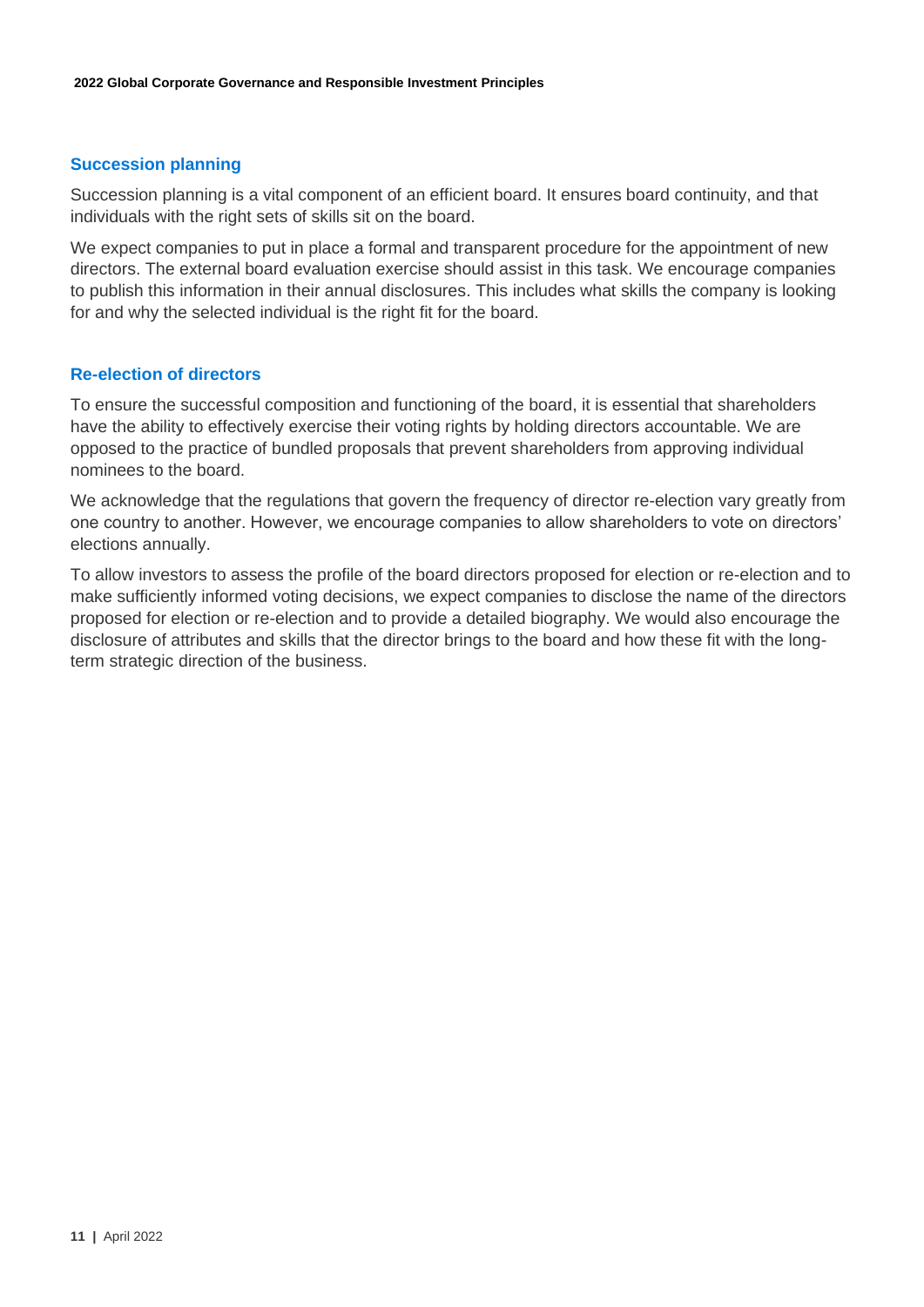## <span id="page-11-0"></span>**Board effectiveness**

#### <span id="page-11-1"></span>**Board tenure**

The regular refreshment of the board helps ensure that its members remain independent from management and third parties, that different perspectives feed into board discussions, and that skillsets remain relevant. A regularly refreshed board is more likely to be willing to question established practices, avoids group think, and exercises more efficient oversight over management to stay ahead of market changes.

Board tenure is assessed in two different ways:

• On an individual director basis: we consider optimum tenure for a director to be between three years and 12 years

• On an average board tenure basis: average tenure across all board members should be between four years and nine years

Although different regions have different best-practice guidance on this issue, we expect all companies to put in place an individual director term limit of a maximum of 12 years. Please refer to our regional policies for more details on regional expectations on tenure.

#### <span id="page-11-2"></span>**Board mandates**

We believe it is important for executive directors to seek external board appointments as this will help broaden their skills and knowledge, enabling them to provide more input on board discussions. However, when taking up external appointments, they should be mindful of the time commitment required to exercise their duties on multiple boards.

We would encourage executive directors not to undertake more than one external non-executive directorship of an unrelated listed public company. We also encourage non-executive directors to limit the number of board positions to a total of five public company board roles. We consider an independent board chair role to count as two board roles due to the extra complexity, oversight and time commitment that it involves.

In order to help investors assess how directors with other board mandates are performing their duties, we would like to see disclosure of how much directors are expected to contribute to the role and reasons why their other mandates do not prevent them from effectively exercising their duties.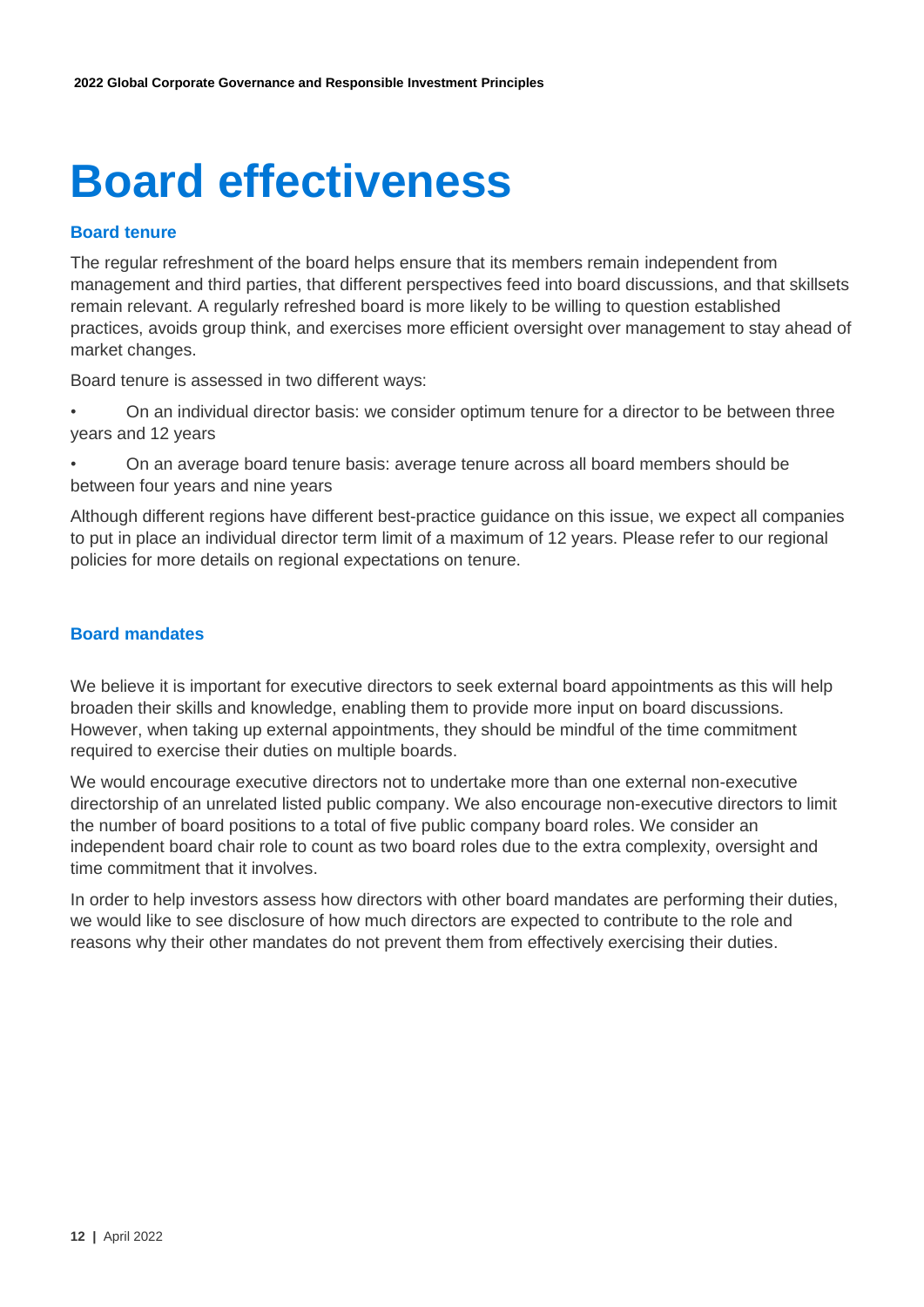### <span id="page-12-0"></span>**Board meetings and attendance**

Regular board meetings are vital for the board to effectively perform its duties.

We believe the chair should hold separate meetings with the non-executive directors to discuss the performance of the executives. In addition, the non-executives should have at least one meeting during the year without the chair present.

Director attendance at board meetings is a vital part of the role to ensure contributions to board decisions and fiduciary duties to investors are fulfilled. We therefore expect companies to allow investors to assess directors' attendance at board and committee meetings by disclosing attendance records in their annual disclosures. We expect directors to have attended no fewer than 75% of the board and committee meetings held. Where a director does not attend a board or committee meeting, the company should report to investors the reasons for non-attendance. We would not expect to see a trend of a director's non-attendance at meetings.

### <span id="page-12-1"></span>**Board size**

LGIM believes a company should put in place a board that is appropriate for the size of the company and complexity of the business. It is essential that the size of the board does not compromise exchange of thought, challenge and efficient decision-making. It should not be so large as to be unwieldy, which can reduce its effectiveness.

#### <span id="page-12-2"></span>**Board effectiveness reviews – internal and external**

Board effectiveness reviews have become a more established practice globally as boards increasingly recognise their benefits.

The board review can provide investors comfort that the functioning of the board is being regularly assessed to ensure it continues to operate effectively, and that the company is operating in a way that is consistent with its purpose and values.

External reviewers can also bring different perspectives on the functioning of the board as well as experience of how other boards operate. We expect an external evaluation of the board to take place at least every three years. This should be performed by an independent third party to avoid conflicts of interest. The board as a whole should approve the appointment of the reviewer who should not be used for this role for more than six consecutive years. The board should agree the scope of the evaluation at the outset and receive the findings at the conclusion of the review.

In order to safeguard the independence of the external board evaluator, we discourage them being appointed to provide other professional services to the company. Where an external board reviewer is providing other services, we expect these to be disclosed, and a minimum cooling-off period to be adopted and disclosed.

In the interests of transparency, we expect the process and general outcomes of such evaluations to be written in the company's annual disclosures, as well as progress on the outcomes of previous board evaluations.

For more details on our position on the topic, please refer to our short thought piece on the topic, available on our website [here.](https://www.lgim.com/landg-assets/lgim/_document-library/capabilities/board-effectiveness-reviews.pdf)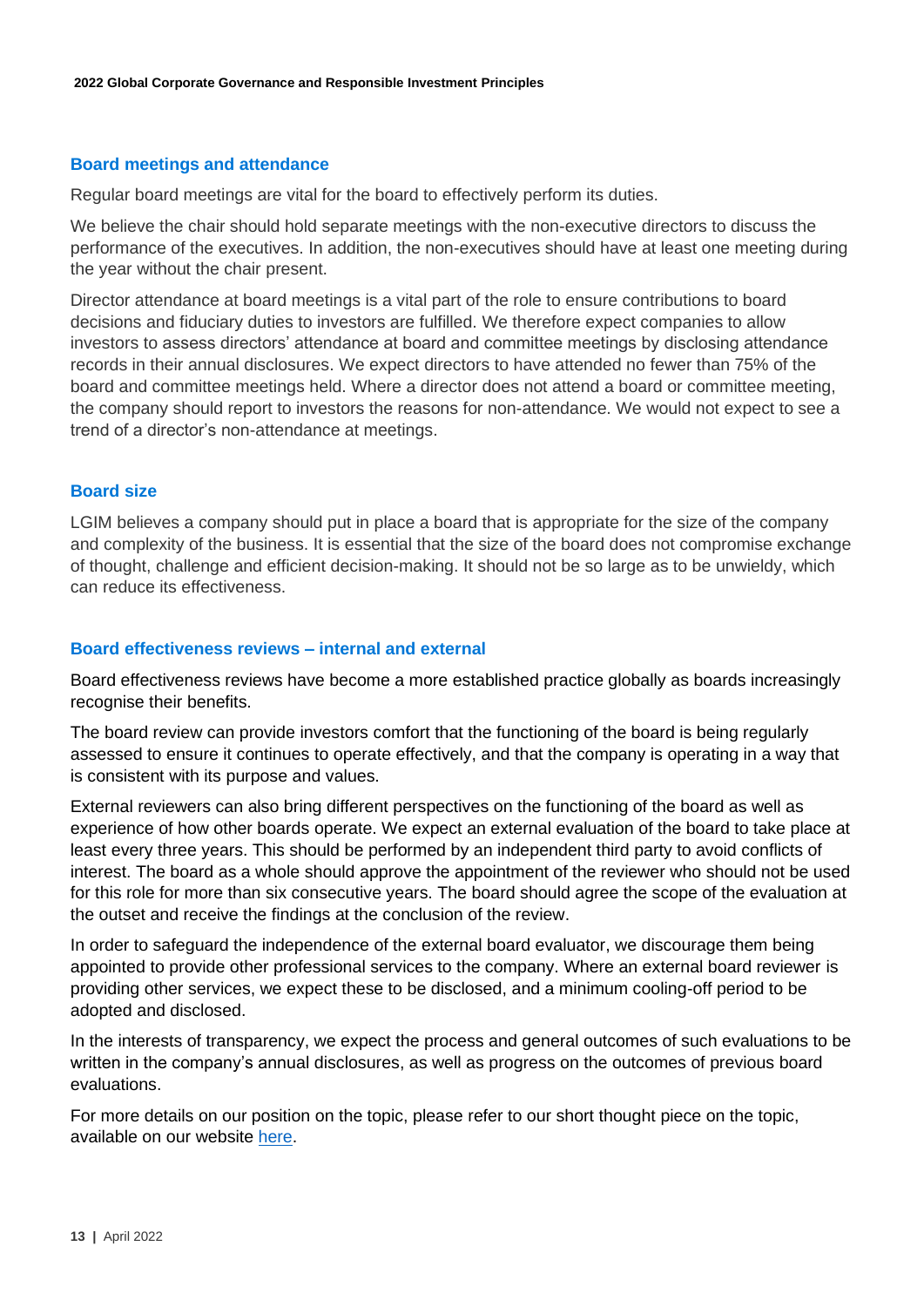### <span id="page-13-0"></span>**Non-executive director induction**

The chair is also responsible for ensuring that incoming non-executive directors receive a comprehensive induction to the company on joining the board and that training is available on an ongoing basis. This will allow new directors to contribute to board meetings as soon as possible. It is especially important if the chair is considering a board member who does not have previous corporate board experience. We support the view that companies should hold regular briefings or presentations to the board from divisional directors to ensure that all directors are kept informed of all aspects of the business. The corporate secretary can also be an important training resource for non-executive directors.

Directors should be encouraged by the chair to continually update their skills and knowledge and should agree on their specific training and developmental needs, which should include all aspects of social, environmental, ethical and reputational risks faced by the business. One way to remain up to date is to regularly meet with investors, along with other relevant board members, to gain knowledge and to hear various perspectives.

We would also encourage new board members to use their investors as a resource to help them in performing their duties. We organise an annual seminar for board directors aimed at discussing views on key ESG topics. We also regularly publish thought leadership pieces on relevant topics related to corporate governance, stewardship and responsible investment, which can be accessed through our website.

#### <span id="page-13-1"></span>**Stakeholder engagement**

We believe companies should be managed to take into account the interests of their stakeholders on material issues. Understanding and taking into account key stakeholders' views allows boards to create better alignment between the company and its stakeholders' interests. We expect companies to report in their annual disclosures how engagement with key stakeholders has fed into board discussions.

#### <span id="page-13-2"></span>**Employee voice**

We acknowledge that different countries, through regulation or best practice codes, may have different approaches to how boards should consider the views of their employees. We believe investors should be able to hold directors accountable for their consideration of employee views.

Where hard or soft law does not provide any guidance, we encourage companies to set up an appropriate structure. Companies may prefer the appointment of employee representatives on the board or the use of forums or advisory panels.

We do not consider any single model superior to another. All companies should embrace their employees as valued assets and select the method that is most effective for their business model and current circumstances.

For more details on our position on the topic, please refer to our short thought piece on this issue, available on our website [here.](https://www.lgim.com/landg-assets/lgim/_document-library/capabilities/a-guide-to-effective-employee-engagement.pdf)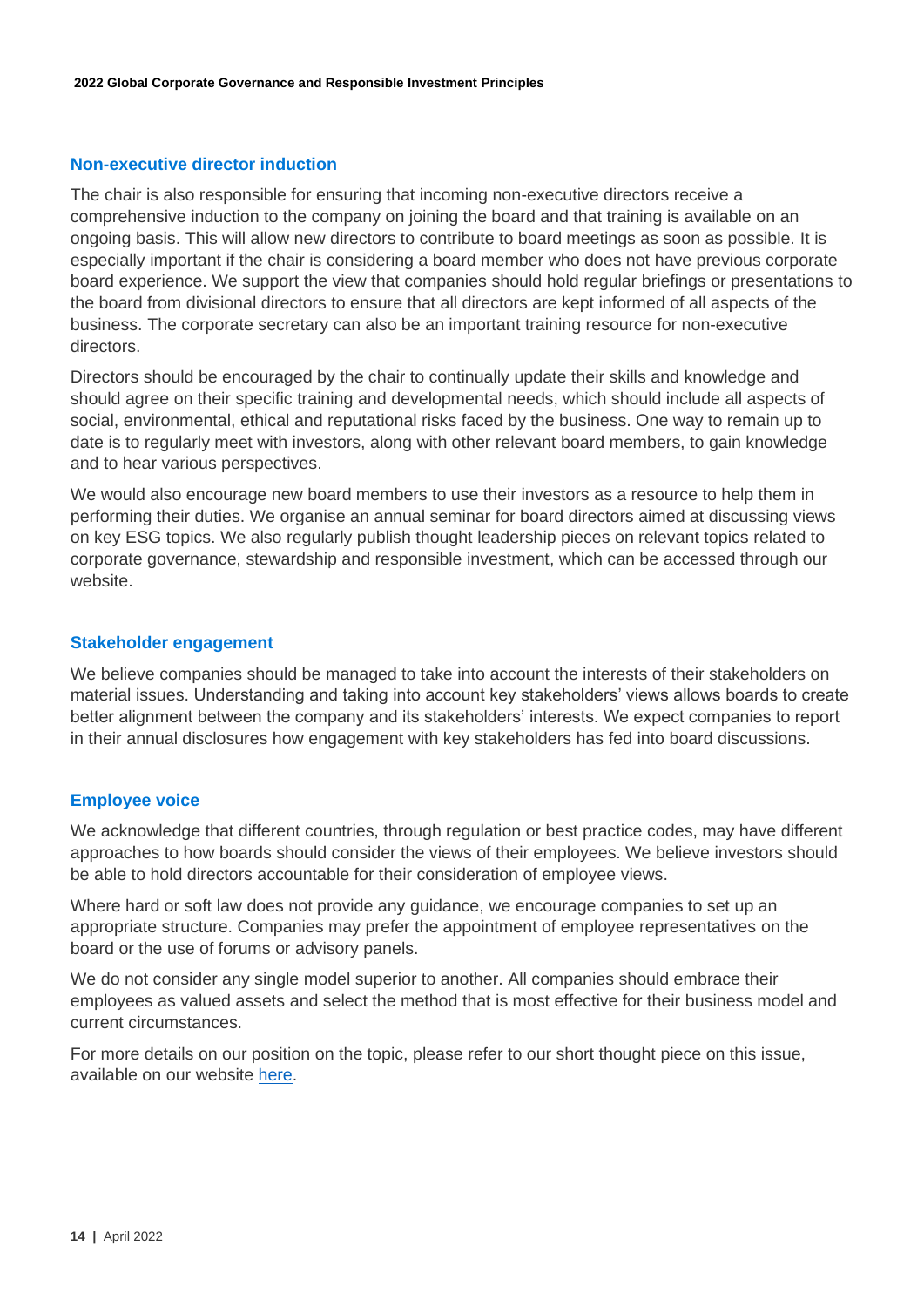#### <span id="page-14-0"></span>**Investor dialogue**

We believe that engagement is a vital risk-mitigation tool for the board. Engagement with investors should be a two-way discussion. Board directors should aim to use engagement meetings with investors as an opportunity to explain company decisions and to make sure they are well understood by the market. Such meetings should also be an opportunity to listen to investors, use their experience and act on their feedback.

For more details on our position, please refer to our publications on the topic, available [here.](https://www.lgim.com/landg-assets/lgim/_document-library/capabilities/lgim-guide-to-board-investor-dialogue.pdf)

## <span id="page-14-1"></span>**Culture**

Culture has been an increasingly discussed topic in recent years among businesses, investors and even regulators, and its measurement and assessment is an exercise we expect the board to undertake.

For investors to understand company culture, disclosure from the board is necessary given its role in setting values. Investors need reassurance that the CEO and management really drive the cultural message and set the tone from the top, and that this is regularly discussed and challenged by the board. The CEO and management also need to monitor how the cultural message feeds down to the rest of the organisation. We expect companies to disclose in their annual report aspects such as:

- How culture is measured and how it relates to the business strategy
- How the mission statement values are communicated and reinforced
- Any key performance indicators (KPIs) that are linked to culture
- Any relevant data linked to the workforce such as turnover percentage, attrition analysis and how exit interviews are used

For more details on our position, please refer to our publications on the topic, available [here.](https://www.lgim.com/landg-assets/lgim/_document-library/capabilities/understanding-corporate-culture-brochure.pdf)

## <span id="page-14-2"></span>**Board committees**

Board committees ensure that specific directors are responsible for key board functions.

We expect all listed companies to put in place three separate board committees responsible for the core board functions of audit, nomination and succession, and remuneration.

In order for investors to assess the effectiveness of board committees, we expect disclosure of the role and composition of all board committees as well as for committees to report on their activities to investors in the annual disclosure documents.

## <span id="page-14-3"></span>**Audit committee**

The audit committee is responsible for monitoring the integrity of the financial statements of the company, appointing external auditors, monitoring their qualifications and independence as well their effectiveness and resource levels. The committee is also responsible for the overall risk management of the company to ensure that sound and robust internal controls are in place to appropriately manage the company's financial, operational and reputational risks.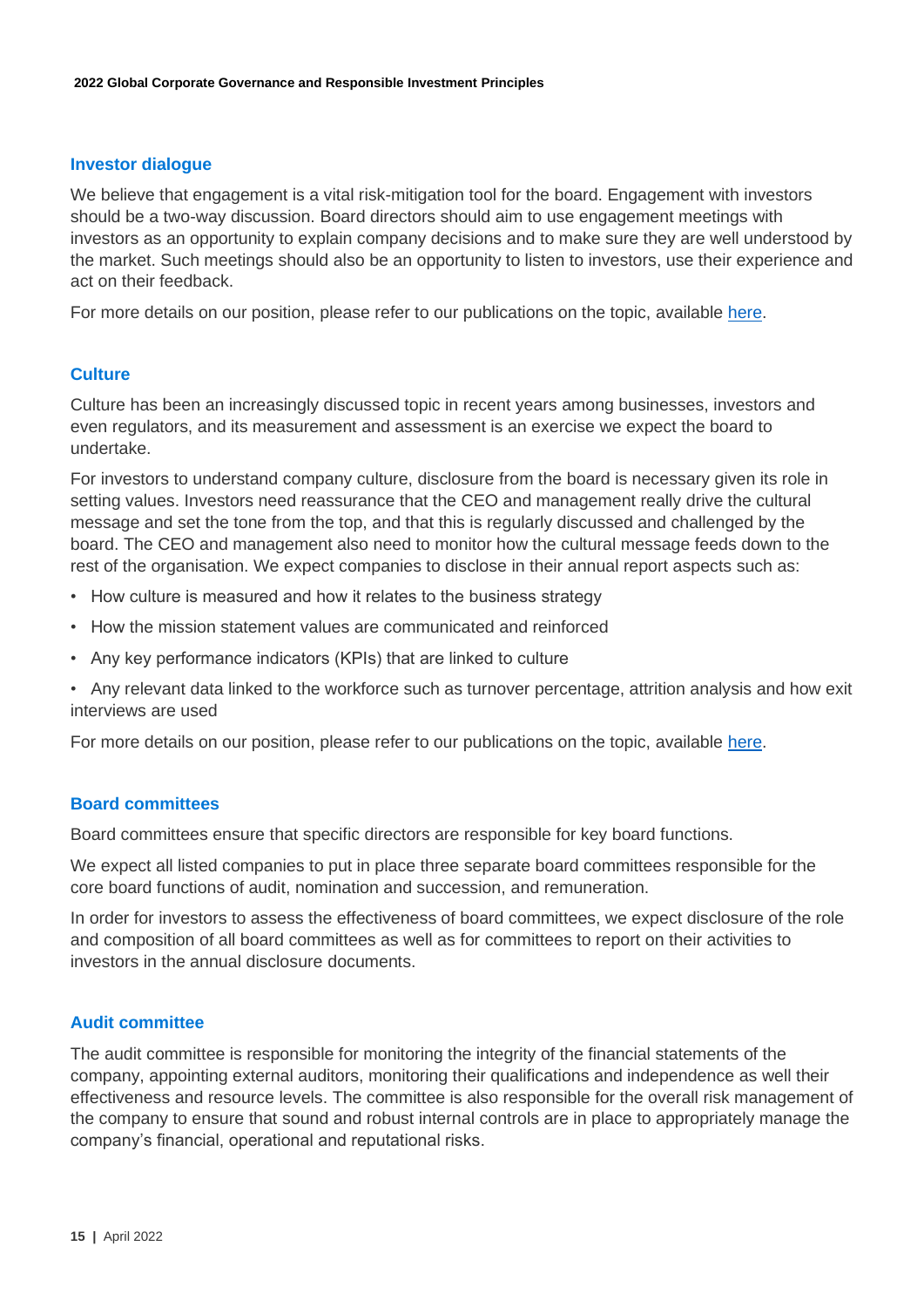As the audit committee plays a vital role in safeguarding investors' interests, we expect all companies to have an audit committee comprising only independent non-executive directors, and we will not accept executive members sitting on the audit committee. In order for the committee to operate effectively it should comprise at least three members. We expect the chair of the audit committee to have financial expertise.

Non-independent directors may attend audit committee meetings by invitation, but they should not be members of the committee. The board chair may be a member of the committee, if they are considered independent, but should not chair the committee.

Members should have sufficient time to examine the company's financial statements and to liaise with both internal and external auditors. The chair of the audit committee should be available to answer investors' concerns on specific audit issues.

### <span id="page-15-0"></span>**Nomination and succession committee**

The nomination and succession committee is responsible for overseeing all board and senior executive appointments, ensuring an orderly and successful board and executive succession process. The committee should ensure the board has the right composition, taking into account important governance considerations such as skillsets, diversity, tenure and over-boarding.

The focus of the committee should, however, not be restricted to the board and instead it must also seek to include alignment with the rest of the workforce in terms of human capital policies. The committee should also work closely with the remuneration committee to ensure that appropriate service contracts are in place.

Given the key role of this committee in board composition matters, we expect a majority of members on the committee to be independent non-executive directors.

The committee chair should be answerable to investors if it is felt that appropriate succession plans are not in place or where there are concerns over the composition of the board.

#### <span id="page-15-1"></span>**Remuneration committee**

The remuneration committee is responsible for the setting and operating of the company's remuneration strategy for executive directors and senior executives. It should also have awareness of and an overview of remuneration policies within the rest of the company, below executive management level.

The chair of the remuneration committee should have appropriate knowledge of the business to align the remuneration with its strategy. For this reason, the person appointed to the role of remuneration committee chair should ideally have served as a member of the board for at least a year prior to their appointment as chair of the committee.

We expect the committee to consist exclusively of independent non-executive directors. The company chair can be a member of the committee, if considered independent, but should not chair the committee. Non-independent directors may attend remuneration committee meetings by invitation, but should not be members of the committee.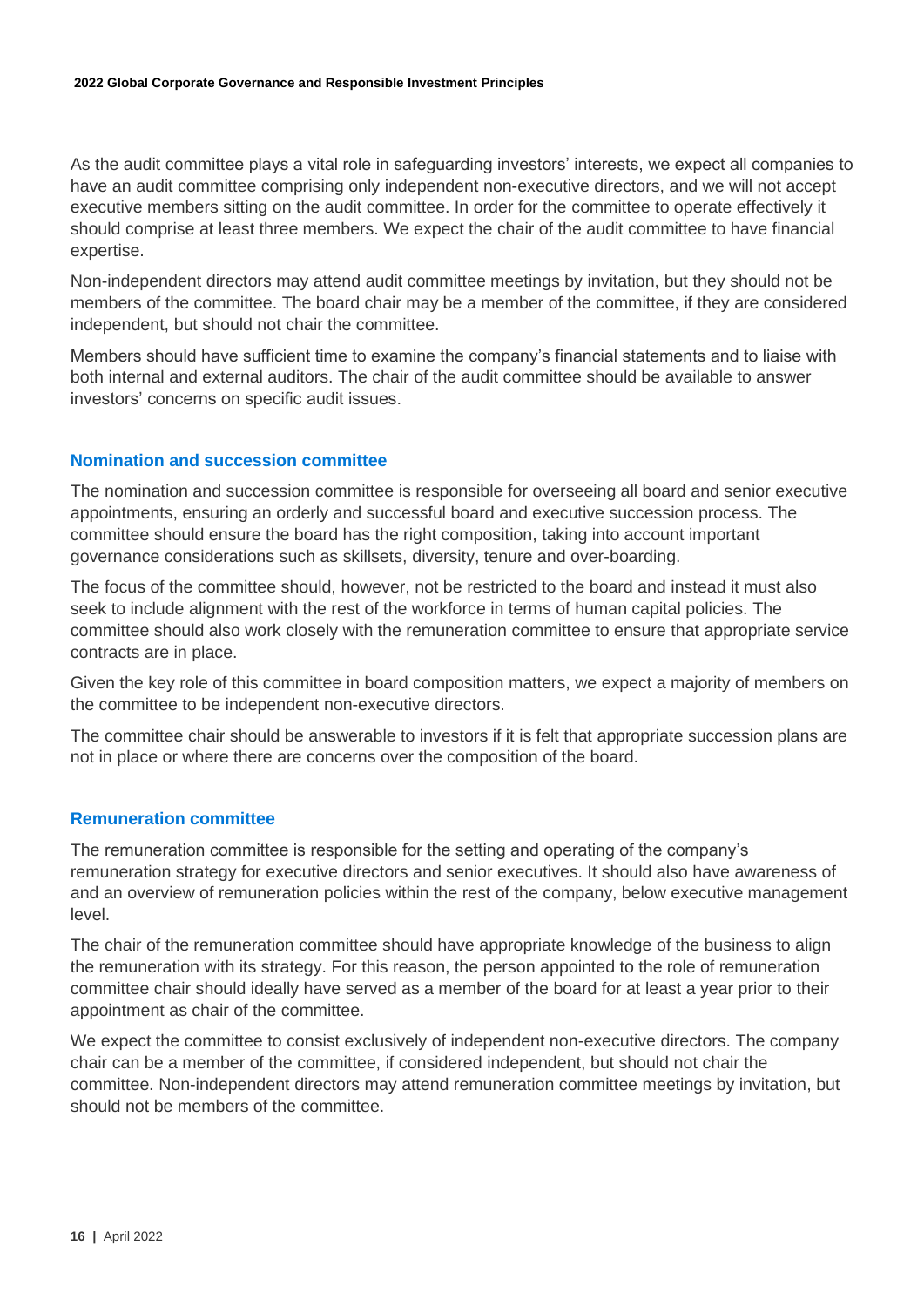Remuneration committees should:

• Seek independent advice. External advisers, consultants and internal employees advising the committee should be fully accountable to the committee. It should therefore have the authority to appoint its own independent, external remuneration advisers to assist it by providing external data and other information. The use of such advice, including fees, should be reported in public annual disclosures. The committee should exercise its own independent judgement when considering any advice provided by third parties

• Consider carefully and be able to demonstrate how they have reviewed the pay and related policies of the workforce when setting pay for the executive team and be able to demonstrate how this is aligned with the culture of the company

• Challenge management if the company is paying less than the living wage to its employees and/or is not offering all employees the chance to work a minimum of 15 hours per week. This represents the absolute minimum a company should be doing to reduce income inequality and poverty within its workforce

• Give consideration to the views of the company's shareholders. Most institutional investors' pay policies are available on their corporate website. LGIM's pay policies are on our website.

We will vote against the election of individual board directors where we do not support remuneration for the second consecutive year. We may also vote against individual directors where there are particularly contentious issues.

## <span id="page-16-0"></span>**Additional board committees**

Companies may consider it appropriate to set up additional board committees to assist the board in its discussions. These committees are useful where the board could benefit from an increased focus on an issue that is directly linked to its long-term success or where the company operates in a high-risk sector. In particular, for companies where environmental and social (E&S) risks represent a material part of the business model, LGIM expects an ESG committee to be established that includes board members.

## <span id="page-16-1"></span>**Advisory committees**

In other cases, boards may consider the need for direct access to independent and external advice and expertise from third parties or stakeholders. We are supportive of companies setting up advisory committees. We consider this a flexible option to obtain specific and relevant information to assist the board and management in their decision-making without having to affect the size and composition of the board.

## <span id="page-16-2"></span>**Board responsiveness**

Voting at company meetings is part of a shareholder's escalation strategy to signal concerns with aspects of the governance of the company. Where 20% of more of votes have been case against a board recommended resolution, we expect the board to find out why. The board should disclose the steps they have taken to address shareholder concerns in their next annual report.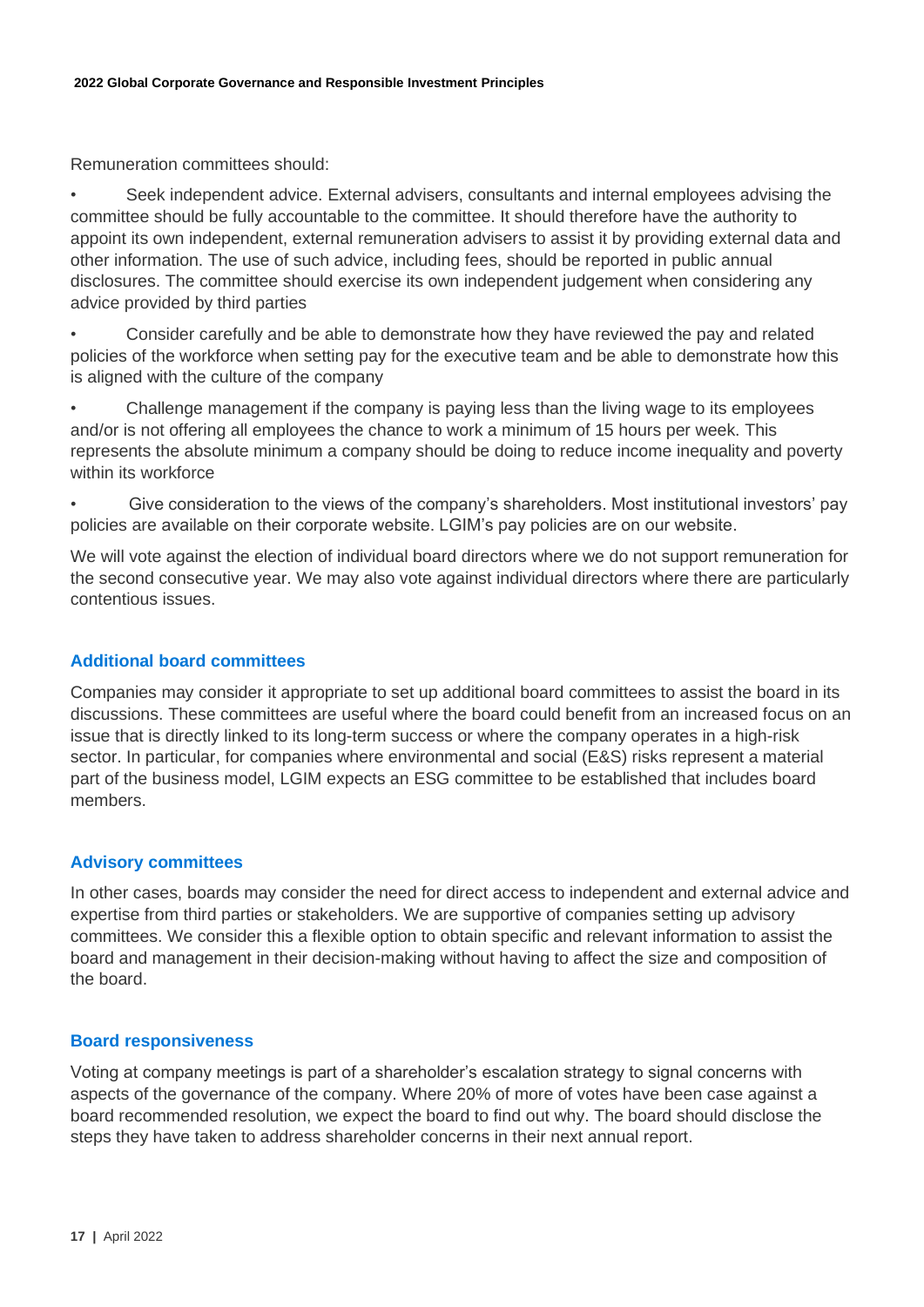## <span id="page-17-0"></span>**Audit risk and internal control**

The board is responsible for determining and disclosing the company's approach to risk, its risk appetite, setting its culture and monitoring the outcome and controls in place for effective risk management.

The board is also responsible for presenting a true and fair view of the financial position of the company as well as setting out future capital management plans and near-term financial prospects. Therefore, the established processes and procedures to ensure the independence and robustness of the internal and external audit functions and the level of oversight from the board are expected to be demonstrated and explained to investors.

Assessing the effectiveness of and the resources available for the internal and external audit functions forms part of the board's responsibilities. We expect the board to report to investors the conclusions of this review along with bespoke narrative as to the assessment and noted areas. These should be reported in the company's annual disclosures.

### <span id="page-17-1"></span>**Compliance with regulations**

The audit and risk committee should ensure that all laws and applicable regulations are complied with so as not to expose the company to undue risk of fines, censorship and reputational damage. We will hold the audit committee chair responsible for failing to detect breaches in accounting practices.

## <span id="page-17-2"></span>**External audit**

An external audit provides independent assurance of the financial statements of a company to its investors. The role of the auditor is to provide reasonable assurance that the financial statements give a true and fair view of the financial health of the company and that they have been prepared in accordance with appropriate accounting standards. Any significant audit matters raised by the auditor should be fully explained by the board, including how these have been addressed.

The external auditors are also responsible for producing the auditor's report, which is a formal opinion and evaluation of the financial statements. We support and encourage the use of the extended audit report to provide greater insight to investors of the auditor's assessment of the accounts.

The board is responsible for appointing the company's external auditor. The company is expected to clearly disclose the audit firm used, the audit partner who led the audit, the tenure of that firm, and why the board considers the auditor to be independent and how any potential conflicts are being mitigated.

We support the role of the external auditor to be put to tender on a regular basis, at least every 10 years, with the total tenure of the audit firm not exceeding 20 years. Within this timeframe, we expect the lead audit partner to be subject to refreshment at least every five years.

We expect the process of the tender to be disclosed and the rationale for the appointment to be explained.

The fees for the external audit should be disclosed in the annual reporting. Where the external auditor does provides non-audit services, these should be fully explained and disclosed in the appropriate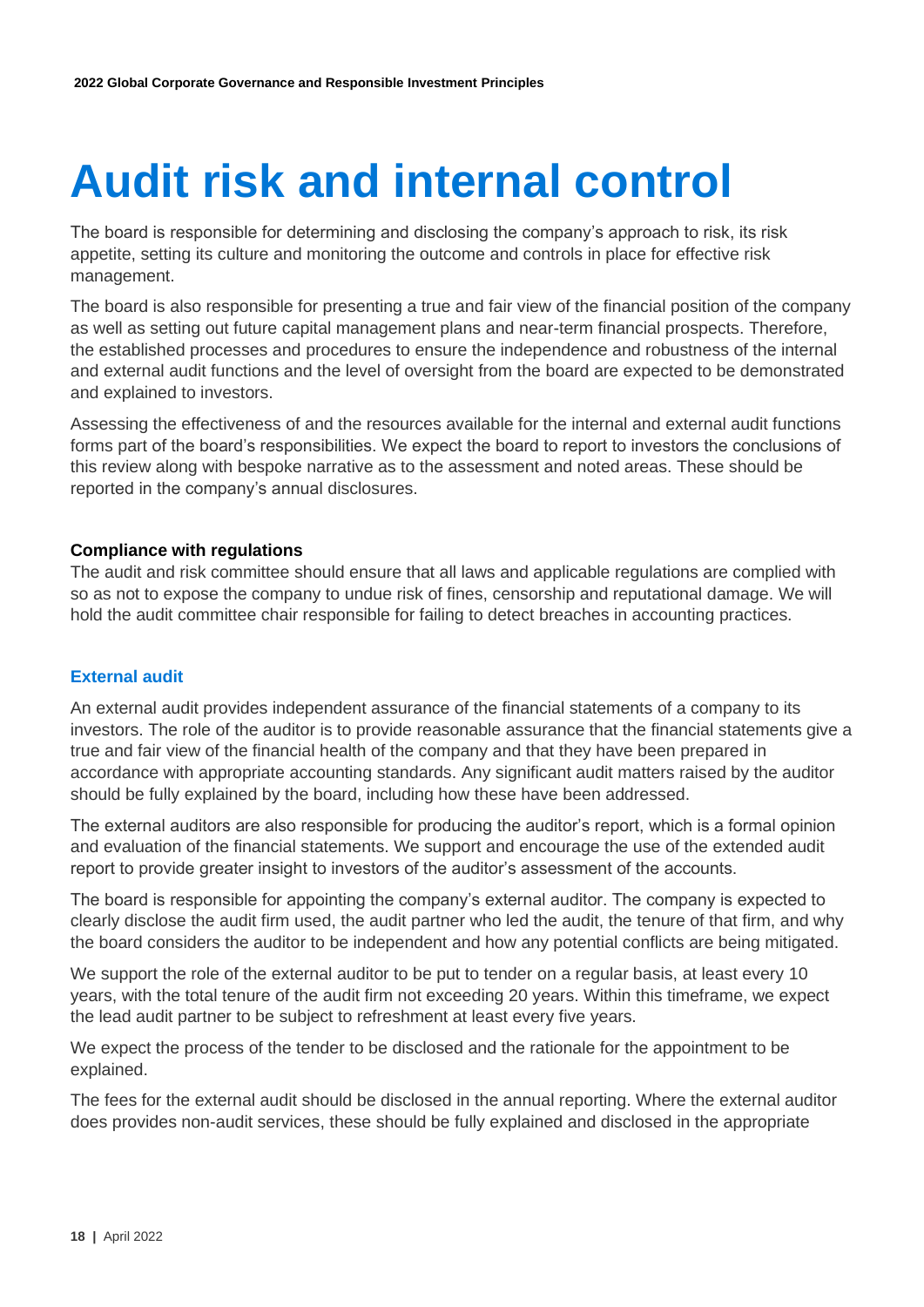annual disclosures. We expect non audit services provided to be incidental to the audit, with the primary purpose of improving the quality of the financial accounts. We do not expect excessive non-audit work to be conducted by the company's external auditors, as this will bring into question the independence of their judgement. Non-audit related services are not expected to exceed 50% of the value of the audit services in any given year.

We believe auditor liability is an important and proportional approach to supporting a high-quality audit. We are not supportive of a fixed auditor liability or restrictions on that liability.

The audit committee should explain how it has assessed the quality of the external audit and recommendations arising from the external audit, and this should be reported to investors when considered material by the board and/or the audit partner.

### <span id="page-18-0"></span>**Internal audit**

Companies should have an effective and sufficiently resourced internal audit system in place that is designed to take into account new and emerging risks that will affect its business objectives and identify the level of risk taken. The process and procedures in place to manage such risks should be embedded into the risk-based control system for the company, and should be summarised in the annual reporting to investors. The audit committee should have responsibility and oversight of the internal audit function.

## <span id="page-18-1"></span>**Whistleblowing**

We expect companies to establish a whistleblowing policy that is integrated into its code of conduct. The policy should be publicly disclosed and open to all employees including those within the supply chain. The whistleblowing reporting channels should be easily identified and independent from management, with a direct line to the board or audit committee to allow for appropriate oversight and independent escalation where necessary. Companies should ensure their policy safeguards the identity of any whistleblower. Companies should also report how the risks associated with bribery and other illegal behaviour are being monitored and addressed.

## <span id="page-18-2"></span>**Cybersecurity**

The vulnerability of a company's IT systems can lead to a material financial and reputational impact. Therefore, we expect a risk-based approach to be taken to address the issue of cybersecurity and data protection. It should be integrated into the control functions of the business and overseen from a strategic perspective by the board. It is the board's role to understand the infrastructure needed in the business to protect valuable information assets and key intellectual property and therefore accountability should not be delegated. The issue should be a regular board agenda item and when there is an incident we expect this to be disclosed to the market and customers in a timely manner.

For more information, please refer to our guide on the topic, available [here.](https://www.lgim.com/landg-assets/lgim/_document-library/capabilities/corporate-governance/data-security-and-privacy.pdf)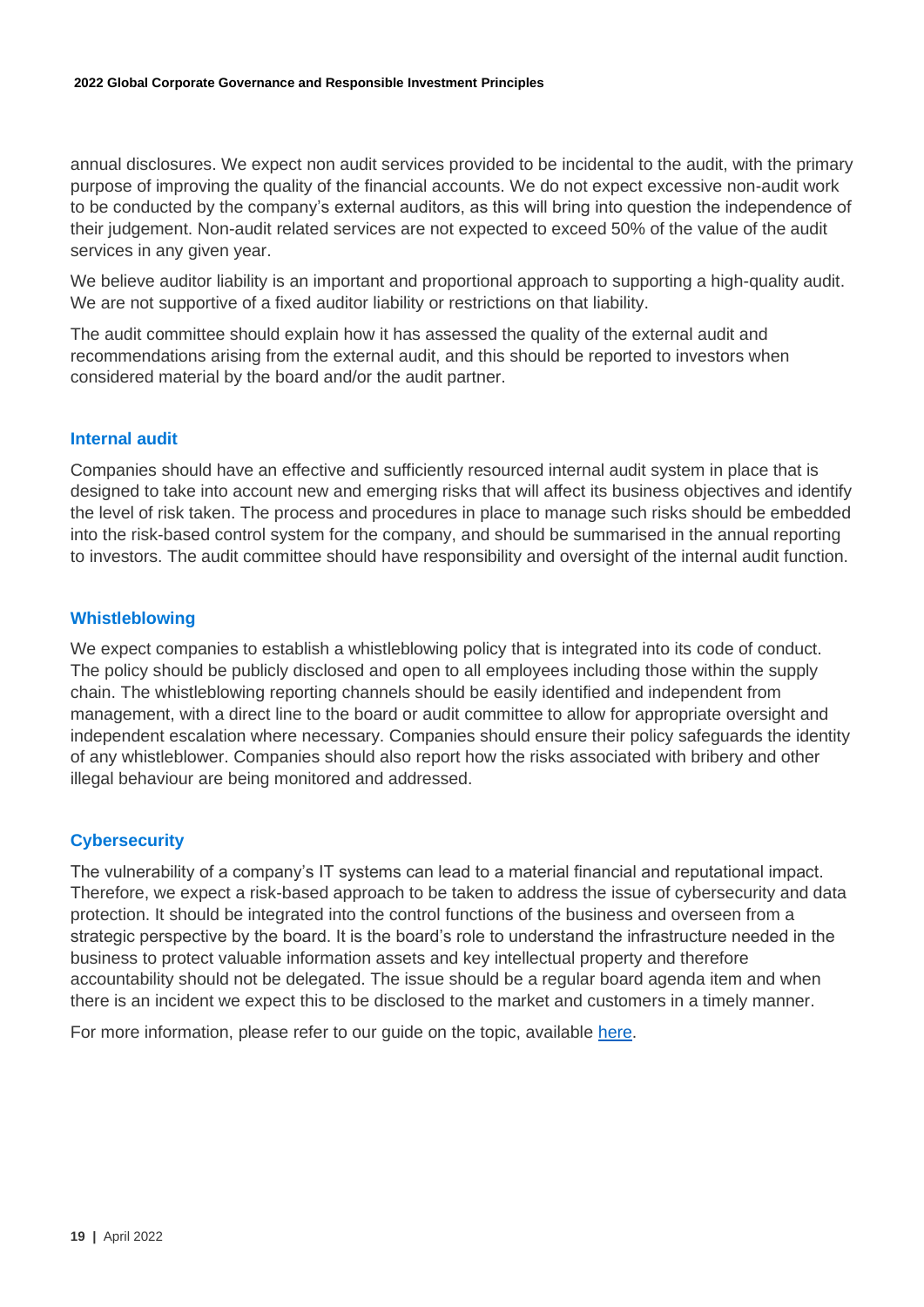## <span id="page-19-0"></span>**Remuneration**

We are increasingly concerned about the misalignment of both the structure and the total opportunity of executive pay versus company performance, and the current social sensitivities around income inequality.

To address the issue of income inequality, LGIM expects the remuneration committee to be mindful of pay and benefits offered throughout the organisation.

Living wage: although most companies will be paying employees the national minimum wage as mandated by local laws, we believe these levels are not sufficient to maintain a healthy standard of living. To ensure employees avoid the poverty trap, which can create hardship, stress and impact the performance of the company, it is important to pay employees at least a living wage. A living wage is remuneration received for a standard working week by a worker in a particular place sufficient to afford a decent standard of living for the worker and their family. Elements of a decent standard of living include food, water, housing, education, health care, transportation, clothing and other essential needs including provision for unexpected events. We would ask companies to disclose in their annual report their pay practices for all employees.

We expect companies to ask their suppliers to pay their workforce, as a minimum, a living wage.

We expect companies to disclose in their annual disclosures how they are treating their employees; whether they ensure all employees are paid at or above the living wage for the countries in which they operate; If and how they ensure that suppliers are doing likewise. In addition, we expect transparency on the types of employment contracts used and whether all employees are offered the opportunity to elect to work at least 15 hours per week.

As a long-term and engaged investor, we entrust the board to ensure executive directors' pay is fair, balanced and aligned with the strategy and long-term growth and performance of the business. In order to be able to hold the board to account where it fails to do so, we expect all companies to allow shareholders an annual vote on executive directors' pay and non-executive directors' fees at the annual shareholder meetings.

In addition, in order for investors to be able to appropriately assess directors' pay, we expect disclosure of the executive remuneration structure, including the total opportunity under each element of pay together with a description of the metrics and targets used under incentive plans, where applicable, and within the limit of what the company is allowed to publicly disclose.

Although we are cognisant of the variations in executive pay practices globally, we expect companies to consider our principles below when setting pay policies for their executive board. Please also refer to our regional policies for further details on our expectations in various markets.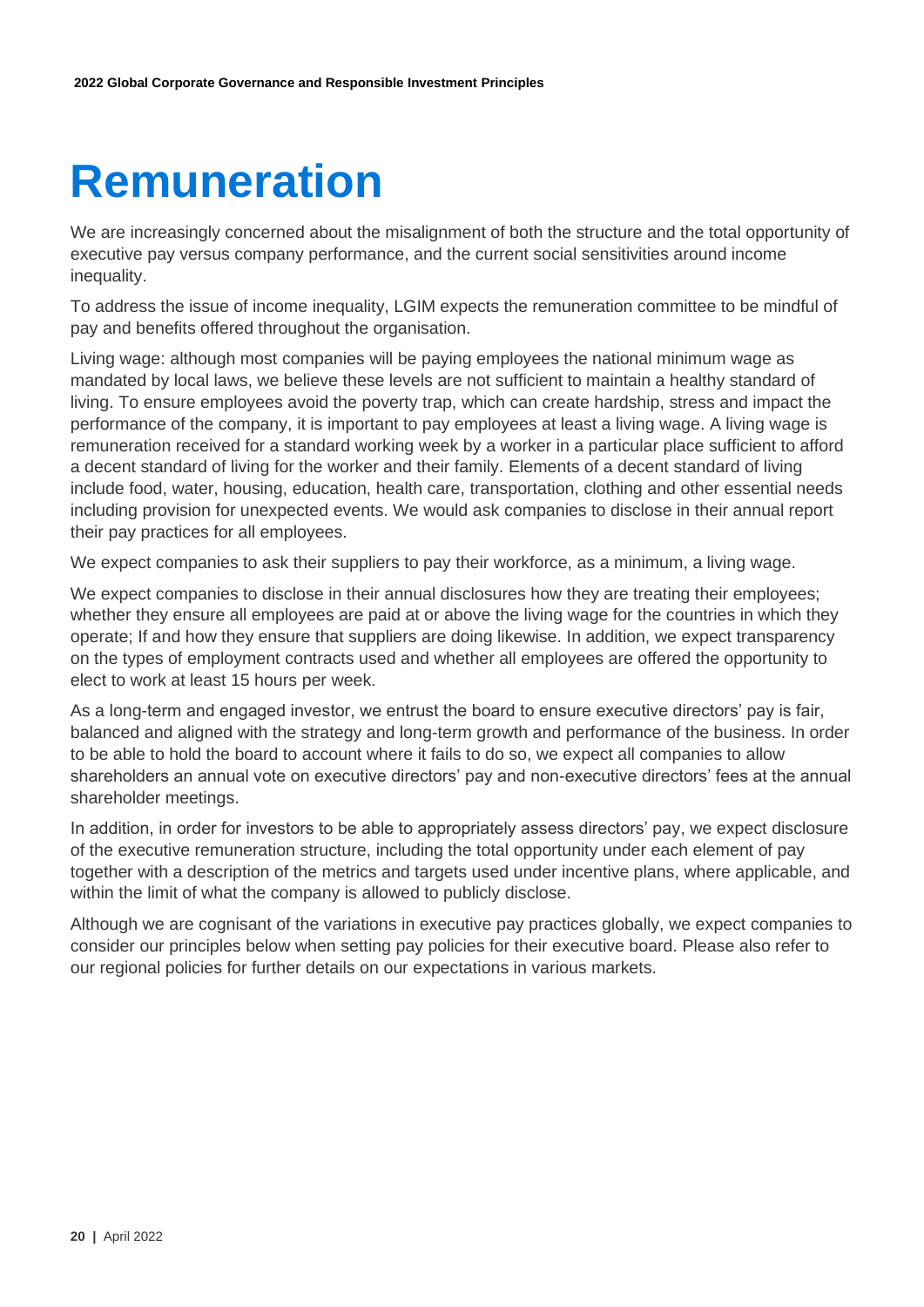## <span id="page-20-0"></span>**Key principles**

We apply a set of simple pay principles when looking at remuneration structures:

• The structure of remuneration and the payments awarded should be fair, balanced and understandable. This means: fair in terms of what the company has achieved; balanced in terms of total pay opportunity to the executive, versus employees and investors; and understandable for the recipient, the board and investors

• Awards should incentivise long-term thinking by management and be aligned to and support the achievement of the business strategy and objectives

• Executives should have meaningful direct equity holdings while employed and thereafter; buying shares is one of the best ways of aligning the interests of management and investors

• Boards should retain ultimate flexibility to apply discretion and 'sense-check' the final payments to ensure that they are aligned with the underlying long-term performance of the business

• Companies should be transparent on why rewards have transferred to the executive, setting out targets, their relevance to meeting long-term goals, which targets were met and fully justifying all adjustments made to accounting measures for remuneration purposes.

## <span id="page-20-1"></span>**Fixed remuneration**

We would expect a base salary for executives to be commensurate with the size and complexity of the company. Although salary levels at peer companies may be considered, these should not set a definite benchmark.

Salary increases should not be automatic each year. Any increase to salary levels should be commensurate with what is offered to the general workforce, and its impact on total remuneration should be assessed before approval.

### <span id="page-20-2"></span>**Incentive arrangements**

#### <span id="page-20-3"></span>**Annual incentive**

Companies may choose to award annual incentives to executive directors. We believe that any annual incentive should be geared to delivering the strategy of the business. A majority of the annual incentive should be linked to the delivery of financial performance. In addition, achieving a threshold level of financial performance should be a pre-requisite for payment of any bonus that is based on personal or strategic objectives.

Companies that are exposed to high levels of environmental, social or governance (ESG) risks should include relevant and clearly measurable targets that focus management on mitigating these risks. ESG metrics should be meaningful, measurable, aligned to the company's strategy and subject to third-party verification.

For companies in high-risk sectors, where the health and safety of employees is key, we would expect a health and safety modifier to be introduced to the annual bonus to ensure that board members are held accountable for any loss of life within the workplace. Where a company is held responsible for any fatality, we expect the remuneration committee to apply downward discretion on any performance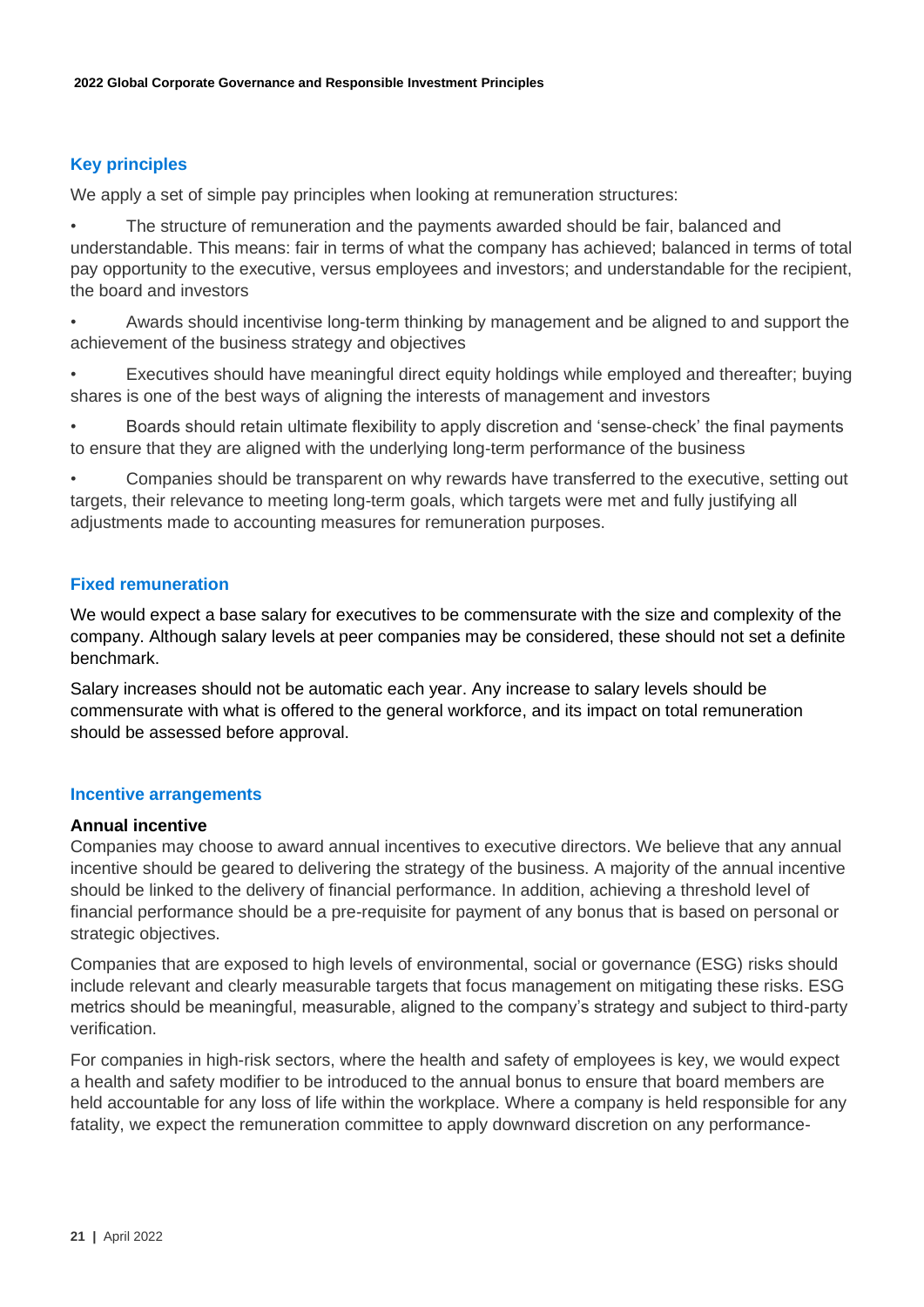based pay earned. Although we expect any reduction to be material, if it is less than 20%, LGIM will vote against the remuneration report.

In order to more closely align with investors and company performance, we ask companies to pay a portion of the bonus in shares deferred for at least two years. Additionally, the bonus should be set as an appropriate proportion of base salary and should not be uncapped. We also expect companies to put in place contractual and statutory provisions that may allow for a reduction or forfeiture of the annual bonus component in exceptional circumstances (e.g. malus/clawback).

For those companies aiming to follow best practice and highlight the integrity of the target-setting process, we expect the disclosure of weightings for each bonus component and the target ranges; at the very least on a retrospective basis.

Targets that are commercially sensitive to the business should be disclosed within a year of payment; if this is not possible, an explanation of why the target continues to be commercially sensitive is expected.

## <span id="page-21-0"></span>**Long-term incentives plan (LTIP)**

We believe that a company should motivate and reward executives by granting long-term equity incentives that will align their interests with those of long-term investors. Incentives should be structured to motivate management to build a sustainable business that will generate positive returns to investors over the longer term. We therefore strongly encourage all companies to put in place an LTIP.

In the interest of simplicity, LGIM advocates the adoption of one long-term plan. We strongly discourage the adoption of any additional incentive plan that would complicate the remuneration structure, e.g. matching schemes, or that would reward executive directors for motives that should already be addressed by the LTIP, e.g. retention plans or transaction-bonus-type schemes.

The LTIP should not have too many performance conditions and should include at least one measure that is linked to shareholder returns. Other measures should be linked to the strategy of the business, such as Key Performance Indicators (KPIs) that are selected by the board and reflect the company's ESG risks as well as target opportunities. ESG metrics should be meaningful, measurable, aligned to the company's strategy and subject to third-party verification. Absolute share price measures used in isolation are considered insufficient justification for award vesting.

Companies within sectors that can have a significant effect on climate change should link part of their pay to targets set to reduce the company's impact on climate change. We would expect these targets to be SBTi approved net zero targets with transition plans to achieve net zero by 2050 or sooner. Targets should also be set to create new opportunities that not only improve revenue, but also have a positive impact on climate. The use of diversity targets would be relevant for sectors that struggle to recruit women.

We would expect the full award to be subject to performance conditions and measured over at least three years. However, in markets where governance structures are still being developed, we have set a minimum standard of 50% of the award to be performance-based. These should still be assessed over a minimum of three years.

In addition, all LTIPs should be capped either as a percentage of salary or a fixed number of shares. Where a fixed number of shares is used, we would expect the number of shares being offered to be reviewed every three years to ensure they are offering a commensurate level of reward as when first adopted. Any increase to the levels of reward should be subject to shareholder approval.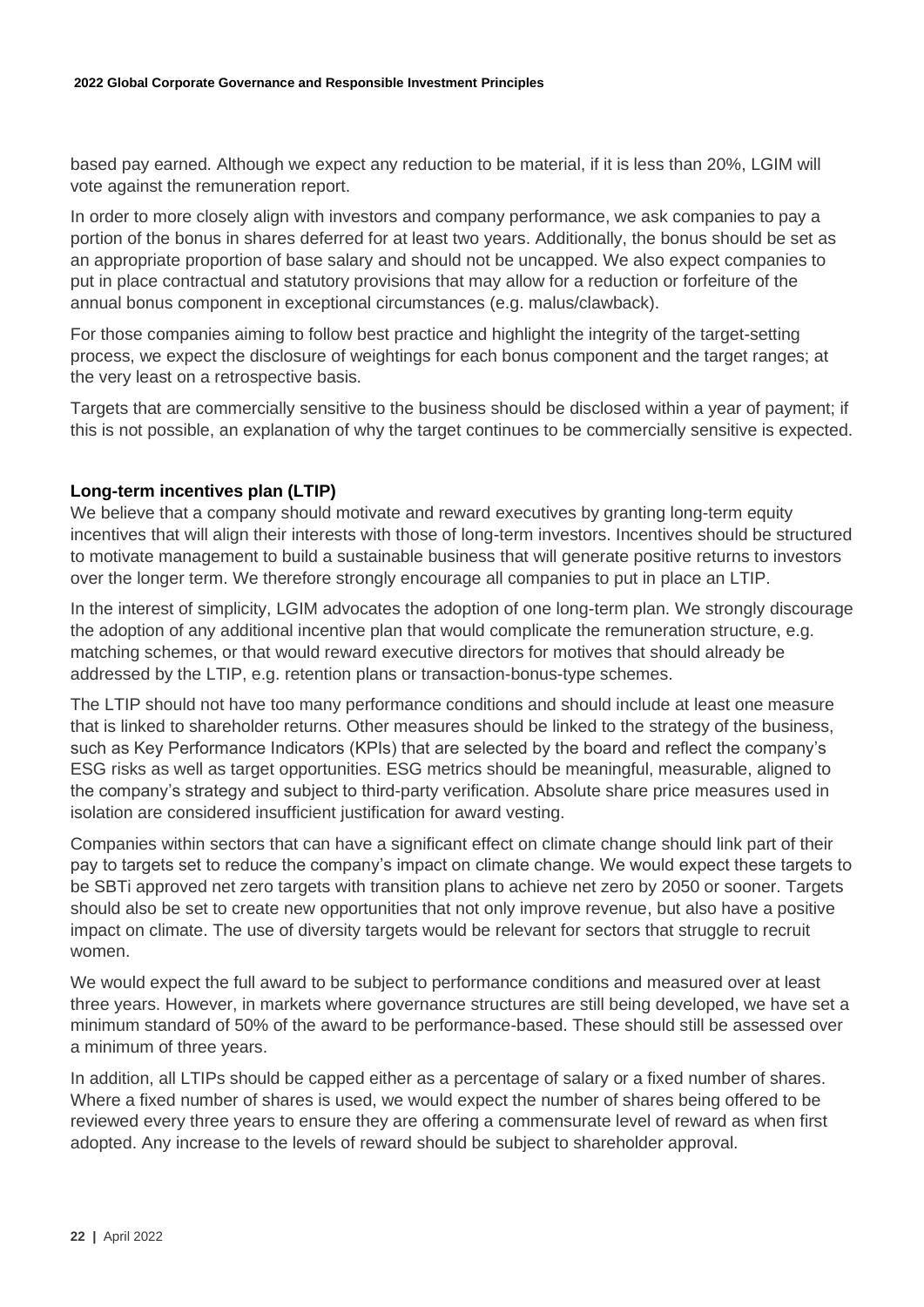In order for investors to assess the appropriateness of long-term incentive arrangements, we expect companies to disclose the metrics and targets used under the plan, within the limits of what they can disclose. We expect the remuneration committee to maintain sufficient authority to exercise discretion when there is not a clear link to performance.

We do not support retrospective changes to performance conditions that have been pre-set.

### <span id="page-22-0"></span>**Holding periods**

We encourage the use of post-vesting holding periods as we find this helps aligning the remuneration structure with long-term performance.

In addition, to encourage the right values and behaviour of directors to drive the business for the longterm benefit of investors we encourage all companies to consider requiring directors to continue to hold a significant portion of their shareholding guideline requirement for two years post-retirement.

### <span id="page-22-1"></span>**Malus and clawback**

Employment contracts should be designed to enable the application of malus and clawback, which should apply to all elements of variable remuneration.

To provide clarity for all stakeholders, remuneration committees should set out the circumstances under which malus and clawback will be applied. These circumstances should not be too narrowly defined.

#### <span id="page-22-2"></span>**Equity dilution**

We believe that strict guidelines should be adhered to in relation to the issuance of shares for incentive schemes, in order to limit potential dilution to shareholders. As a general rule, we expect no more than 10% of a company's equity to be used for all share schemes over a 10-year period and no more than 5% in 10 years for discretionary schemes. The annual run rate or burn rate should also be reasonable; approximately 1%.

These limits may vary in certain regions and any variance will be highlighted in the relevant regional policy. Treasury shares should be included within these limits. Such restrictions should apply to all shares whether they are market purchased or newly issued. We encourage companies to provide transparent explanations regarding the issuance of shares.

## <span id="page-22-3"></span>**Shareholding guidelines**

We expect companies to encourage their directors and senior executives to build up and to retain a meaningful interest in the shares of the company they manage. This is an essential part of aligning directors' interests with those of investors. The level of shareholding should be linked to the size of the company and the level of reward that the director receives in equity shares. Ideally, these shares should continue to be ring-fenced by the company in a trust.

Pensions are a significant cost and risk for a company as well as an element of remuneration that is not linked to performance. Therefore, the cost of providing a pension should be taken into account when evaluating a remuneration package. We will not support pension-enhancement payments at retirement or when a contract is terminated early. Additionally, we will not accept an individual being compensated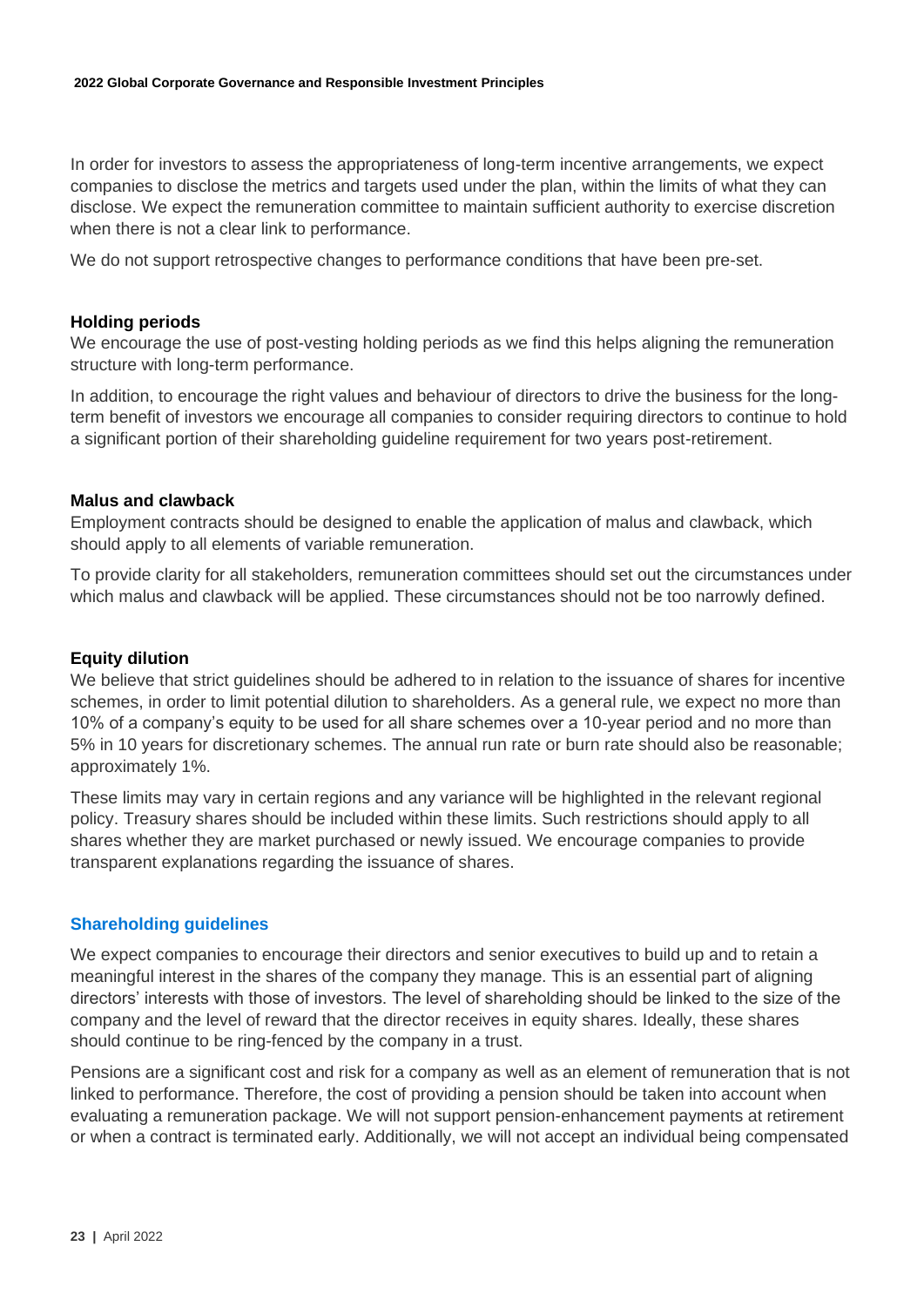for changes in tax. Companies should aim to reduce their pension fund liabilities and costs when recruiting new executives.

Pension provisions should be disclosed in full in the report and accounts and any changes to pension benefits should be fully explained.

We expect companies to set a target to make pension payments to their executive aligned with what is offered to the general workforce.

### <span id="page-23-0"></span>**Service contracts and termination payments**

Executive contracts should provide for a maximum notice of 12 months. We do not support provisions within service contracts that enhance contractual terms for loss of office following a change in control.

Contracts of key people should provide the company with the authority to apply clawback of both unvested and vested awards.

#### <span id="page-23-1"></span>**New joiners**

When setting the remuneration package of a new executive who lacks experience in the company and/or the role, we would encourage the remuneration committee to consider placing the individual on a lower salary than their predecessor, with a view to increasing their pay over an extended time period, subject to performance. Where possible, the existing remuneration arrangements should be used to incentivise new appointees.

New recruits should be encouraged to purchase shares in the company. Additional benefits in relation to the appointment, such as assistance to relocate, should be time limited.

The use of 'golden hello' payments is not supported. Where a buy-out of existing awards from a previous employer is necessary, it should only cover the expected loss of value, and be awarded predominately in shares and subject to performance.

#### <span id="page-23-2"></span>**Departing directors**

We expect the company to ensure that there have been no rewards for failure. Therefore, the remuneration committee should take into account poor performance or any exceptional events and consider whether 'good leaver' or 'bad leaver' provisions should apply when determining whether a director should be paid a bonus for the period worked.

With the exception of dismissal for cause and/or poor performance where awards should lapse, any outstanding awards of leavers should be time pro-rated and allowed to run their course subject to the same vesting conditions that applied at grant.

To promote long-term strategic decisions and shareholder alignment, directors should continue to hold a meaningful number of shares even after departure from the company.

A post-exit shareholding requirement of vested shares should be set that is significant in relation to the in-post shareholding requirement and held for two years. LGIM considers a significant post-exit holding to be no less than 80% of the in-post requirement. As a guide, vested shares, deferred bonus shares and shares subject to a holding period can count towards meeting shareholding guidelines.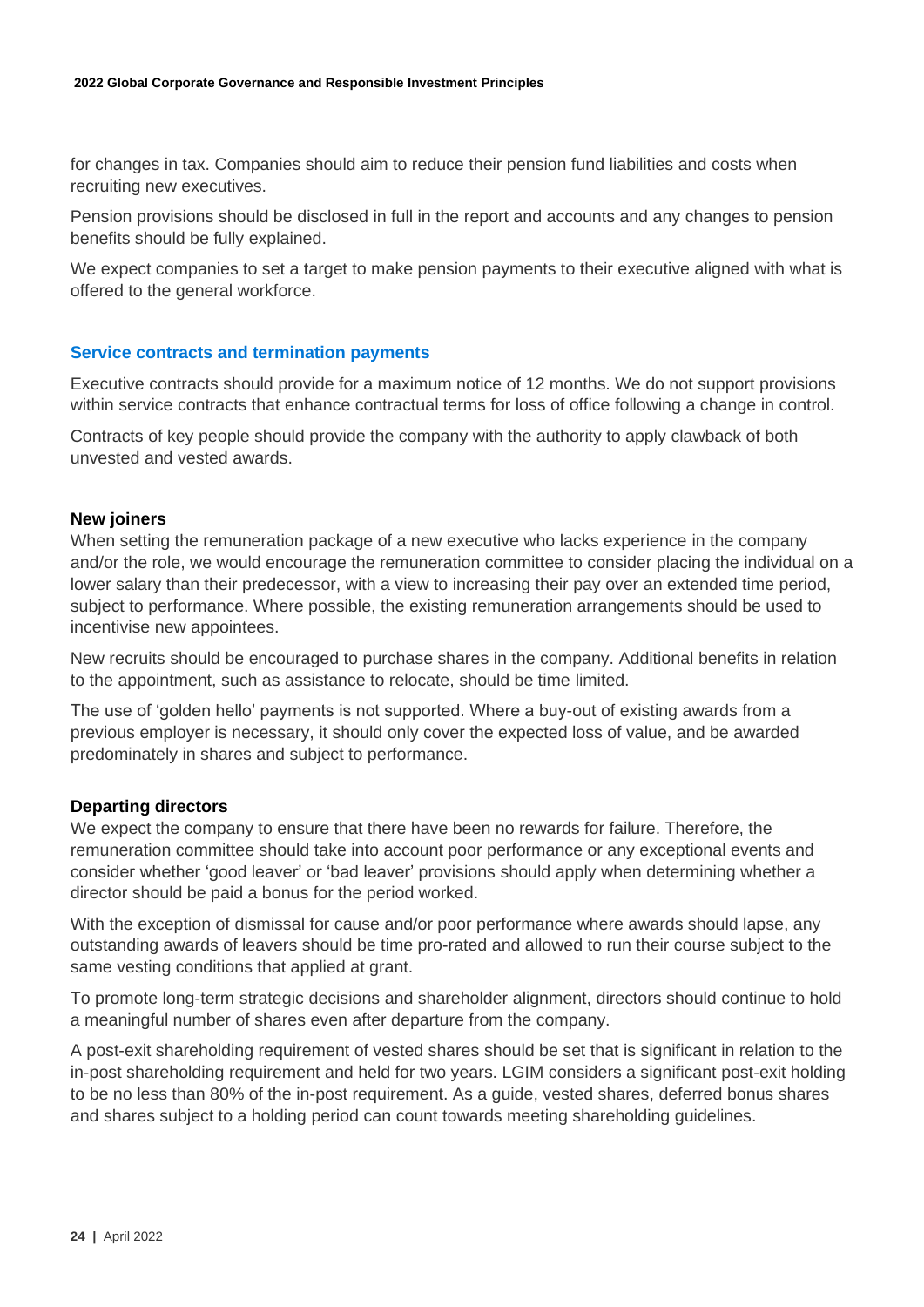Any shares purchased by a director with personal funds are excluded from the post-exit shareholding requirement.

• The effect that the application of discretion has had on the director's final pay outcome

### <span id="page-24-0"></span>**Benchmarking**

We discourage over-reliance on frequent benchmarking and would not expect pay to be increased automatically each year. We expect that benchmarking alone is not used to justify a substantial increase to pay levels, and benchmarking should not be undertaken too frequently (i.e. no earlier than every three years is generally an accepted time frame).

When using benchmark data, the remuneration committee should take into consideration a number of factors: size of the company, its geographic spread and performance relative to the benchmark peers. The peer group used should not be too large or too small as both extremes could produce misleading results. Companies should ensure they disclose meaningful information on the benchmarking data used and why it has selected the benchmark group. Directors at underperforming companies should not expect to be remunerated as highly as directors of companies with outstanding performance.

#### <span id="page-24-1"></span>**Discretion**

Companies can build trust with investors if they can demonstrate restraint, consistency and alignment with the shareholder experience. In exceptional circumstances, discretion applied to any earned award by executives is one way to demonstrate this alignment. We define discretion as anything that alters the monetary outcome of total remuneration.

We expect the company to state:

- The main reasons that might give rise to the application of discretion
- Whether their discretion policy applies to revising pay upwards as well as downwards
- The elements of pay to which discretion may be applied

#### <span id="page-24-2"></span>**Non-executive directors' fees**

Non-executive directors' fees should reflect the level of responsibility and time commitment of the role. The use of share options or other performance related pay is not supported, but a proportion of the fixed fees being paid in shares is encouraged.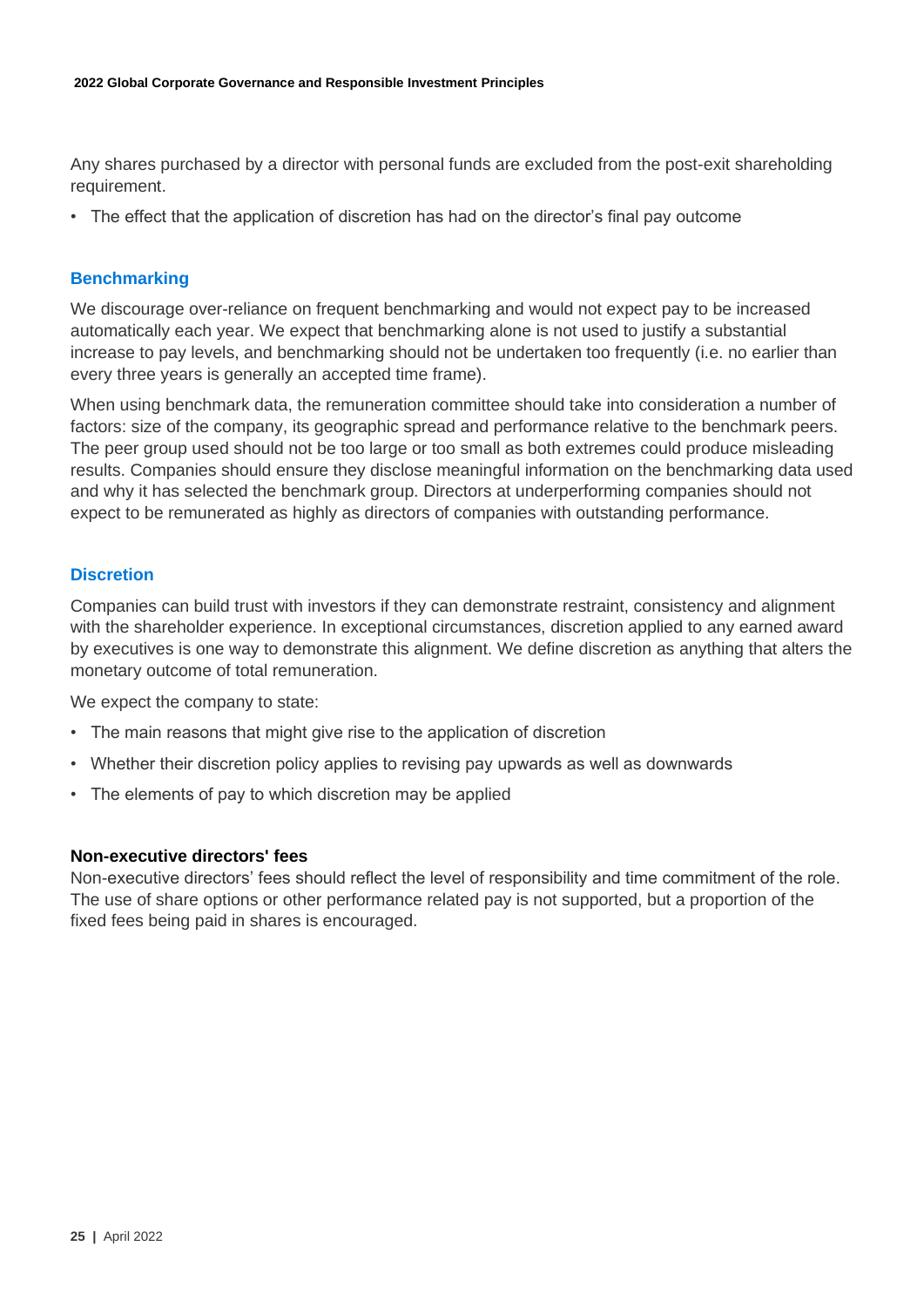## <span id="page-25-0"></span>**Shareholder and bondholder rights**

The provision of shareholder and bondholder rights is a basic entitlement for investors. We expect companies to acknowledge and respect the rights of investors by adhering to the highest market standards. This includes providing high-quality disclosures and equal treatment of shareholders. Below, we have outlined guidance on the topical issues that concern us as an investor:

## <span id="page-25-1"></span>**Voting rights and share class structures**

We support the 'one share one vote' philosophy and favour share structures where all shares have equal voting rights and those rights are commensurate to the economic value held.

We do not support the issue of shares with enhanced or impaired voting rights. In some markets, however, differential voting rights are a long-standing structure, and where this exists the structure should be transparently disclosed. In the case of controlled companies, we will review the issuance of shares with enhanced voting rights to understand why these would be necessary. In general, we encourage companies to eliminate differential voting rights over time.

### <span id="page-25-2"></span>**Amendments to the company's constitution**

It is common to see requests from companies seeking approval to update/amend the company's constitution as they affect members' rights.

We expect these changes to be clearly outlined and disclosed in the notice of meeting. Approval at the general meeting should also be sought as separate resolutions, not bundled. Although we assess bundled resolutions on a case-by-case basis, we initially view them negatively as they could potentially undermine the value of a shareholder vote and may be a source of confusion.

We do not support changes to a company's constitution that are introduced to curtail or reduce shareholder rights.

#### <span id="page-25-3"></span>**Executive forum provision**

We believe that exclusive forum bylaw provisions limiting a shareholder's choice of legal venue are not in the best interests of shareholders. Such clauses may effectively discourage the use of shareholder derivative claims by increasing their associated costs and making them more difficult to pursue. We do not encourage limitations on shareholders' legal recourse including limiting themselves to a single jurisdiction without compelling evidence that it will be of benefit to shareholders and expect companies to provide a compelling argument on why the provision would directly benefit shareholders.

#### <span id="page-25-4"></span>**Virtual/electronic general meetings**

We believe that general meetings are fundamentally important to the exercise of shareholder rights and integral to a good corporate governance system. Furthermore, we view physical shareholder meetings as providing an important mechanism by which a board is held publicly accountable to all their shareholders, both institutional and retail.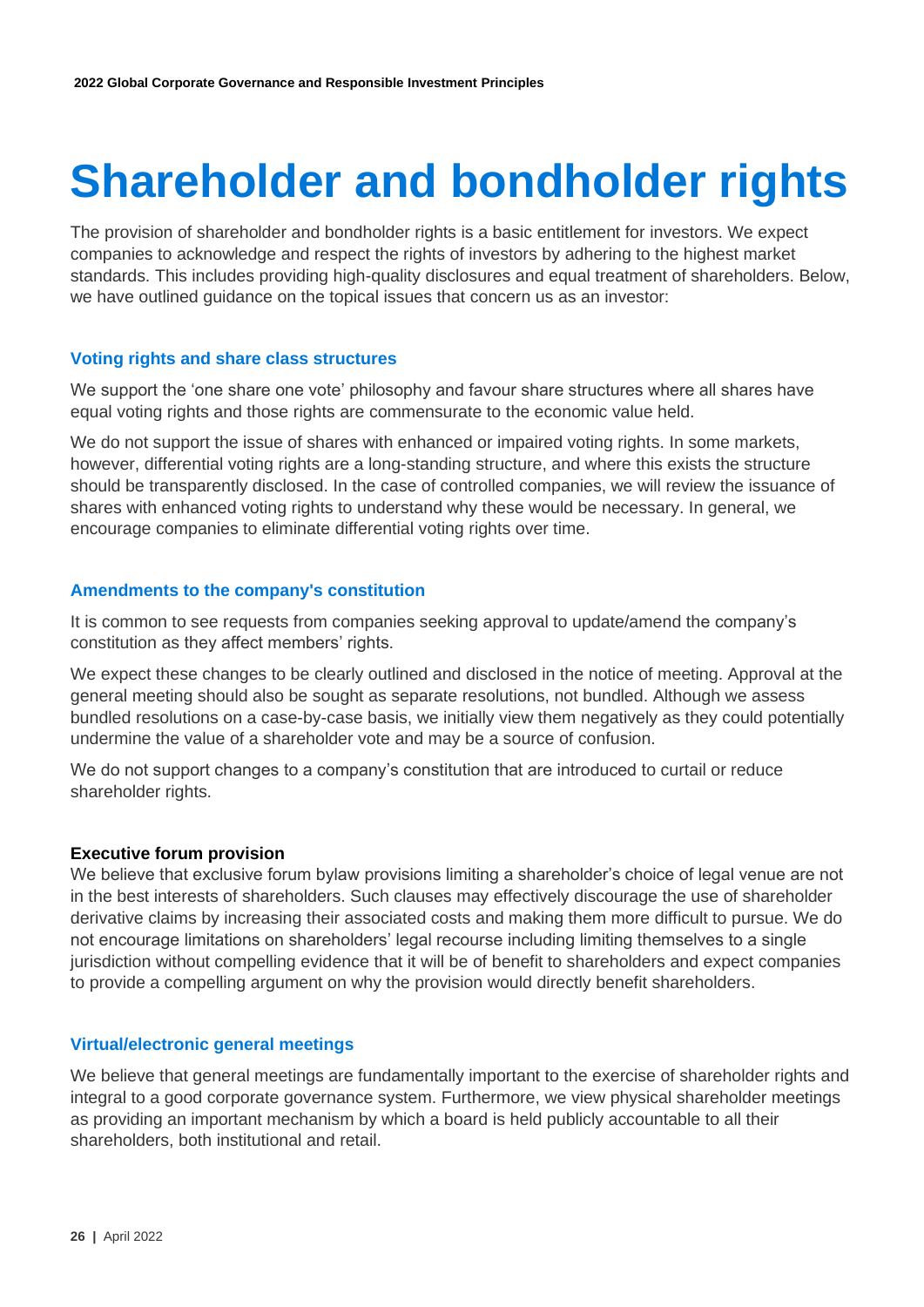Shareholder meetings provide an invaluable opportunity to raise concerns with a board in a public forum and investors are able to use this mechanism as part of their stewardship activities. For example, they could be utilised as an escalation tool that enables shareholders to make statements and ask questions to the whole board.

On virtual shareholder meetings, investors are cognisant that companies are keen to make sure that their shareholder communications keep pace with developing technology and conducting shareholder meetings electronically is an area of focus. We also agree that using technology, such as webcasts, to complement the physical shareholder meeting could be beneficial and could increase investor participation.

However, we believe that such technology should be used in parallel with the in-person meeting and should not lead to companies adopting a virtual-only approach. The shareholder meeting is the only time that the whole board must be publicly accountable to all its shareholders. The attendance of the board to such meeting is a demonstration of its commitment to hear and understand the views of shareholders.

Virtual-only shareholder meetings remove this accountability due to the remoteness of participants. The public nature of AGMs and full attendance of the board are also important to allow us to bring matters to the board's attention. Removing this tool impairs our ability to hold boards to account on behalf of our clients. Companies who adopt a 'virtual-only' approach may also risk giving the impression that they are attempting to filter questions or limit the participation of shareholders and do not want to be subject to the varied questions of their investors.

Therefore, we are not supportive of the move towards fully virtual-only shareholder meetings. Any amendments to a company's constitution in relation to electronic meetings should confirm that a physical meeting will continue to be held unless it is prohibited by law to hold a physical meeting.

## <span id="page-26-0"></span>**Capital management**

The board has key responsibilities in ensuring a company has sufficient capital; overseeing the capital management of the company; ensuring efficient capital allocation; and, when additional capital is required, ensuring it is raised in an appropriate way.

Balancing the long-term investment needs of the company with shorter-term returns to investors is a critical role of the board.

Therefore, we support the right of shareholders to have a separate vote on the tools and authorities provided to the board in managing its capital structures. Such rights protect shareholder interests while balancing the need for board flexibility; e.g. where share issuances are not dilutive and capital is being raised in the long-term interests of investors.

## <span id="page-26-1"></span>**Share issuance**

We support a company's entitlement to issue shares to raise capital. However, such issuances should be limited to what is necessary to maintain business operations and should not expose minority shareholders to excessive dilution of their holding in the company's shares.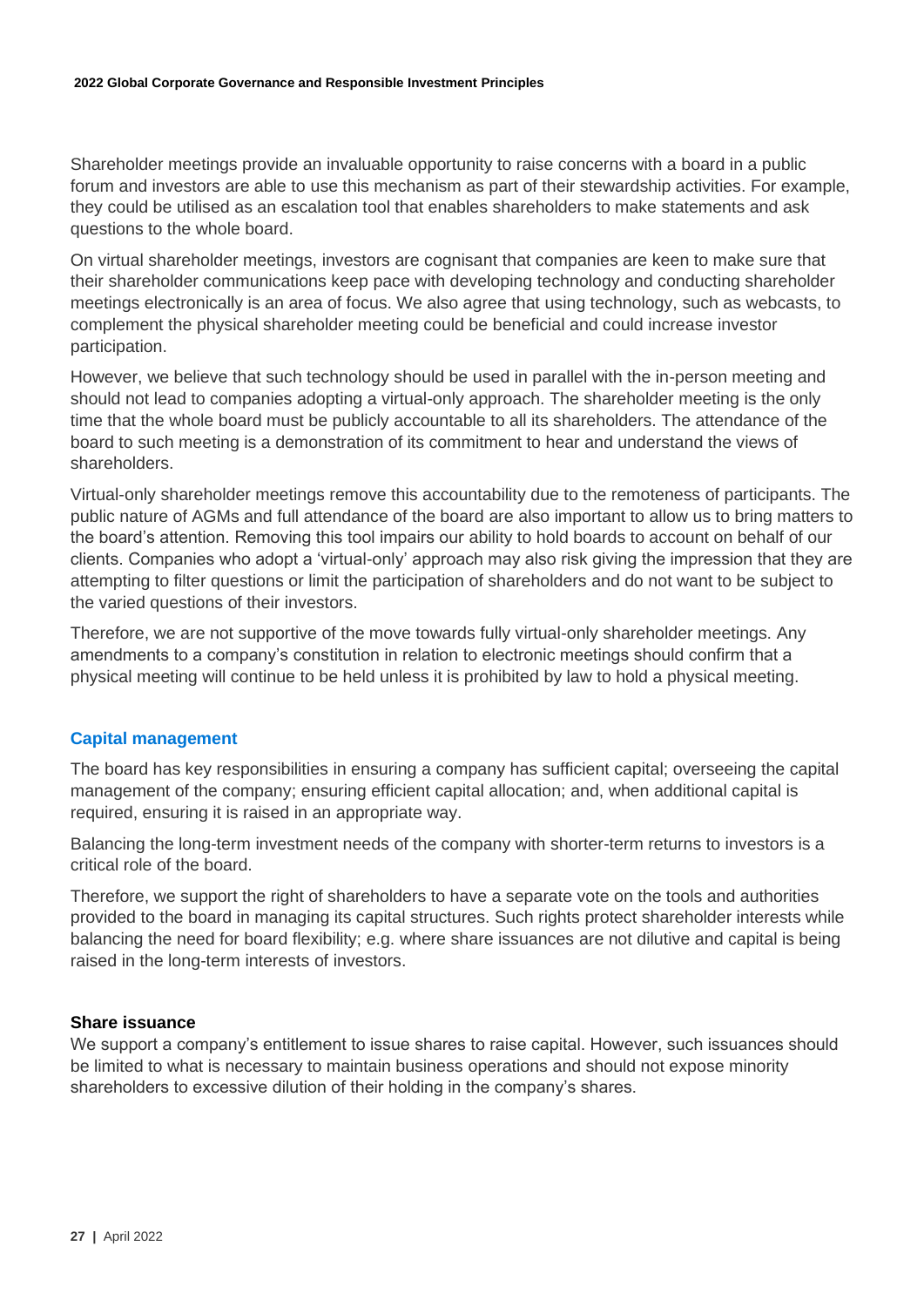The existence of pre-emption rights is fundamental in protecting shareholders from excessive dilution. It gives the right conveyed to shareholders to be offered any new shares, pro-rata to their existing holdings, ahead of these being offered to non-shareholders. Our thresholds for approval of share issuance authorities are generally in line with established best practice in each market. More information on specific guidance on limits can be found in our regional policies which take into account the different local business practices and laws.

### <span id="page-27-0"></span>**Share repurchases or buybacks**

Share repurchases or buybacks can be a flexible way to return cash to shareholders. We expect the board to be transparent in how the share buyback authority will be used in relation to other uses of capital (such as dividends, internal investment or externally by mergers and acquisitions).

However, the benefits of using this approach depend on a number of factors including the price at which shares are bought back, the company's individual financial circumstances and wider market conditions at the time.

When utilising this authority, we expect companies to take into account the impact on other issues. For example, on remuneration, performance conditions governing incentive schemes may be impacted as a result of a company undertaking a buyback. Furthermore, given the reduction in the number of shares in the market, the holdings of large shareholders will also increase, giving them more control.

Some markets may have an annual limit on the number of shares that can be bought back in any year, which is discussed in the relevant regional policy. We would expect a detailed rationale for any buyback authority that is greater than 10% of the issued share capital.

#### <span id="page-27-1"></span>**Debt issuance**

Good transparency and disclosure by the company on bond issuances is important for debt investors. In its reporting, we expect a company to include:

- The timely release of publicly availabile prospectuses both before the new issue and while the bonds remain outstanding
- Commitment to provide public access to ongoing financials and disclosures
- Five-year financial history of the company

#### <span id="page-27-2"></span>**Mergers and acquisitions (M&A)**

We support proposals that create value for investors over the long term.

To make an informed assessment, we expect management to be transparent on the terms of the merger, and its financial and cultural integration implications on the long-term business strategy. We expect all companies to explain how the transaction is expected to yield significant long-term benefits for the company and its stakeholders, including its investors.

We also encourage the company chair and the non-executive directors to hold separate meetings with investors without management present, and to have an honest conversation about the risks and opportunities of the transaction. In a contested takeover, we will aim to meet with both parties before making a final decision.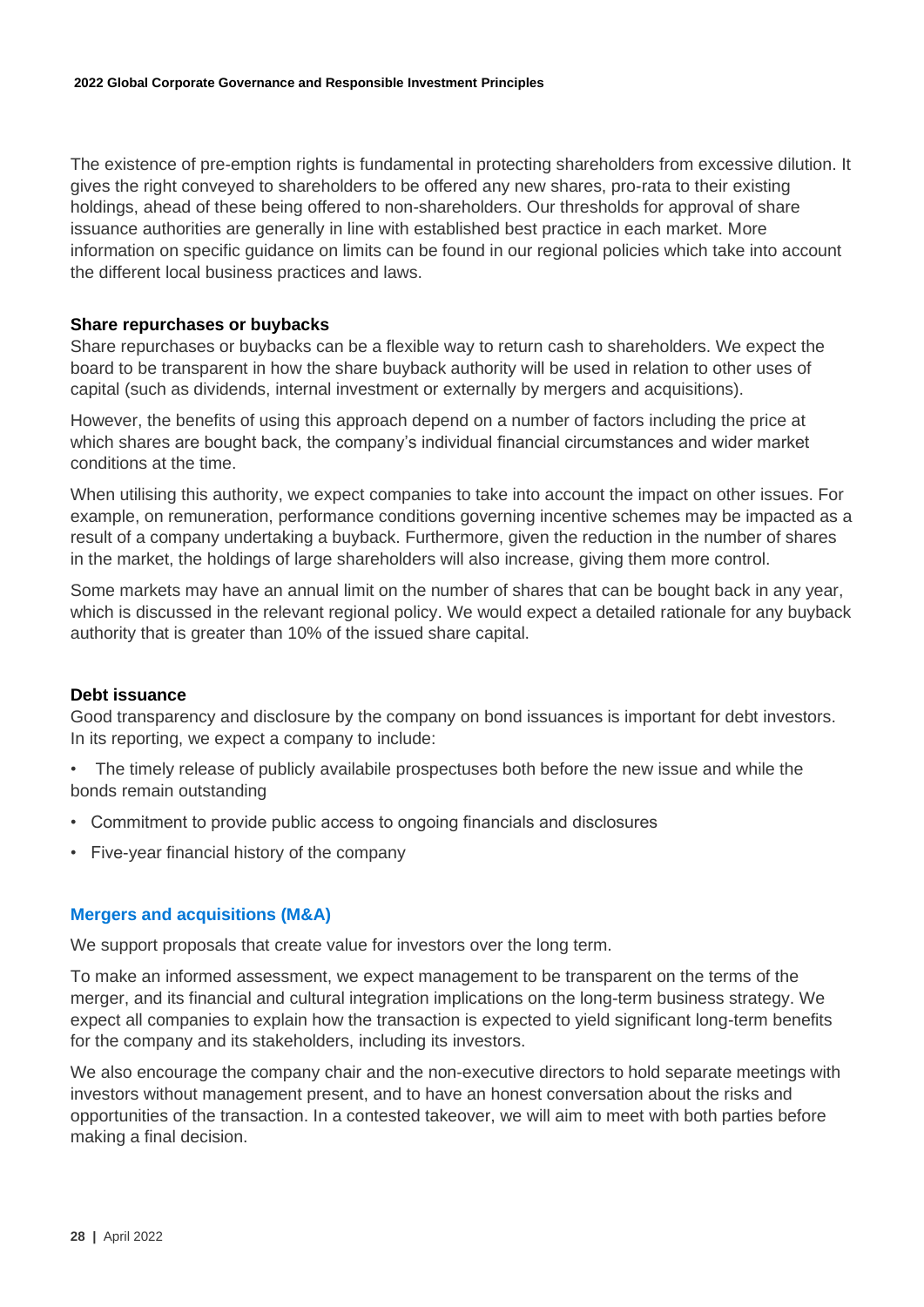In addition, we believe that a strong governance framework is essential during any M&A activity. Companies should therefore make sure the independent non-executive directors are informed at an early stage and can obtain independent advice at the cost of the company, with advisers remunerated on a fixed-fee basis. A strong process should be in place to ensure there are no conflicts of interest. The skillset of the board must also be reviewed, including past M&A experience, to ensure the board is appropriately equipped to successfully lead the transaction and its impacts on the company. The board may also consider putting in place a separate ad hoc committee of independent non-executive directors.

### <span id="page-28-0"></span>**Takeover defence plans – poison pills**

'Poison pill' is the term given to an artificial device implemented by a company to deter takeover bids. Well-designed poison pills may strengthen the board's negotiating position and allow it to obtain more favourable terms from an acquirer.

It is vital that this process is controlled by a fully independent board that is more concerned with investor value than with protecting its own position. We do not expect a poison pill to entrench management and protect the company from market pressures, which is not in investors' best interests. Any poison pill should only be used for a finite period.

For more details on our approach on M&A and takeover defences, please refer to our thought piece on the topic, available [here.](https://www.lgim.com/landg-assets/lgim/_document-library/capabilities/a-guide-to-mergers-and-acquisitions-board-oversight.pdf)

### <span id="page-28-1"></span>**Related party transactions**

Related party transactions are a concern for minority shareholders as there is a risk that a related party may take advantage of their position. We are therefore not generally supportive of related party transactions.

In those cases when related party transactions are undertaken, we expect adequate safeguards must be put in place to provide protection for the interests of the company and its shareholders who are not a related party, including minority shareholders.

All transactions must therefore be authorised by the board of directors. We also expect the company to set up a fully independent audit committee, which ensures that such transactions are conducted on the basis of an independent and disinterested valuation. Annual reports should explain whether board support to approve a related party transaction was unanimous or received majority support.

In addition, we expect shareholders to be given the opportunity to approve substantial related-party transactions, including any transactions undertaken with directors. We expect companies to disclose sufficient information about such transactions in their annual disclosures to ensure shareholders remain fully informed and are able to make informed voting decisions.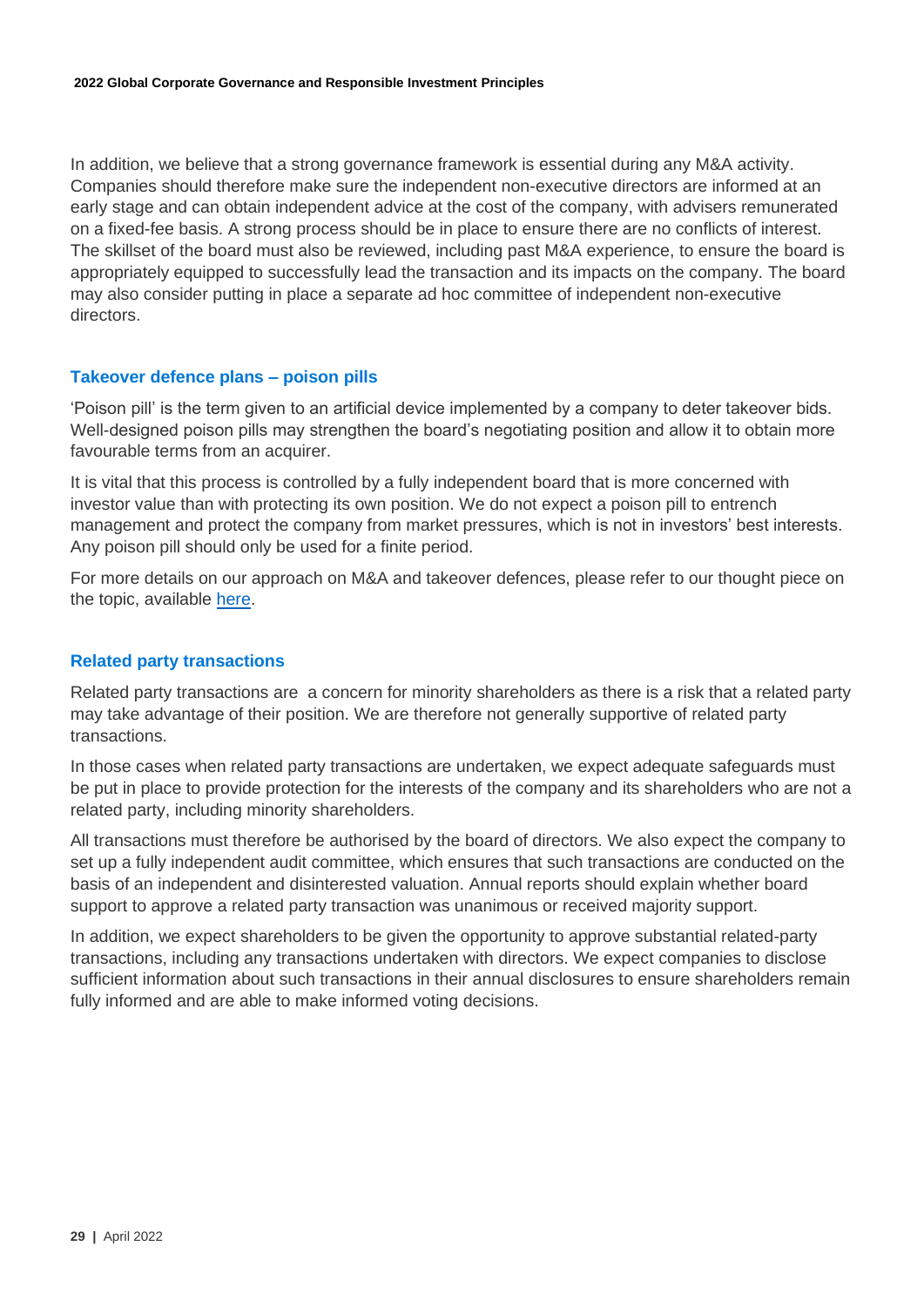## <span id="page-29-0"></span>**Shareholder proposals**

We consider all shareholder proposals tabled at a company's shareholder meeting in the wider context of the corporate governance practices at the company, and also in relation to the long-term benefits for investors. We expect companies to provide a meaningful discussion of the proposals to enable shareholders to make an informed judgement.

We expect majority-supported shareholder proposals to be adopted. Where there is significant support (20% or more) we expect the company to consider the benefits of the proposal and to discuss this with its shareholders and to include any outcome in its annual disclosures.

## <span id="page-29-1"></span>**Political donations**

We will not support direct donations by companies to political parties or individual political candidates. We believe that companies should fully disclose all political contributions, direct lobbying activity, political involvement and indirect lobbying via trade associations. There should be full transparency regarding the memberships of and monies paid to trade associations and lobbying groups including:

- A breakdown of payments to political parties, candidates and associations, trade associations, think-tanks, and on direct and indirect lobbying activity on policy and legislative proposals, etc
- A clear explanation of how each of the above associations, contributions and actions benefit the causes the company supports and align with the strategy of the company
- A public statement from the company outlining where it disagrees with the associations of which it is a member on a particular issue, and the reasons why it believes it is beneficial to remain a member
- Disclosure of where responsibility sits within the company for the oversight of such relationships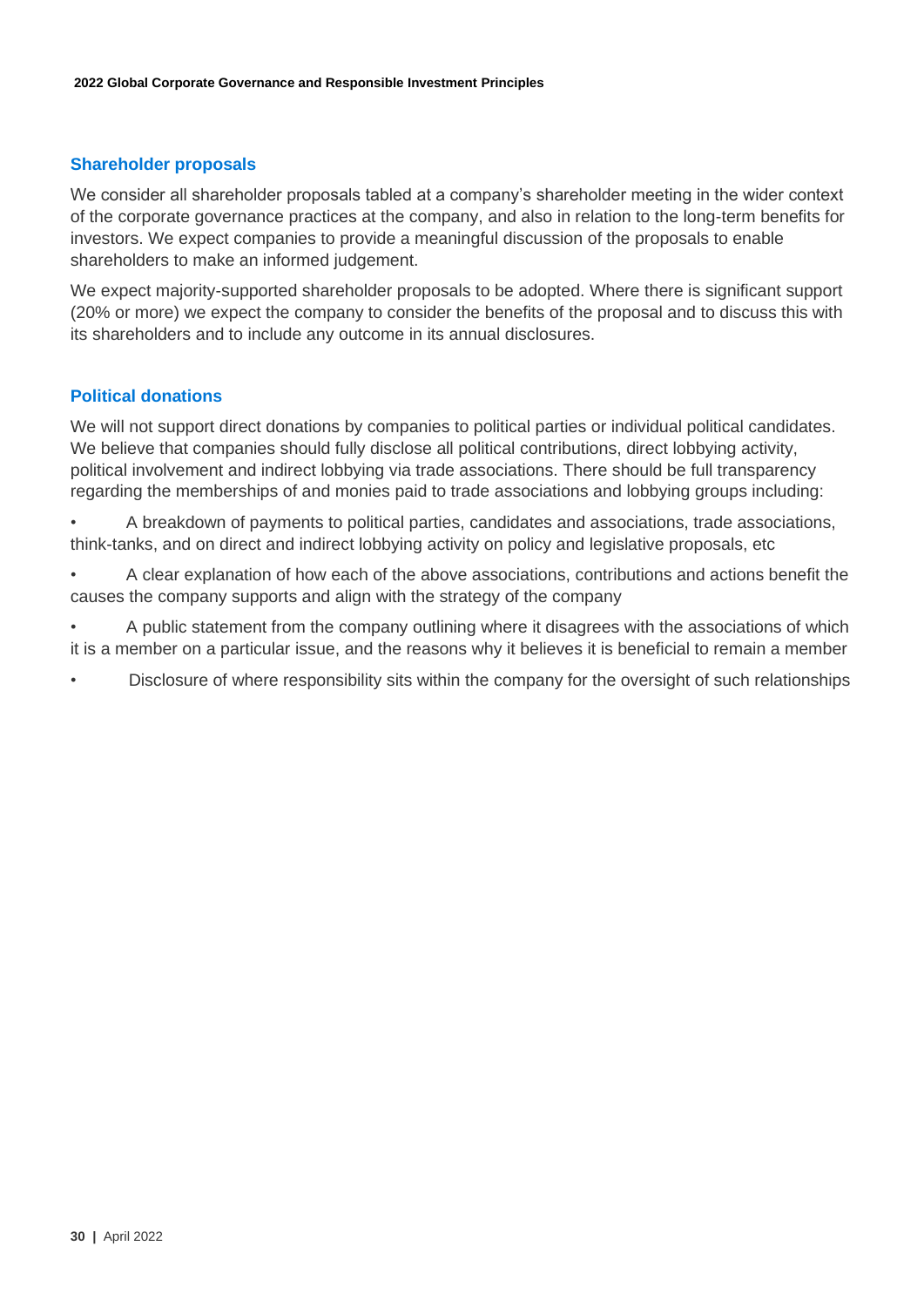## <span id="page-30-0"></span>**Sustainability**

As a major global investor, we have a fundamental interest in ensuring that shareholder and bondholder value is not eroded by a company's failure to manage the risks associated with its natural and social environment. We believe that, if companies take advantage of the need to move towards a more sustainable economy, investors can benefit through protection from future risks and the potential of better long-term financial outcomes.

#### <span id="page-30-1"></span>**Sustainability governance, process and operations**

With this in mind, we expect our investee companies to meet minimum standards in how they identify, assess, manage and disclose sustainability-related risks and opportunities across their business operations. Our key expectations are laid out below:

### <span id="page-30-2"></span>**Risk identification and management**

Material environmental and social (E&S) risks will vary between sectors and from company to company, depending on a range of factors. Different stakeholders will also have different views on what issues are material for them. Despite this complexity, it is important that all companies across different sectors undertake an analysis of E&S issues that could be material to their business over varying timeframes.

A dynamic risk-mapping exercise should identify the degree to which a company is exposed to each risk element. It should also be used to identify business opportunities such as new products and services, and potential efficiency gains as a result of changing policy, technology and business environments.

Robust E&S risk management processes should be integrated into company Enterprise Risk Management (ERM) systems. The approach should be holistic and implemented across all business operations that either can be considered exposed to environmental and social-related risks, and/or that may produce negative externalities. Where possible, such systems and processes should be externally verified.

Where risks have been identified for the business, comprehensive policy statements should be disclosed to all stakeholders in order to demonstrate the company's commitment to managing these risks.

#### <span id="page-30-3"></span>**Governance and accountability**

Responsibility for managing a company's societal and environmental impact and the related risks to the business is shared across all business functions. However, accountability should sit at the board level. We expect the fulfilment of sustainability targets and commitments to be the responsibility of the CEO and the board. We expect companies to disclose the governance processes that are in place to oversee and manage these risks. Where material to the business, we encourage companies to link executive remuneration to delivery of these commitments.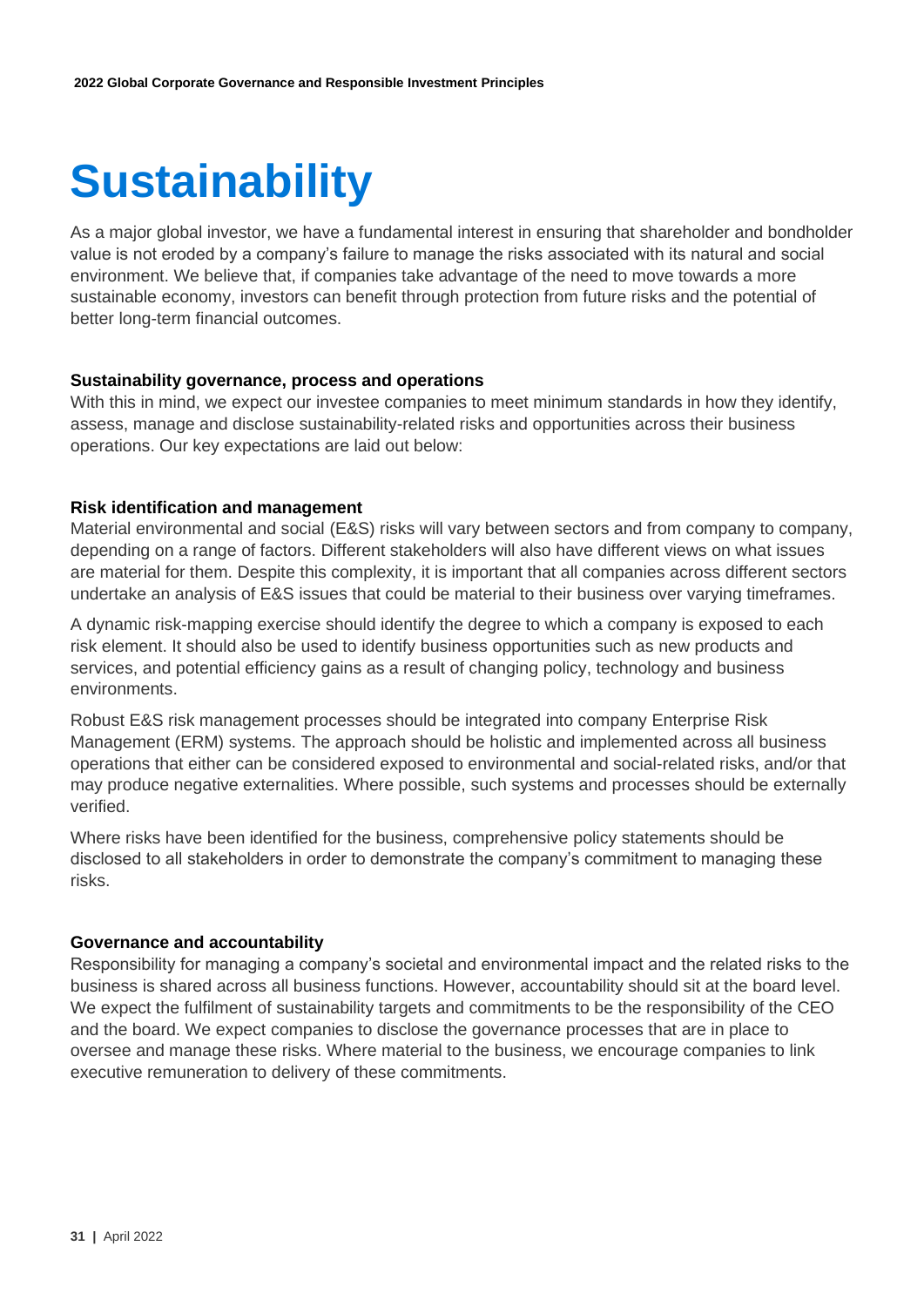Where specific material issues, such as climate change, are identified, – whether over the short, medium or long term, we expect companies to have sufficient expertise and experience on the board to ensure effective strategic and operational oversight. More information can be found [here.](https://www.lgim.com/landg-assets/lgim/_document-library/capabilities/a-guide-to-climate-governance.pdf)

#### <span id="page-31-0"></span>**Sustainability strategies**

Building a sustainable business model that enhances performance and builds resilience should be at the core of business strategies. E&S issues should not be viewed as peripheral components of business operation or simply ethical and compliance obligations. Where material risks and opportunities have been identified, there should be a clear link to a company's overall strategic priorities. Plans to mitigate risks and realise opportunities should be disclosed clearly.

### <span id="page-31-1"></span>**Reporting and disclosure**

### Target-setting

Companies should set targets to focus their efforts on realising their strategic E&S objectives, mitigating and managing material E&S risks and impacts, as well as to maximise broader positive stakeholder impacts. While it is important for the targets to be achievable, companies may benefit from setting challenging goals in order to maximise their overall impact. We expect companies to report suitable metrics that allow progress against these targets to be tracked effectively.

#### Public disclosure and transparency expectations

Transparency and disclosure are key tools that enable investors to undertake a robust analysis of investment risks and opportunities and allocate capital accordingly. We expect companies to demonstrate their commitment to the disclosure of sustainability information and data, through publication in key company reporting; this includes the annual report and accounts, with supplementary information in sustainability reports and on websites. We encourage companies to align their sustainability reporting to best-practice frameworks (such as GRI and SASB) and where relevant to relate the Sustainable Development Goals (SDGs) to their strategic priorities and operations. Disclosing in a clear and consistent manner is important in facilitating the analysis of trends in this area.

We encourage our investee companies to be proactive and undertake where possible the verification of their ESG data externally by a reputable independent assurance provider, based on recognised standards. This can be evidenced by making the assurance statement public. This verification exercise should provide comfort to stakeholders, including investors, around the ESG data disclosed, and should strengthen the credibility of companies' ESG data.

We encourage companies to disclose to key third-party sustainability agencies, and in line with bestpractice international guidelines.

We expect the following public disclosures at a minimum:

• ESG reporting standards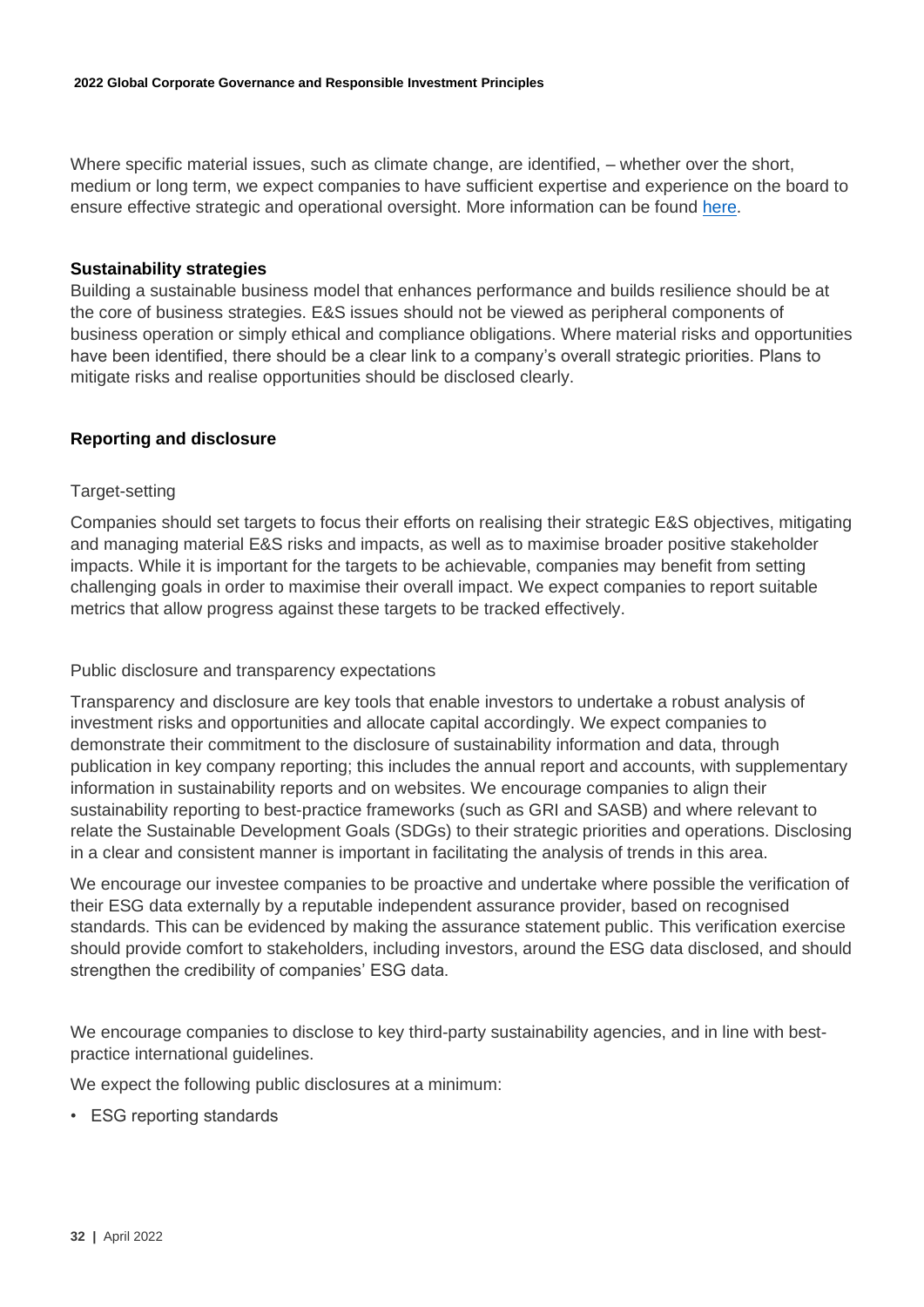- Verification of ESG reporting
- Scope of Greenhouse gas (GHG) emissions
- Tax disclosure
- Director disclosure
- Remuneration disclosure

Companies not adhering to this will be sanctioned. In line with our increased commitment to greater ESG transparency. LGIM votes against companies that score poorly on transparency within our LGIM ESG and show no improvement after engagement. The list of companies voted against will be published on our website from 2023. For further information on each of these key criteria, please see our public ESG score methodology document available on our website.

Please refer to the ESG Transparency section of this document for additional details around our expectations on company disclosures.

### Financial impact quantification

Quantification of sustainability risks and potential impacts can help investors make more informed capital allocation decisions, according to their risk, return and impact objectives. Quantification practices can also support companies in better understanding their risk exposure and achieving a net benefit by managing sustainability impacts effectively.

We encourage companies to demonstrate a commitment to best sustainability practices and, where possible, seek to quantify the impact in financial terms in order to internalise the associated costs and benefits. To the extent that they are material, $1$  companies should explain how climate-related matters are considered in preparing their financial statements.

#### Industry collaboration

Companies may benefit greatly from sharing knowledge and experience with their peers by joining and contributing to industry-wide associations. We encourage collaboration between companies to progress the broader ESG agenda and to broach cross-sectoral and inter-sectoral ESG challenges. Where relevant we expect companies to engage with regulatory bodies to promote best practices and policies to achieve sustainability targets.

## <span id="page-32-0"></span>**Lobbying transparency**

Whether companies perform individual engagement with regulators or policy makers, or collaborative engagement as part of an industry association, we expect them to be transparent and to comprehensively disclose their public policy engagement activities.

<sup>&</sup>lt;sup>1</sup> In accordance with IAS 1.7, information is material if omitting, misstating or obscuring it could reasonably be expected to influence decisions that the primary users of general purpose financial statements make on the basis of those financial statements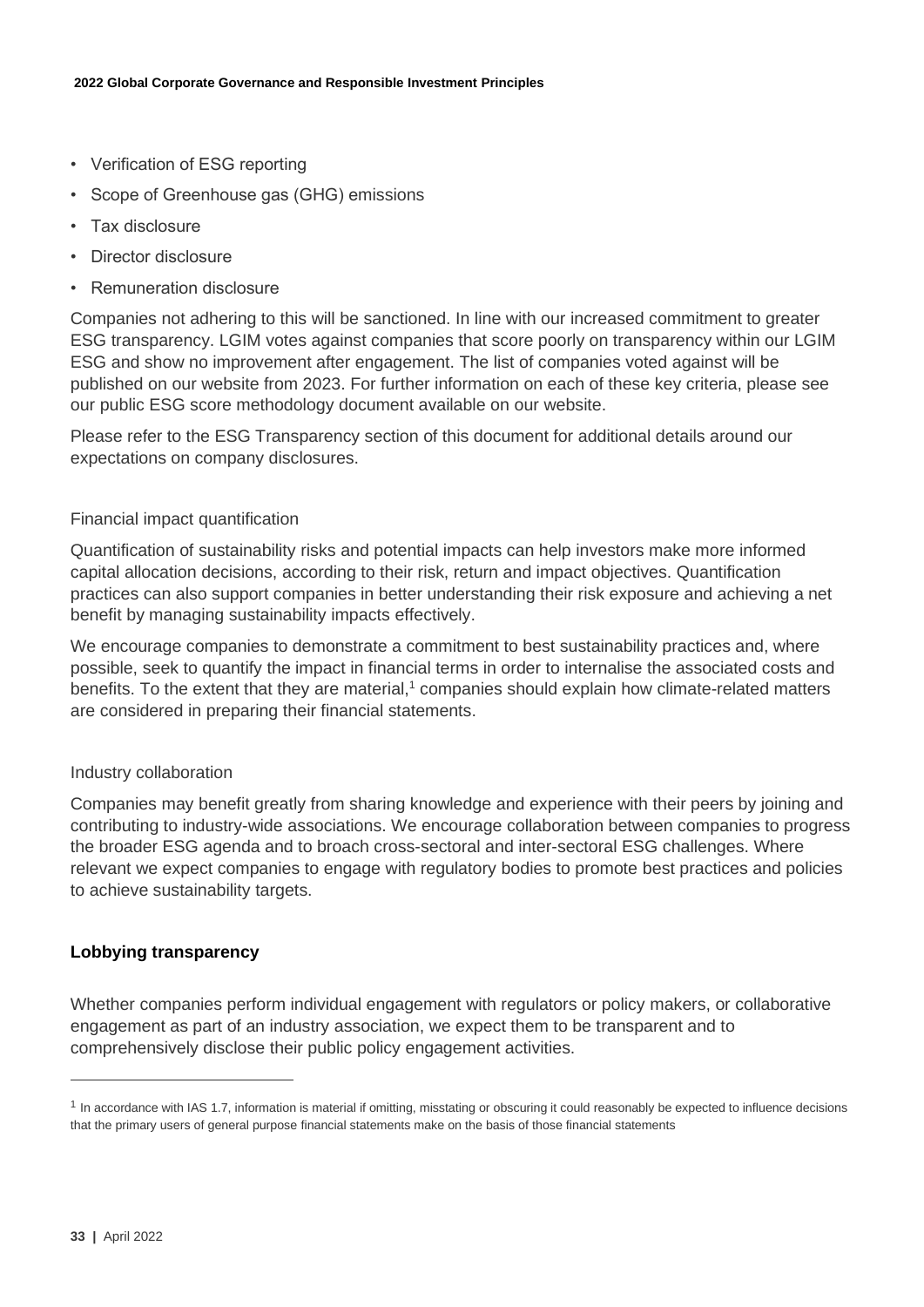#### <span id="page-33-0"></span>**Sustainability themes**

LGIM focuses on the material issues that can impact a company's long-term sustainability, both financially and reputationally. Some of these issues apply across multiple sectors such as climate change, biodiversity, health (e.g. antimicrobial resistance (AMR) and nutrition) and human capital management issues such as income inequality and modern slavery. Meanwhile, other issues such as food waste and reduction of waste and plastic use are more sector specific.

Below we highlight our expectations in relation to some of these key issues: climate change, biodiversity and deforestation. More information and articles on our position on broader themes can be found [here.](https://www.lgim.com/uk/en/capabilities/investment-stewardship/influencing-the-debate/)

#### <span id="page-33-1"></span>**Climate change**

Climate change has become a defining factor in companies' long-term prospects. We expect companies to disclose how they may be impacted by climate-related risk and opportunities, and how these factors are considered within their strategy. We expect to see companies developing their climate disclosures against the Taskforce on Climate Related Financial Disclosures (TCFD) framework. Specifically, companies should be looking to improve approaches to scenario analysis and the quantification of financial impacts that result from climate risks. In addition to TCFD, we expect companies to report using the CDP climate questionnaire, which is aligned with the TCFD framework and crucially provides investors with climate data on a large universe of companies in a comparable format. For sectors where it is material, we strongly encourage companies to report via the CDP Water and Forest questionnaires.

Science Based Targets (SBT's) are decarbonisation targets aligned with the objective of the Paris Agreement. We therefore encourage all companies we invest in to commit to and work towards approved SBT's aligned with the Science Based Target initiative's recent Net-Zero Standard. Alongside this, we expect companies to articulate how their business model reflects a Paris aligned transition.

As part of our Climate Impact Pledge, we expect companies to not only have greenhouse gas (GHG) reduction targets in place, but also to disclose board oversight of climate change and other sectorspecific policies. More information on our expectations of different sectors, and the metrics we use to assess companies can be found [here.](https://www.lgim.com/uk/en/responsible-investing/climate-impact-pledge/)

Specific to climate change, we would expect companies to publicly disclose any concerns they may have with current or evolving legislation and to publicly report on any lobbying activity that is undertaken as a result of such concerns. We recognise that achieving the Paris Agreement requires policy action in a wide range of areas. Therefore, we expect companies to engage with policymakers and regulators to encourage the introduction of policies to enable a net-zero transition for their respective sectors.

Companies that fail to meet our minimum standards with regards to climate disclosure will be removed from select funds, including our Future World funds, subject to tracking error constraints. In all other funds where we cannot divest, we will vote against the companies and/or their directors, to ensure we are using one voice across our holdings.

Please see more on LGIMs policy on climate change [here.](https://www.lgim.com/landg-assets/lgim/_document-library/capabilities/lgim-climate-change-policy.pdf)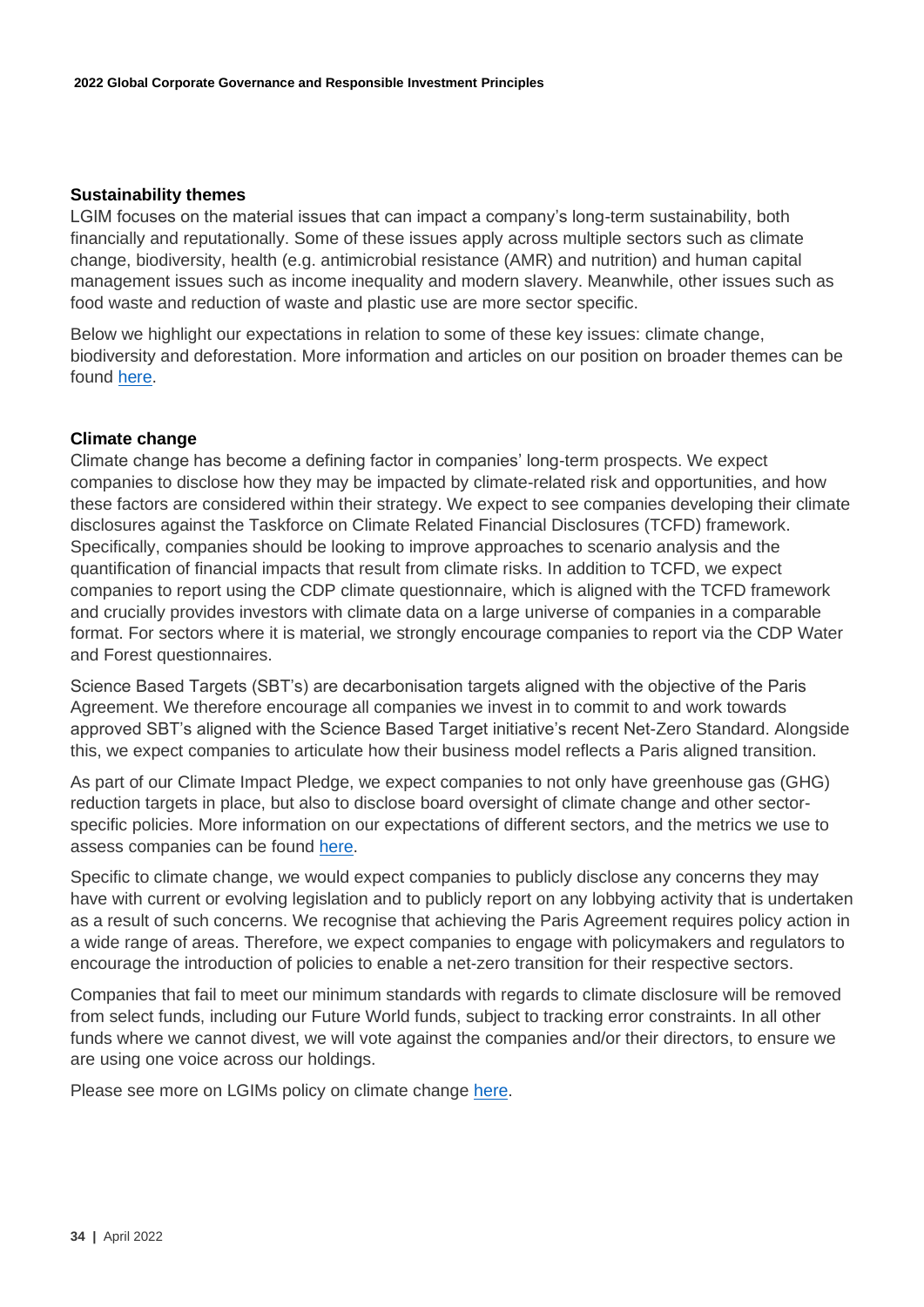## <span id="page-34-0"></span>**Biodiversity**

Biodiversity loss is currently happening at a rate greater than any other time in human history. This matters to investors as biodiversity loss presents a major global systemic risk, with more than half of the world's gross domestic product (GDP) – around \$44 trillion – dependent on nature.<sup>2</sup>

We expect companies to assess their impact and dependencies on biodiversity with a view to managing risk, as well as mitigating and, over time, reversing negative impacts. We encourage companies to commit to having an overall positive impact on biodiversity and to consider the direct as well as indirect activities of their supply chains. We will be seeking greater disclosure from investee companies in line with the Taskforce on Nature-related Financial Disclosures (TNFD) framework and SASB standards.

As a signatory to the Finance for Biodiversity Pledge we have committed to collaborating and knowledge sharing, engaging with companies, assessing impact, setting targets and reporting publicly. Our Biodiversity Policy is the first step in formalising LGIM's approach to delivering on these commitments. Please see more information on LGIMs policy on biodiversity [here.](https://www.lgim.com/landg-assets/lgim/_document-library/capabilities/lgim-biodiversity-policy.pdf)

## <span id="page-34-1"></span>**Deforestation**

LGIM recognises the importance of ending commodity-driven deforestation to tackle climate change, reduce biodiversity loss, and support food security. We are proud to be a signatory to Deforestation-Free finance commitment and fully support the call for financial institutions to take ambitious measures within their control to eliminate commodity-driven deforestation within their investments.

LGIMs expectations of investee companies are focused on high impact sectors. Within the Apparel sector, we expect companies to demonstrate how they are improving the circularity of materials and eliminating deforestation from supply chains. In the Food sector, we expect a shifting away from highimpact products and progress on decarbonising agricultural supply chains. The lack of a comprehensive deforestation policy constitutes one of our 'red lines' when deciding LGIM's priority engagement companies. Our minimum voting standards also consider the presence and application of a deforestation policy and programme.

Please see our climate impact pledge [\(here\)](https://www.lgim.com/uk/en/responsible-investing/climate-impact-pledge/) for more information on LGIMs sector based deforestation expectations and examples of our previous engagements with companies on the topic.

#### <span id="page-34-2"></span>**Human capital management**

Employees are the greatest asset a company can have. We believe that the value they bring to the long-term sustainability of the company should not be underestimated. LGIM is looking at human capital management using a number of different lenses:

Diversity & Inclusion – We believe a suitably diverse mix of skills, experience and perspectives is essential for a board to function and perform optimally. We expect boards to embrace different forms of diversity: gender, ethnicity, neurodiversity. This is discussed in greater detail [above.](#page-8-2) 

Employee Voice – The value placed on employees can be measured by the effort a company places on receiving and acting upon employee feedback. This is discussed in more detail [above.](#page-13-2)

<sup>2</sup> World Economic Forum, 2020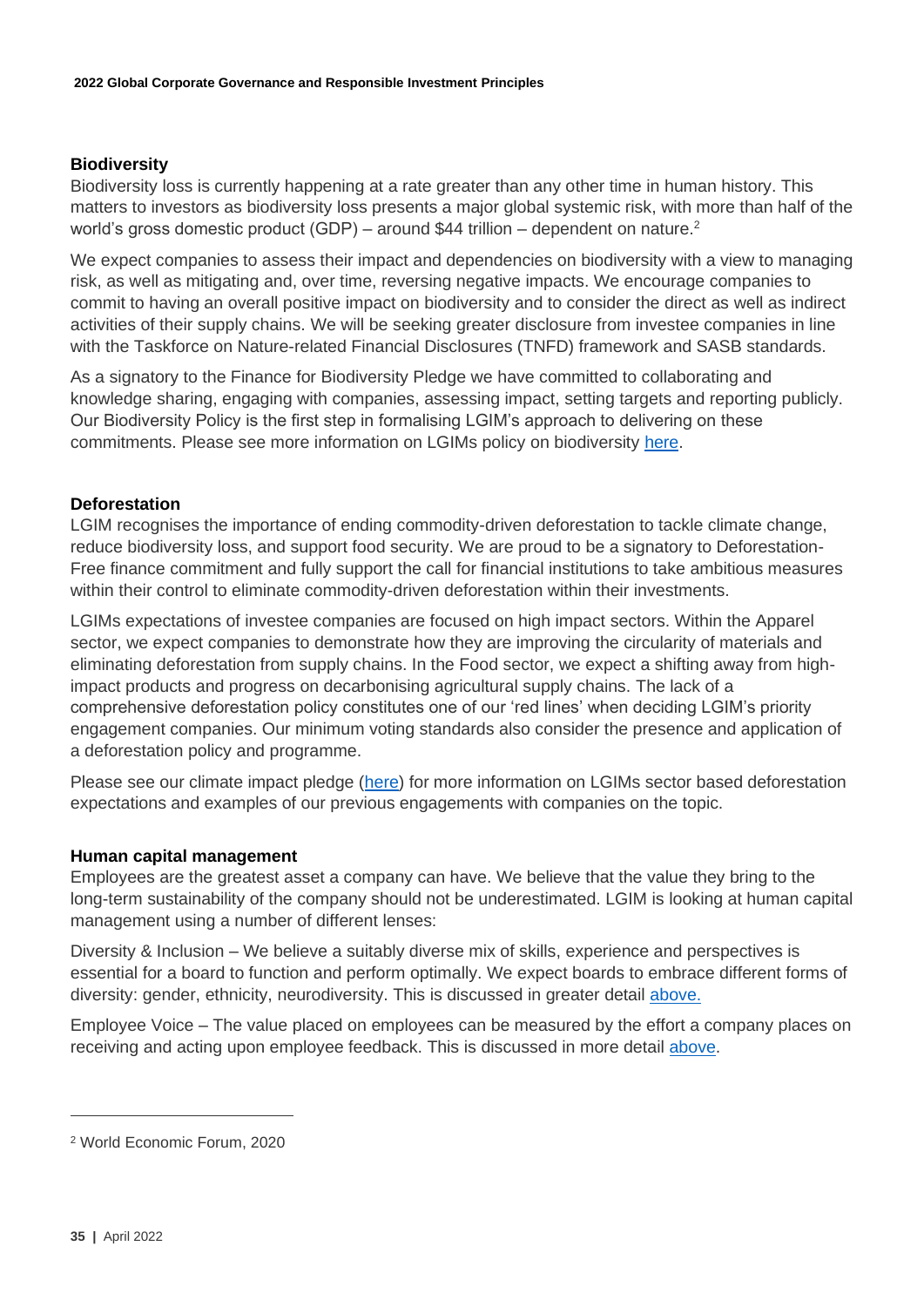Employee welfare – companies should ensure that their employees have adequate training to equip them with the appropriate skills to carry out their jobs effectively. They should provide a safe working environment and annual training on safety within the workplace. Companies should be mindful of and comply with the principles of the United Nations Global Compact, the International Labour Organization conventions and recommendations; OECD guidelines for multinational enterprises and all local and national laws and regulations relating to the protection of employees.

Fair Pay – We expect all companies to be paying their direct employees at least a real living wage. This wage is usually higher than any local government/state mandated minimum wages. The living wage should be sufficient to afford a decent standard of living for the worker and their family. Elements of a decent standard of living include food, water, housing, education, health care, transportation, clothing, and other essential needs including provision for unexpected events. In addition, we expect companies to ensure that employees within their supply chain are also being paid at least a living wage.

Modern Slavery – Companies should ensure that they are not permitting modern slavery to take place either within their own operations or within their supply chains. Putting in place a code of conduct is not sufficient to ensuring modern slavery does not exist within the supply chain, we expect companies to carry out due diligence investigations to ensure any such practices are eradicated.

### <span id="page-35-0"></span>**Why adherence to these principles is important for LGIM**

We believe that integrating environmental, social and governance considerations into investment processes can help mitigate risks and improve long-term financial outcomes. For this reason, we embed both top-down and bottom-up ESG analysis into our investment processes. In addition, positive and negative externalities generated by companies can have consequences for the economy and society at large. We believe that investors have a responsibility to a broad set of stakeholders and the market as a whole. We need and expect companies to play their part. Our sustainability principles set out our minimum expectations of companies with regard to the prioritisation, management and disclosure of sustainability issues. These principles naturally feed into our voting and investment decisions, and for certain themes we have very structured processes in place.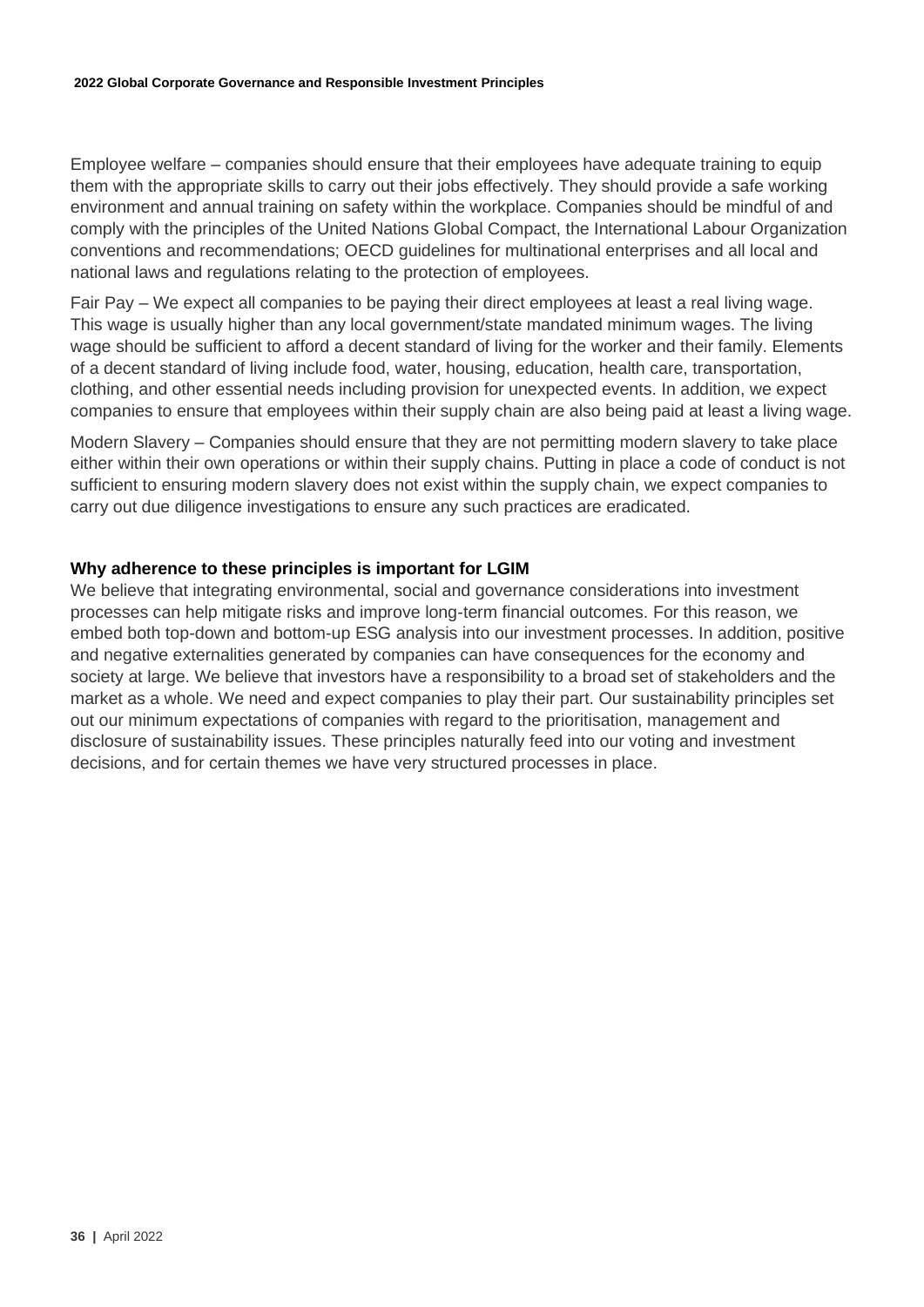## **Important information**

Legal & General Investment Management

One Coleman Street

London

EC2R 5AA

Authorised and regulated by the Financial Conduct Authority.

Legal & General Investment Management does not provide advice on the suitability of its products or services.

Ultimate holding company - Legal & General Group plc.

## **LGIM UK Disclaimer and important legal notice**

The information contained in this document (the 'Information') has been prepared by Legal & General Investment Management Limited, Legal and General Assurance (Pensions Management) Limited, LGIM Real Assets (Operator) Limited, Legal & General (Unit Trust Managers) Limited and/or their affiliates ('Legal & General', 'we' or 'us'). Such Information is the property and/or confidential information of Legal & General and may not be disclosed by you to any other person without the prior written consent of Legal & General.

No party shall have any right of action against Legal & General in relation to the accuracy or completeness of the Information, or any other written or oral information made available in connection with this publication. Any investment advice that we provide to you is based solely on the limited initial information which you have provided to us. No part of this or any other document or presentation provided by us shall be deemed to constitute 'proper advice' for the purposes of the Pensions Act 1995 (as amended). Any limited initial advice given relating to professional services will be further discussed and negotiated in order to agree formal investment guidelines which will form part of written contractual terms between the parties.

Past performance is no guarantee of future results. The value of an investment and any income taken from it is not guaranteed and can go down as well as up, you may not get back the amount you originally invested.

The Information has been produced for use by a professional investor and their advisors only. It should not be distributed without our permission.

The risks associated with each fund or investment strategy are set out in this publication, the relevant prospectus or investment management agreement (as applicable) and these should be read and understood before making any investment decisions. A copy of the relevant documentation can be obtained from your Client Relationship Manager.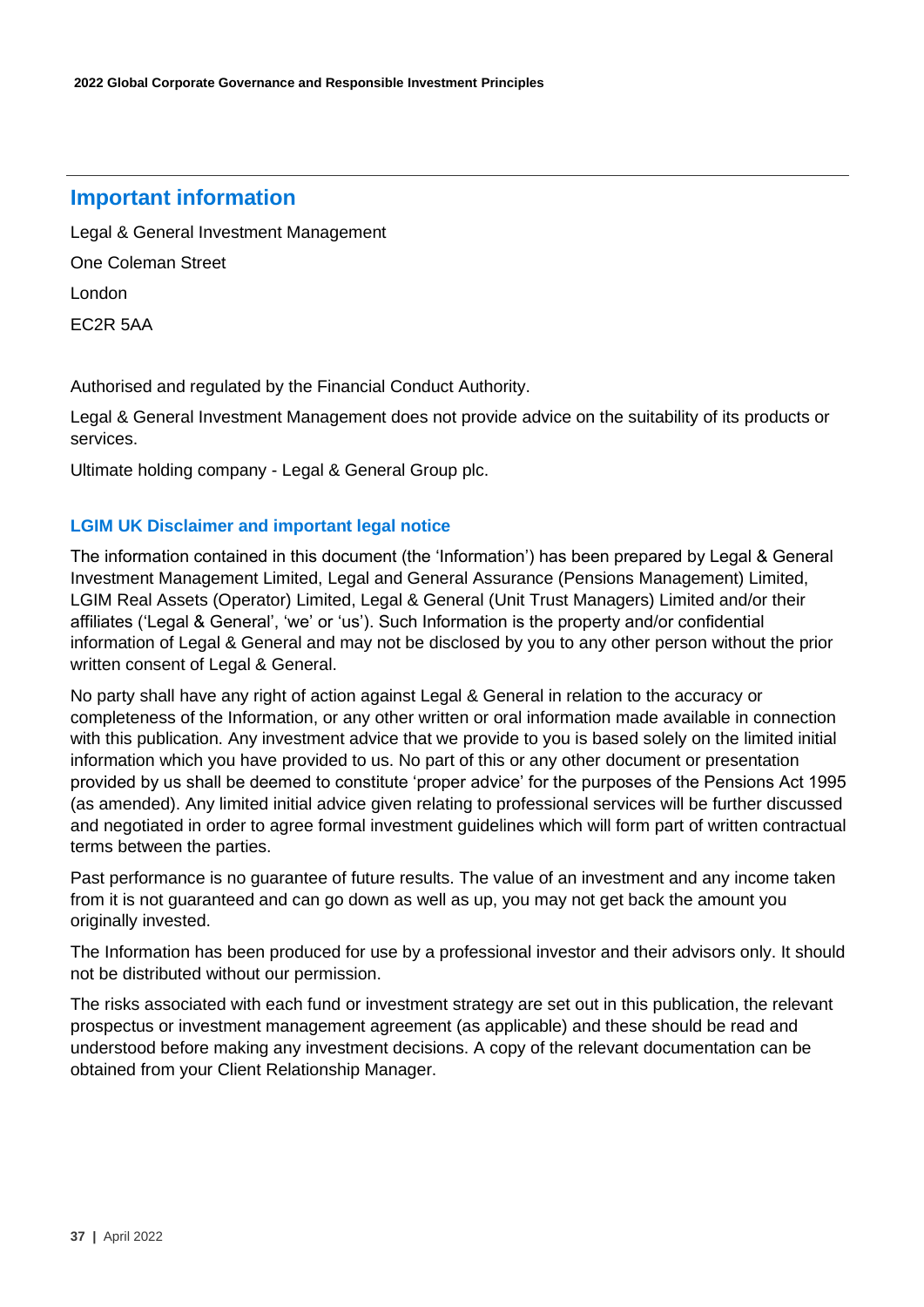## **Confidentiality and Limitations:**

Unless otherwise agreed by Legal & General in writing, the Information in this document (a) is for information purposes only and we are not soliciting any action based on it, and (b) is not a recommendation to buy or sell securities or pursue a particular investment strategy; and (c) is not investment, legal, regulatory or tax advice. Any trading or investment decisions taken by you should be based on your own analysis and judgment (and/or that of your professional advisors) and not in reliance on us or the Information. To the fullest extent permitted by law, we exclude all representations, warranties, conditions, undertakings and all other terms of any kind, implied by statute or common law, with respect to the Information including (without limitation) any representations as to the quality, suitability, accuracy or completeness of the Information.

Any projections, estimates or forecasts included in the Information (a) shall not constitute a guarantee of future events, (b) may not consider or reflect all possible future events or conditions relevant to you (for example, market disruption events); and (c) may be based on assumptions or simplifications that may not be relevant to you.

The Information is provided 'as is' and 'as available'. To the fullest extent permitted by law, Legal & General accepts no liability to you or any other recipient of the Information for any loss, damage or cost arising from, or in connection with, any use or reliance on the Information. Without limiting the generality of the foregoing, Legal & General does not accept any liability for any indirect, special or consequential loss howsoever caused and on any theory or liability, whether in contract or tort (including negligence) or otherwise, even if Legal & General has been advised of the possibility of such loss.

## **Third Party Data:**

Where this document contains third party data ('Third Party Data'), we cannot guarantee the accuracy, completeness or reliability of such Third Party Data and accept no responsibility or liability whatsoever in respect of such Third Party Data.

Publication, Amendments and Updates:

We are under no obligation to update or amend the Information or correct any errors in the Information following the date it was delivered to you. Legal & General reserves the right to update this document and/or the Information at any time and without notice.

Although the Information contained in this document is believed to be correct as at the time of printing or publication, no assurance can be given to you that this document is complete or accurate in the light of information that may become available after its publication. The Information may not take into account any relevant events, facts or conditions that have occurred after the publication or printing of this document.

## **Telephone Recording:**

As required under applicable laws Legal & General will record all telephone and electronic communications and conversations with you that result or may result in the undertaking of transactions in financial instruments on your behalf. Such records will be kept for a period of five years (or up to seven years upon request from the Financial Conduct Authority (or such successor from time to time)) and will be provided to you upon request.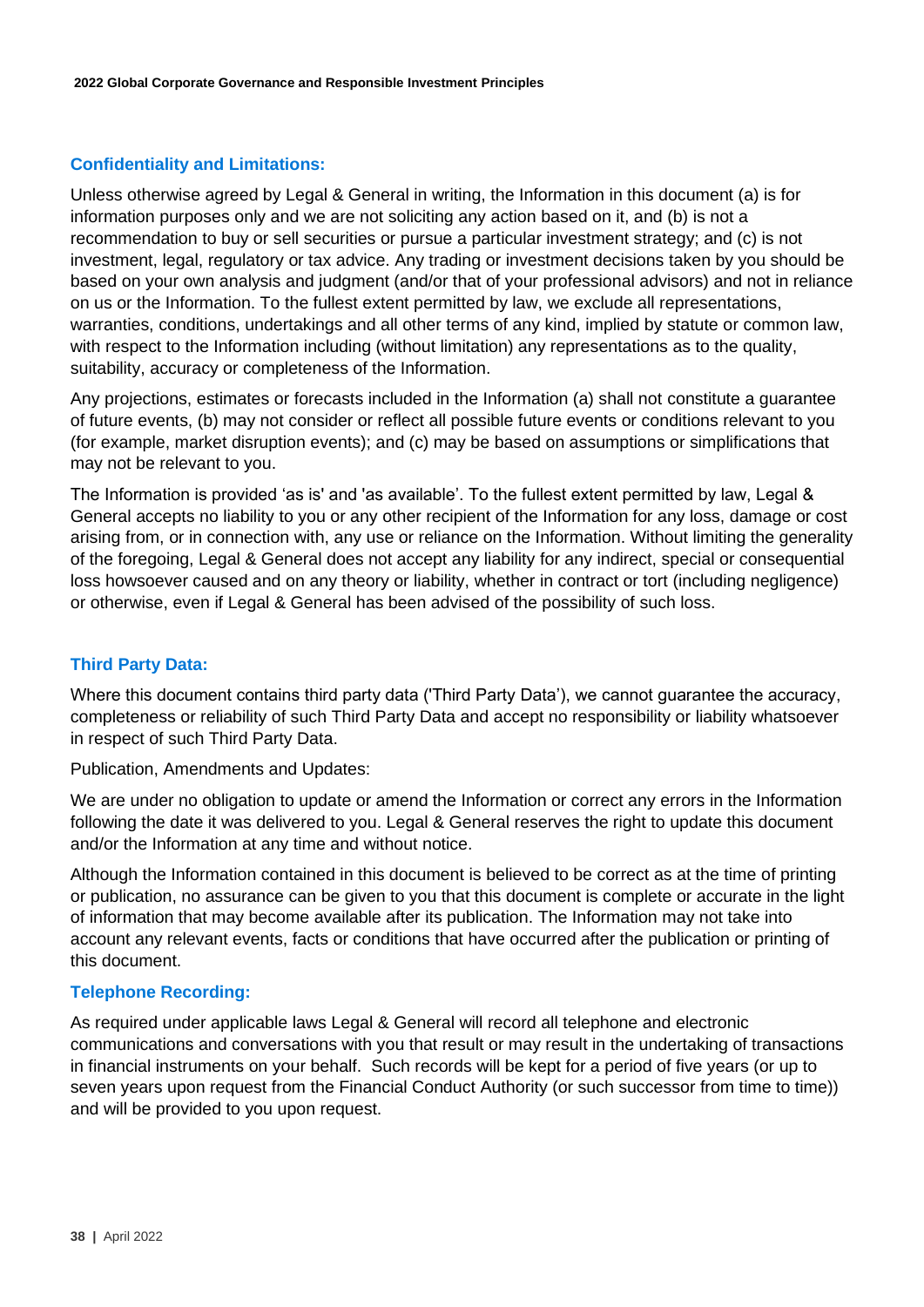Legal & General Investment Management Limited. Registered in England and Wales No. 02091894. Registered Office: One Coleman Street, London, EC2R 5AA. Authorised and regulated by the Financial Conduct Authority, No. 119272.

Legal and General Assurance (Pensions Management) Limited. Registered in England and Wales No. 01006112. Registered Office: One Coleman Street, London, EC2R 5AA. Authorised by the Prudential Regulation Authority and regulated by the Financial Conduct Authority and the Prudential Regulation Authority, No. 202202.

LGIM Real Assets (Operator) Limited. Registered in England and Wales, No. 05522016. Registered Office: One Coleman Street, London, EC2R 5AA. Authorised and regulated by the Financial Conduct Authority, No. 447041.Please note that while LGIM Real Assets (Operator) Limited is regulated by the Financial Conduct Authority, we may conduct certain activities that are unregulated.

Legal & General (Unit Trust Managers) Limited. Registered in England and Wales No. 01009418. Registered Office: One Coleman Street, London, EC2R 5AA. Authorised and regulated by the Financial Conduct Authority, No. 119273.

## **LGIM Europe Disclaimer and important legal notice**

The information contained in this document (the 'Information') has been prepared by LGIM Managers Europe Limited ('LGIM Europe'), or by its affiliates ('Legal & General', 'we' or 'us'). Such Information is the property and/or confidential information of Legal & General and may not be disclosed by you to any other person without the prior written consent of Legal & General.

No party shall have any right of action against Legal & General in relation to the accuracy or completeness of the Information, or any other written or oral information made available in connection with this publication. Any investment advice that we provide to you is based solely on the limited initial information which you have provided to us. No part of this or any other document or presentation provided by us shall be deemed to constitute 'proper advice' for the purposes of the Investment Intermediaries Act 1995 (as amended). Any limited initial advice given relating to professional services will be further discussed and negotiated in order to agree formal investment guidelines which will form part of written contractual terms between the parties.

Past performance is no guarantee of future results. The value of an investment and any income taken from it is not guaranteed and can go down as well as up, you may not get back the amount you originally invested. The Information has been produced for use by a professional investor and their advisors only. It should not be distributed without our permission.

The risks associated with each fund or investment strategy are set out in this publication, the relevant prospectus or investment management agreement (as applicable) and these should be read and understood before making any investment decisions. A copy of the relevant documentation can be obtained from your Client Relationship Manager.

## **Confidentiality and Limitations:**

Unless otherwise agreed by Legal & General in writing, the Information in this document (a) is for information purposes only and we are not soliciting any action based on it, and (b) is not a recommendation to buy or sell securities or pursue a particular investment strategy; and (c) is not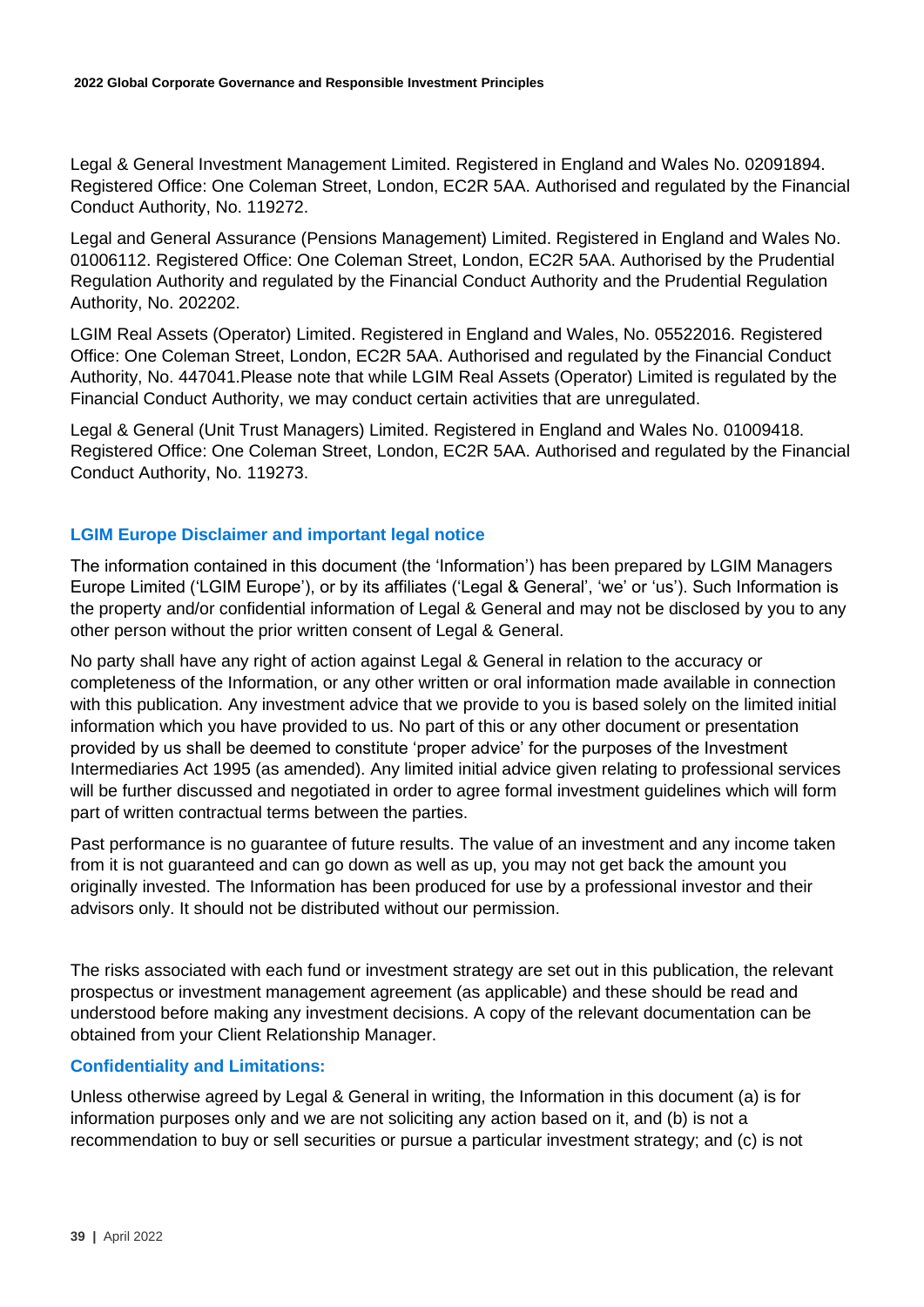investment, legal, regulatory or tax advice. Any trading or investment decisions taken by you should be based on your own analysis and judgment (and/or that of your professional advisors) and not in reliance on us or the Information. To the fullest extent permitted by law, we exclude all representations, warranties, conditions, undertakings and all other terms of any kind, implied by statute or common law, with respect to the Information including (without limitation) any representations as to the quality, suitability, accuracy or completeness of the Information.

Any projections, estimates or forecasts included in the Information (a) shall not constitute a guarantee of future events, (b) may not consider or reflect all possible future events or conditions relevant to you (for example, market disruption events); and (c) may be based on assumptions or simplifications that may not be relevant to you.

The Information is provided 'as is' and 'as available'. To the fullest extent permitted by law, Legal & General accepts no liability to you or any other recipient of the Information for any loss, damage or cost arising from, or in connection with, any use or reliance on the Information. Without limiting the generality of the foregoing, Legal & General does not accept any liability for any indirect, special or consequential loss howsoever caused and, on any theory, or liability, whether in contract or tort (including negligence) or otherwise, even if Legal & General has been advised of the possibility of such loss.

## **Third Party Data:**

Where this document contains third party data ('Third Party Data'), we cannot guarantee the accuracy, completeness or reliability of such Third-Party Data and accept no responsibility or liability whatsoever in respect of such Third-Party Data.

### **Publication, Amendments and Updates:**

We are under no obligation to update or amend the Information or correct any errors in the Information following the date it was delivered to you. Legal & General reserves the right to update this document and/or the Information at any time and without notice.

Although the Information contained in this document is believed to be correct as at the time of printing or publication, no assurance can be given to you that this document is complete or accurate in the light of information that may become available after its publication. The Information may not take into account any relevant events, facts or conditions that have occurred after the publication or printing of this document.

## **Telephone Recording:**

As required under applicable laws Legal & General will record all telephone and electronic communications and conversations with you that result or may result in the undertaking of transactions in financial instruments on your behalf. Such records will be kept for a period of five years (or up to seven years upon request from the Central Bank of Ireland (or such successor from time to time)) and will be provided to you upon request.

**In the United Kingdom and outside the European Economic Area, it is issued by Legal & General Investment Management Limited, authorised and regulated by the Financial Conduct Authority, No. 119272. Registered in England and Wales No. 02091894 with registered office at One Coleman Street, London, EC2R 5AA.** 

**In the European Economic Area, it is issued by LGIM Managers (Europe) Limited, authorised by the Central Bank of Ireland as a UCITS management company (pursuant to European**